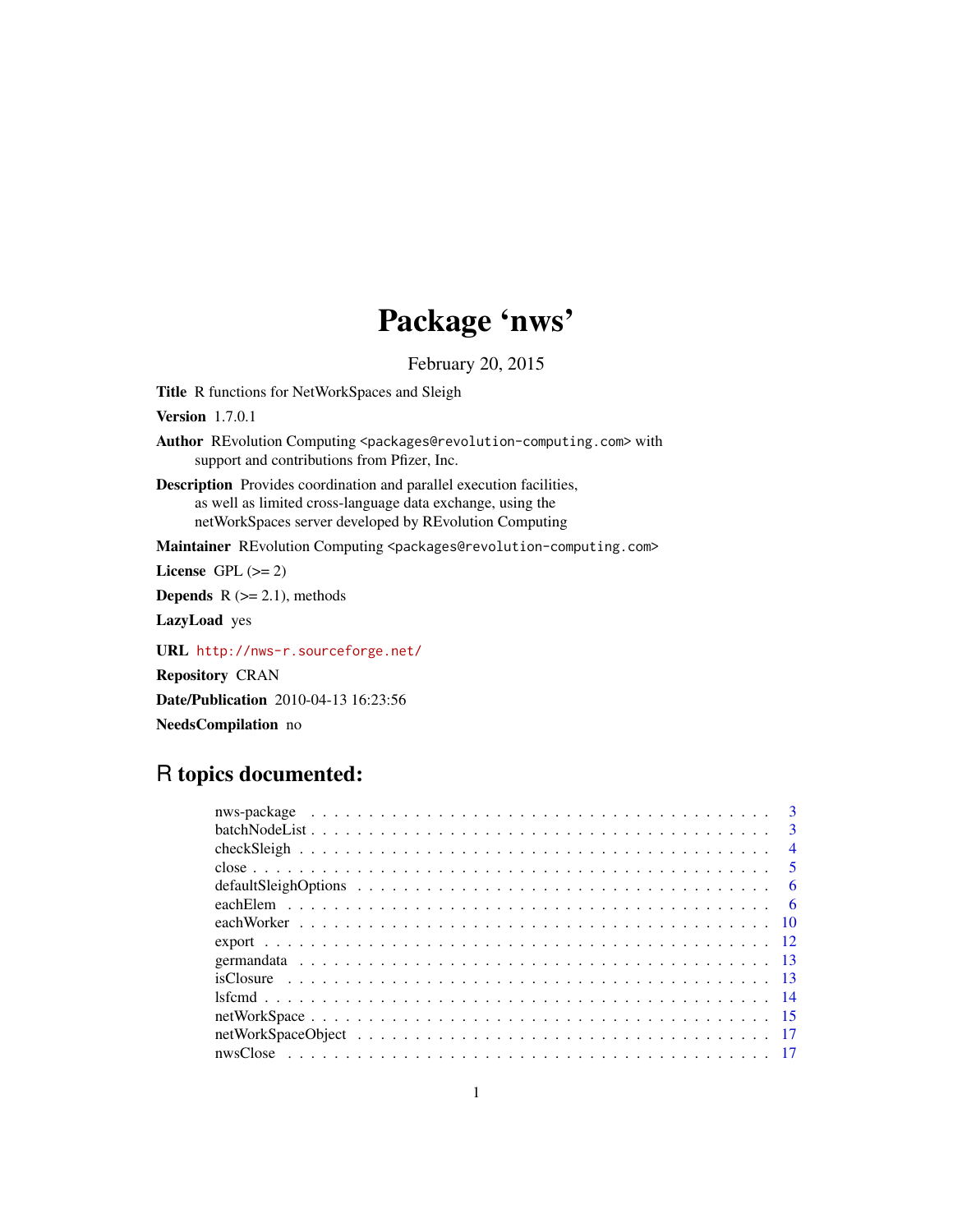|            | 18 |
|------------|----|
|            | 18 |
|            | 19 |
|            | 20 |
|            | 21 |
|            | 22 |
|            | 23 |
|            | 24 |
|            | 24 |
|            | 25 |
|            | 26 |
|            | 27 |
|            | 28 |
|            | 29 |
|            | 30 |
|            | 31 |
|            | 32 |
|            | 33 |
|            | 33 |
|            | 34 |
|            | 35 |
|            | 36 |
|            | 37 |
|            | 38 |
|            | 39 |
|            | 39 |
|            | 41 |
|            | 41 |
|            | 42 |
|            | 43 |
|            | 45 |
|            | 46 |
| status     | 47 |
|            | 48 |
|            | 49 |
|            | 50 |
|            | 50 |
| workerInfo | 51 |
|            |    |

**Index**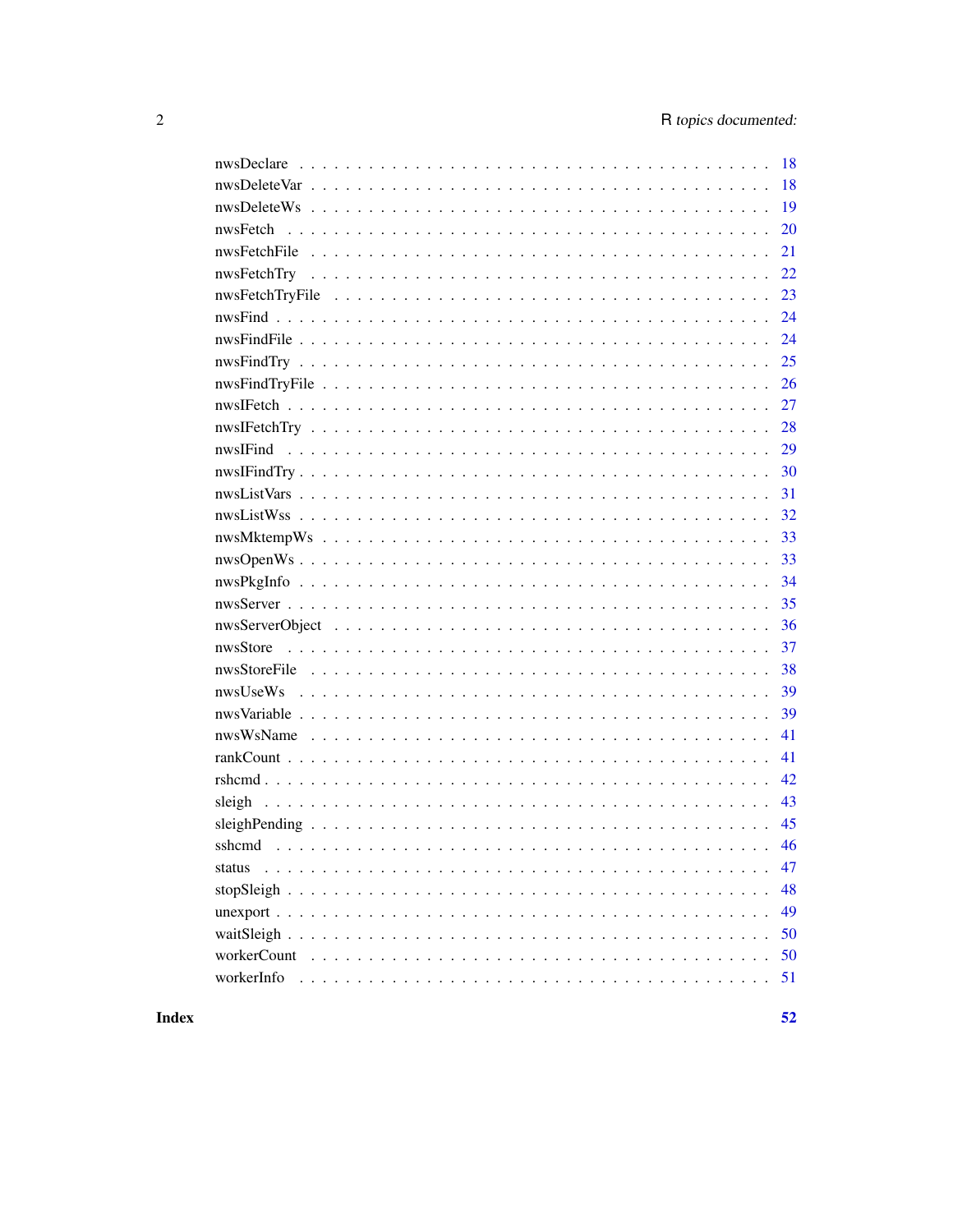<span id="page-2-0"></span>

NetWorkSpaces makes it easy to create and experiment with parallel programs without requiring specialized tools or hardware. You must install both the NetWorkSpaces server (on one machine) and the R NetWorkSpaces package (on all machines involved in the computation). The server is implemented using Python and Twisted (a Python package), which are required. To download and install the server, go to the R NetWorkSpaces project on Source Forge at [http://sourceforge.](http://sourceforge.net/projects/nws-r) [net/projects/nws-r](http://sourceforge.net/projects/nws-r).

A commercial version of NetWorkSpaces which has additional fault tolerance features is available as part of REvolution Computing's ParallelR product. More information is available at [http://](http://www.revolution-computing.com/revolution/web/static/products) [www.revolution-computing.com/revolution/web/static/products](http://www.revolution-computing.com/revolution/web/static/products).

#### Details

Further information is available in the following help topics:

| sleigh       | Create a sleigh for parallel execution                               |
|--------------|----------------------------------------------------------------------|
| eachWorker   | Execute a function on each of the workers in the sleigh              |
| eachElem     | Execute a function for a set of arguments                            |
| netWorkSpace | Create a NetWorkSpace                                                |
| nwsStore     | Assign a value to a variable in a NetWorkSpace                       |
| nwsFetch     | Consume a value from a variable in a NetWorkSpace                    |
| nwsFind      | Retrieve but don't consume a value from a variable in a NetWorkSpace |

For a complete list of functions with individual help pages, use library(help="nws").

batchNodeList *NodeList Functions*

# Description

Return the list of nodes that SGE, LSF, or PBS has allocated for our process.

#### Usage

```
batchNodeList()
sgeNodeList()
lsfNodeList()
pbsNodeList()
```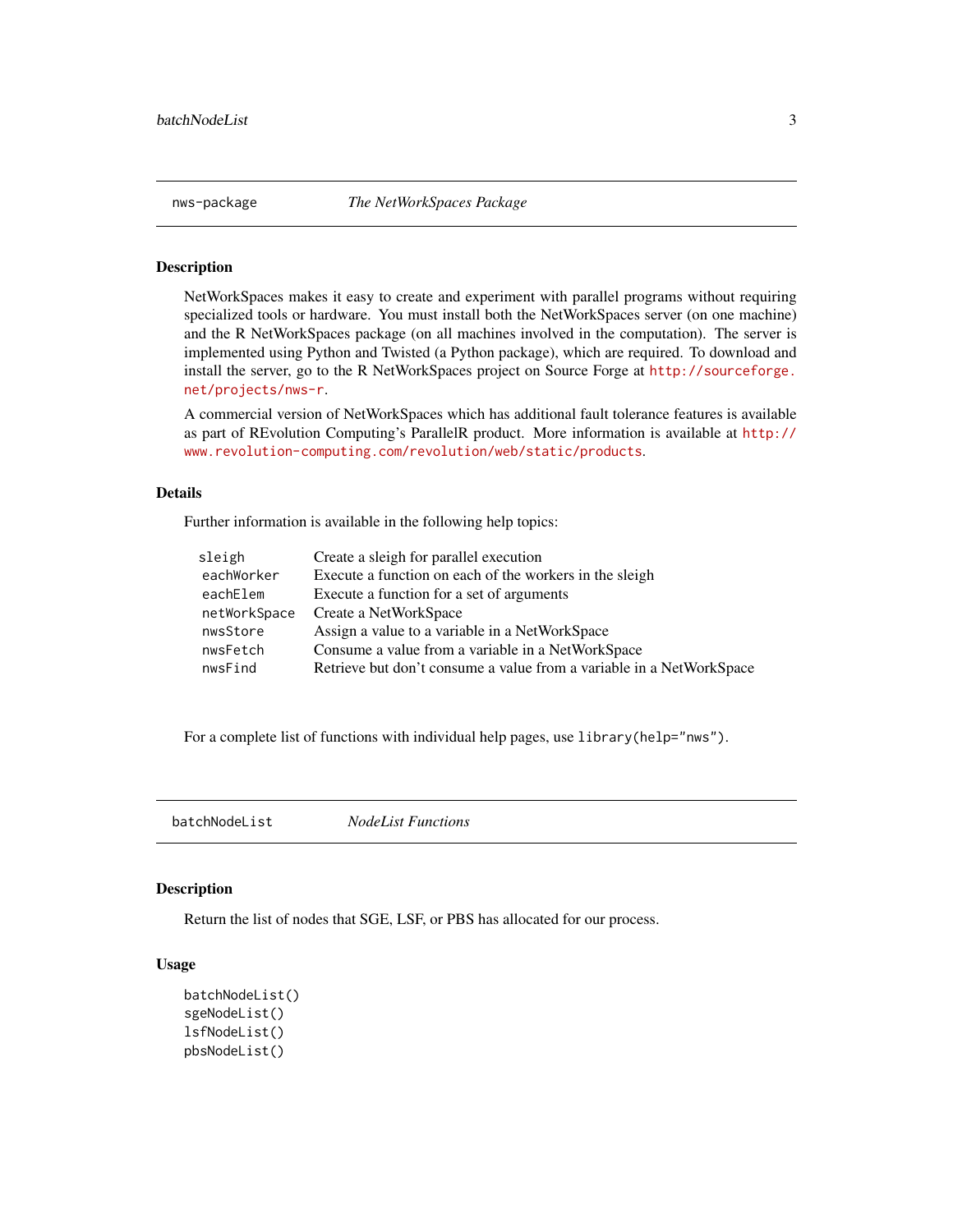# <span id="page-3-0"></span>Details

These functions should only be called from an R program that has been submitted as a parallel batch job by SGE, LSF, or PBS/Torque. The batchNodeList function calls either sgeNodeList, lsfNodeList, or pbsNodeList depending on what environment variables are defined. The resulting list should be passed to the sleigh function via the nodeList argument.

#### Value

A character vector to pass to sleigh via the nodeList argument.

#### See Also

[sleigh](#page-42-1)

# Examples

Sys.setenv(LSB\_HOSTS="node1 node2 node3") batchNodeList()

checkSleigh *Number of Results Pending From Sleigh*

#### Description

Return the number of results yet to be generated for the pending sleigh job.

# Usage

```
## S4 method for signature 'sleighPending'
checkSleigh(.Object)
```
# Arguments

.Object a sleighPending class object

# Details

The sleighPending class object, .Object, is usually obtained through non-blocking eachElem or non-blocking eachWorker. If the pending job is finished, that is, all results are generated, then 0 is returned.

# See Also

[eachWorker](#page-9-1), [eachElem](#page-5-1)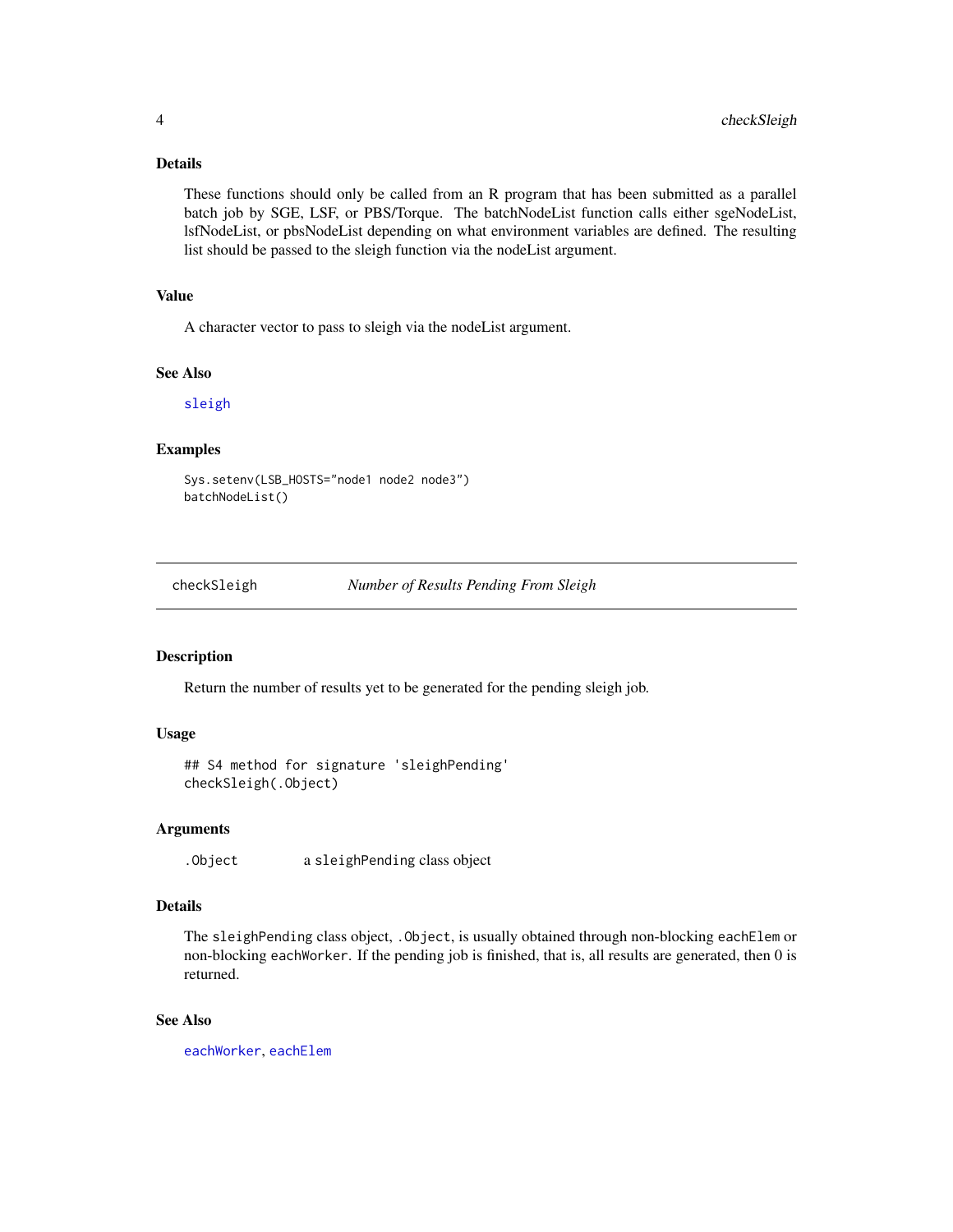<span id="page-4-0"></span>close 5

### Examples

```
## Not run:
eo = list(blocking=0)
s = sleigh()sp = eachElem(s, function(x) {Sys.sleep(100); x}, list(1:10), eo=eo)
checkSleigh(sp)
## End(Not run)
```
<span id="page-4-1"></span>close *Close a Sleigh or netWorkSpace*

# Description

If the first argument is a sleigh object, then close calls stopSleigh to shut down the sleigh workers and delete the sleigh workspace. If the first argument is a nwsServer object, then the connection to the netWorkSpace server is closed.

#### Usage

```
## S4 method for signature 'nwsServer'
close(con, ...)
## S4 method for signature 'sleigh'
close(con, ...)
```
# Arguments

| con      | an object of class sleigh or nwsServer. |
|----------|-----------------------------------------|
| $\cdots$ | optional fields                         |

# Details

The optional arguments are not passed to stopSleigh method. They are defined to be compatible with the default, non-generic close method.

```
## Not run:
s = sleigh()close(s)
wss = nwsServer()
close(wss)
## End(Not run)
```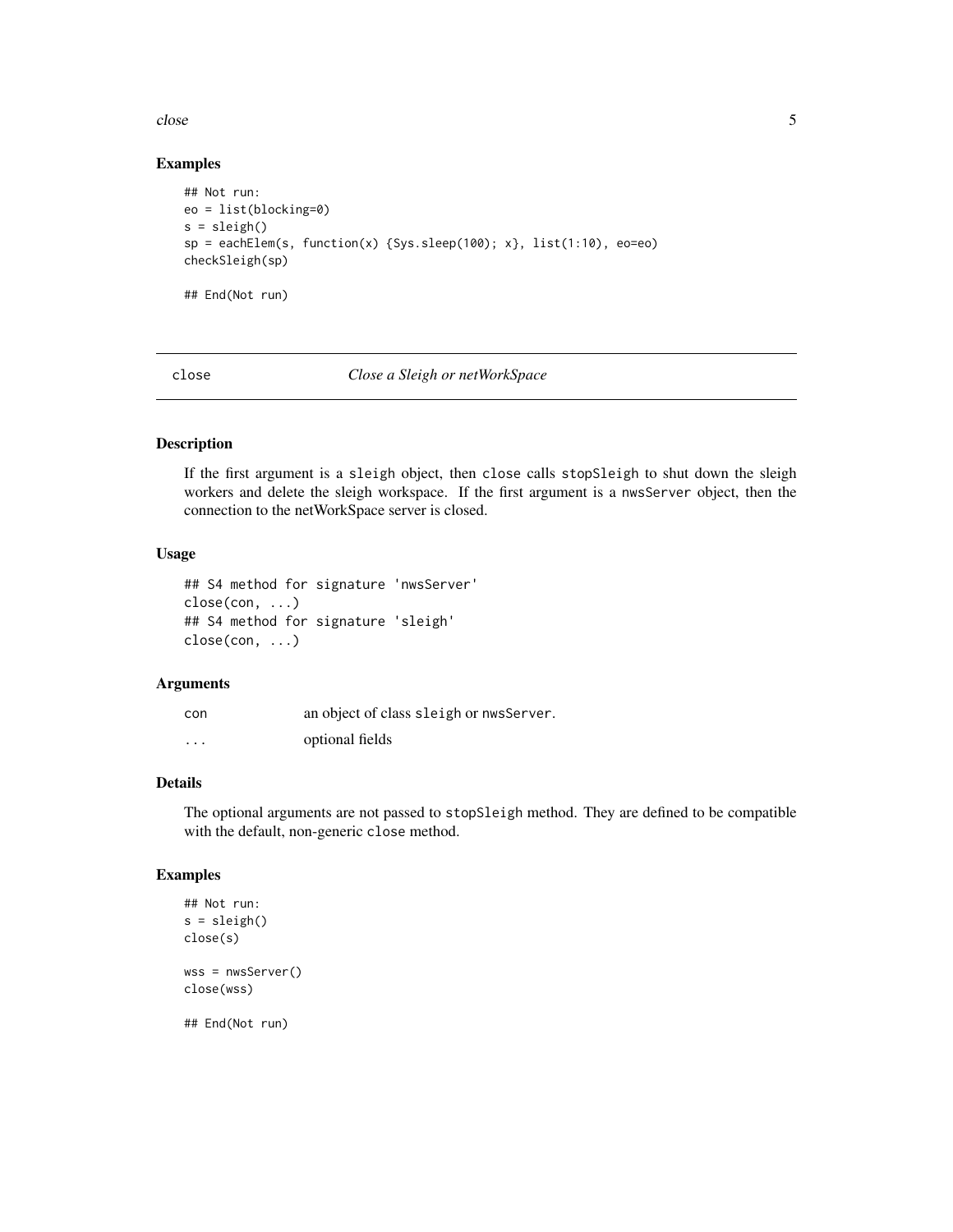<span id="page-5-2"></span><span id="page-5-0"></span>This environment specifies the default options that are used when creating a new sleigh object.

#### Details

The default options can be modified by assigning new values to this environment. Those new values will be used when constructing all new sleigh objects. You can also define new entries, which can be used from custom launch functions.

Note that the defaultSleighOptions environment is used to check for illegal options to the sleigh initializer. Therefore, to allow new options to be passed to a custom launch function, you must first define a default value for that option in defaultSleighOptions.

# See Also

[sleigh](#page-42-1)

#### Examples

defaultSleighOptions\$user

<span id="page-5-1"></span>eachElem *Apply a Function in Parallel over a Set of Lists and Vectors*

#### Description

eachElem executes function fun multiple times in parallel with a varying set of arguments, and returns the results in a list. It is functionally similar to the standard R lapply function, but is more flexible in the way that the function arguments can be specified.

#### Usage

```
## S4 method for signature 'sleigh'
eachElem(.Object, fun, elementArgs=list(), fixedArgs=list(),
     eo=NULL, DEBUG=FALSE)
```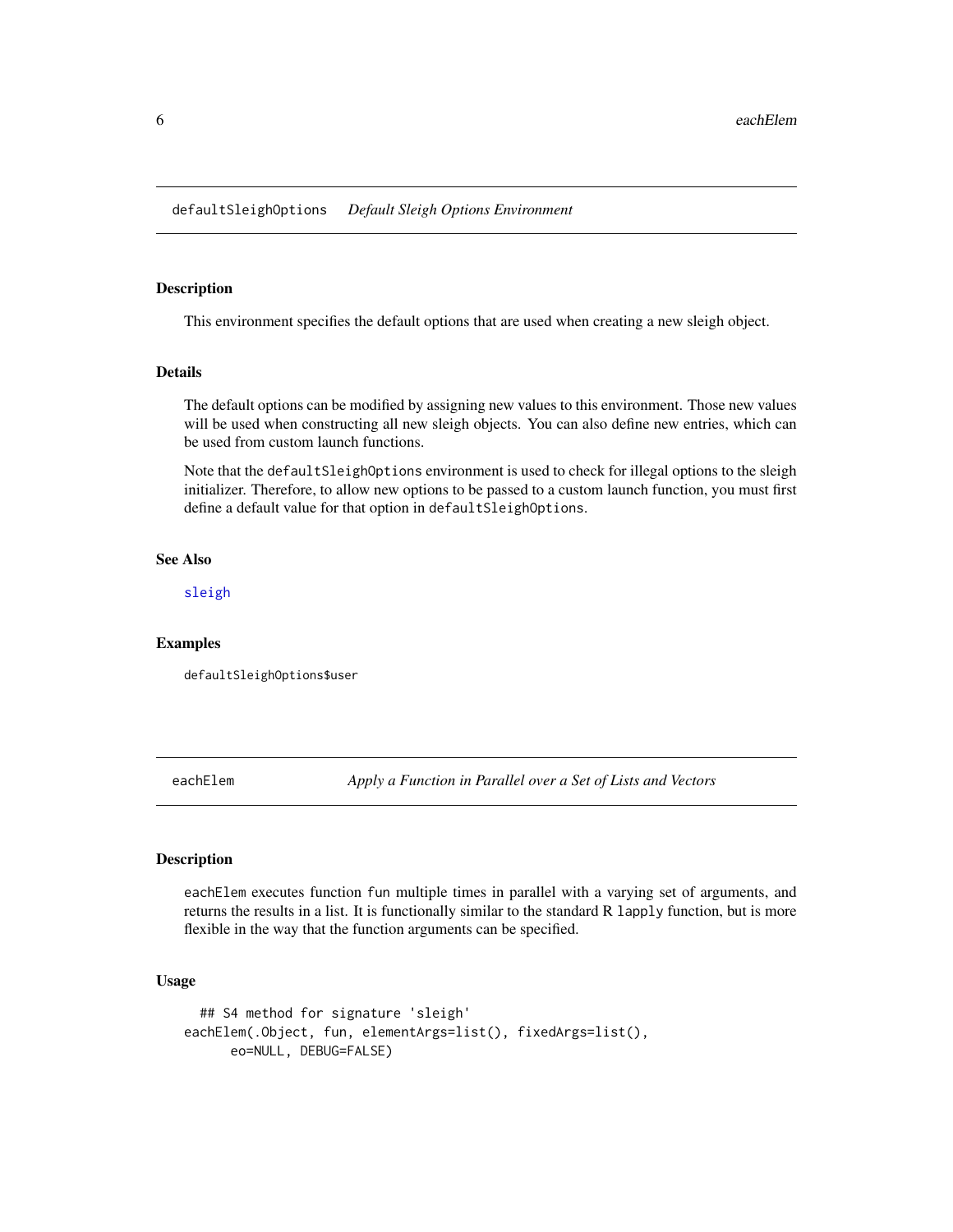#### eachElem 7

#### **Arguments**

| .Object      | sleigh class object.                                                                                                                                                      |
|--------------|---------------------------------------------------------------------------------------------------------------------------------------------------------------------------|
| fun          | the function to be evaluated by the sleigh. In the case of functions like $+$ , $2 \times 2$ ,<br>etc., the function name must be quoted.                                 |
| elementArgs  | list of vectors, lists, matrices, and data frames that specify (some of) the argu-<br>ments to be passed to fun. Each element should correspond to an argument of<br>fun. |
| fixedArgs    | list of additional arguments to be passed to fun. Each element should correspond<br>to an argument of fun.                                                                |
| eo           | list specifying environment options. See the section Environment Options be-<br>low.                                                                                      |
| <b>DEBUG</b> | logical; should browser function be called upon entry to each Elem? The default<br>is FALSE.                                                                              |

#### Details

The eachElem function forms argument sets from objects passed in via elementArgs and fixedArgs. The elements of elementsArgs are used to specify the arguments that are changing, or varying, from task to task, while the elements of fixedArgs are used to specify the arguments that do not vary from task to task. The number of tasks that are executed by a call to eachElem is basically equal to the length of the longest vector (or list, etc) in elementArgs. If any elements of elementArgs are shorter, then their values are recycled, using the standard R rules.

The elements of elementArgs may be vectors, lists, matrices, or data frames. The vectors and lists are always iterated over by element, or "cell", but matrices and data frames can also be iterated over by row or column. This is controlled by the by option, specified via the eo argument. See below for more information.

For example:

eachElem(s, '+', elementArgs=list(1:4), fixedArgs=list(100))

This will submit four tasks, since the length of 1:4 is four. The four tasks will be to add the arguments 1 and 100, 2 and 100, 3 and 100, and 4 and 100. The result is a list containing the four values 101, 102, 103, and 104.

Another way to do the same thing is with:

```
eachElem(s, '+', elementArgs=list(1:4, 100))
```
Since the second element of elementArgs is length one, it's value is recycled four times, thus specifying the same set of tasks as in the previous example. This method also has the advantage of making it easy to put fixed values before varying values, without the need for the eo\$argPermute option, discussed later. For example:

eachElem(s, '-', elementArgs=list(100, 1:4)) is similar to the R statement: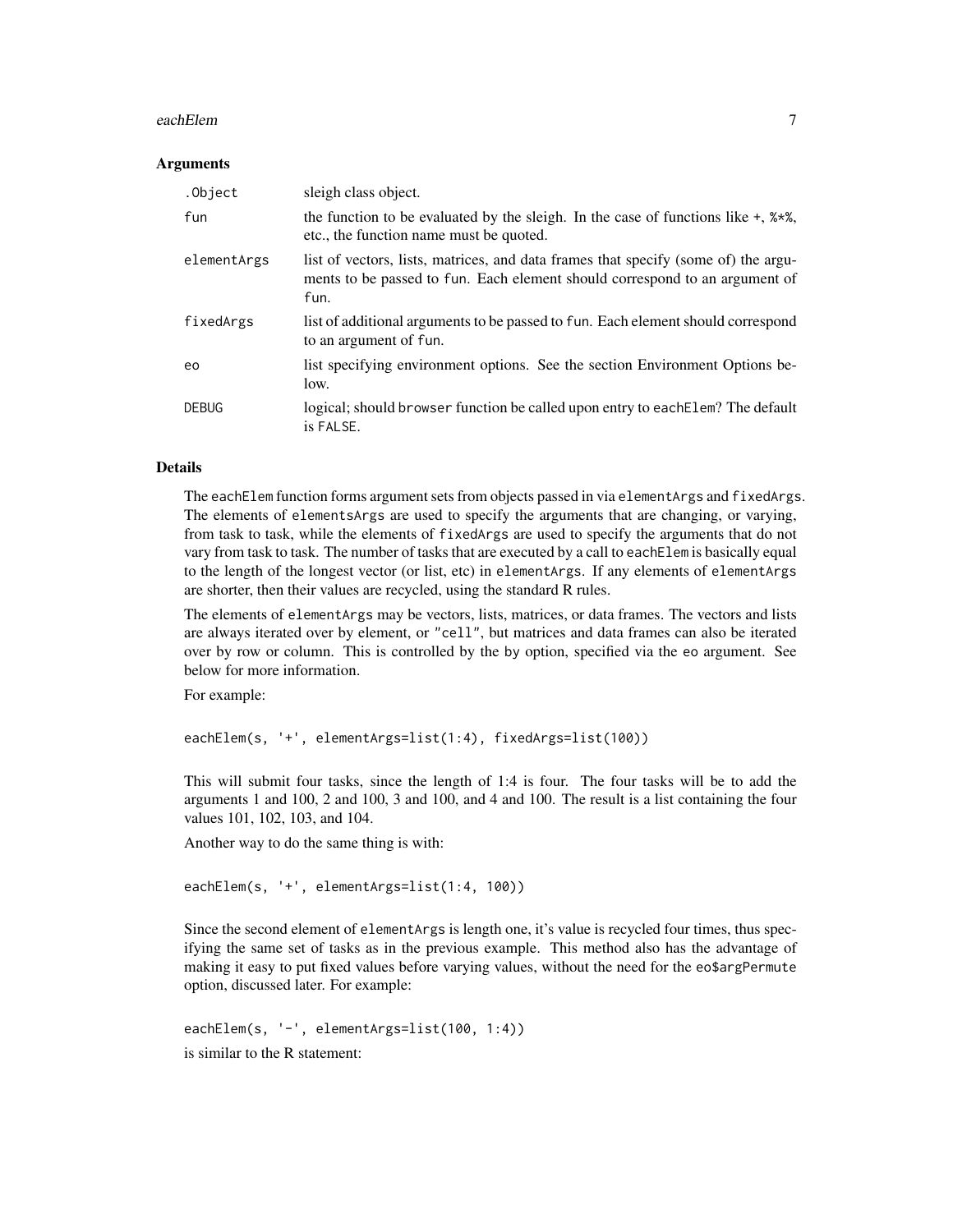#### $100 - 1:4$

Note that in simple examples like these, where the results are numeric values, the standard R unlist function can be very useful for converting the resulting list into a vector.

# Environment Options

The eo argument is a list that can be used to specify various options. The following options are recognized:

elementFunc The eo\$elementFunc option can be used to specify a callback function that provides the varying arguments for fun in place of elementArgs (that is, you can't specify both eo\$elementFunc and elementArgs). eachElem calls the eo\$elementFunc function to get a list of arguments for one invocation of fun, and will keep calling it until eo\$elementFunc signals that there are no more tasks to execute by calling the stop function with no arguments. eachElem appends any values specified by fixedArgs to the list returned by eo\$elementFunc just as if elementArgs had been specified.

eachElem passes the number of the desired task (starting from 1) as the first argument to eo\$elementFunc, and the value of the eo\$by option as the second argument. Note that the use of the eo\$elementFunc function is an advanced feature, but is very useful when executing a large number of tasks, or when the arguments are coming from a database query, for example. For that reason, the eo\$loadFactor option should usually be used in conjunction with eo\$elementFunc (see description below).

accumulator The eo\$accumulator option can be used to specify a callback function that will receive the results of the task execution as soon as they are complete, rather than returning all of the task results as a list when eachElem completes. In other words, eachElem will call the eo\$accumulator function with task results as soon as it receives them from the sleigh workers, rather than saving them in memory until all the tasks are complete. Note that if the tasks are *chunked* (using the eo\$chunkSize option described below), then the eo\$accumulator function will receive multiple task results, which is why the task results are always passed to the eo\$accumulator function in a list.

The first argument to the eo\$accumulator function is a list of results, where the length of the list is equal to eo\$chunkSize. The second argument is a vector of task numbers, starting from 1, where the length of the vector is also equal to eo\$chunkSize. The task numbers are very important, because the results are not guaranteed to be returned in order. eo\$accumulator is another advanced feature, and like eo\$elementFunc, is very useful when executing a large number of tasks. It allows you to process each result as they finish, rather than forcing you to wait until all of the tasks are complete. In conjunction with eo\$elementFunc and eo\$loadFactor, you can set up a pipeline, allowing you to process an unlimited number of tasks efficiently. Note that when eo\$accumulator is specified, eachElem returns NULL, not the list of results, since eachElem doesn't save any of the results after passing them to the eo\$accumulator function.

- by The eo\$by option specifies the iteration scheme to use for matrix and data frame elements in elementArgs. The default value is "row", but it can also be set to "column" or "cell". Vectors and lists in elementArgs are not affected by this option.
- chunkSize The eo\$chunkSize option is a tuning parameter that specifies the number of tasks that sleigh workers should allocate at a time. The default value is 1, but if the tasks are small, performance can be improved by specifying a larger value, which decreases the overhead per task.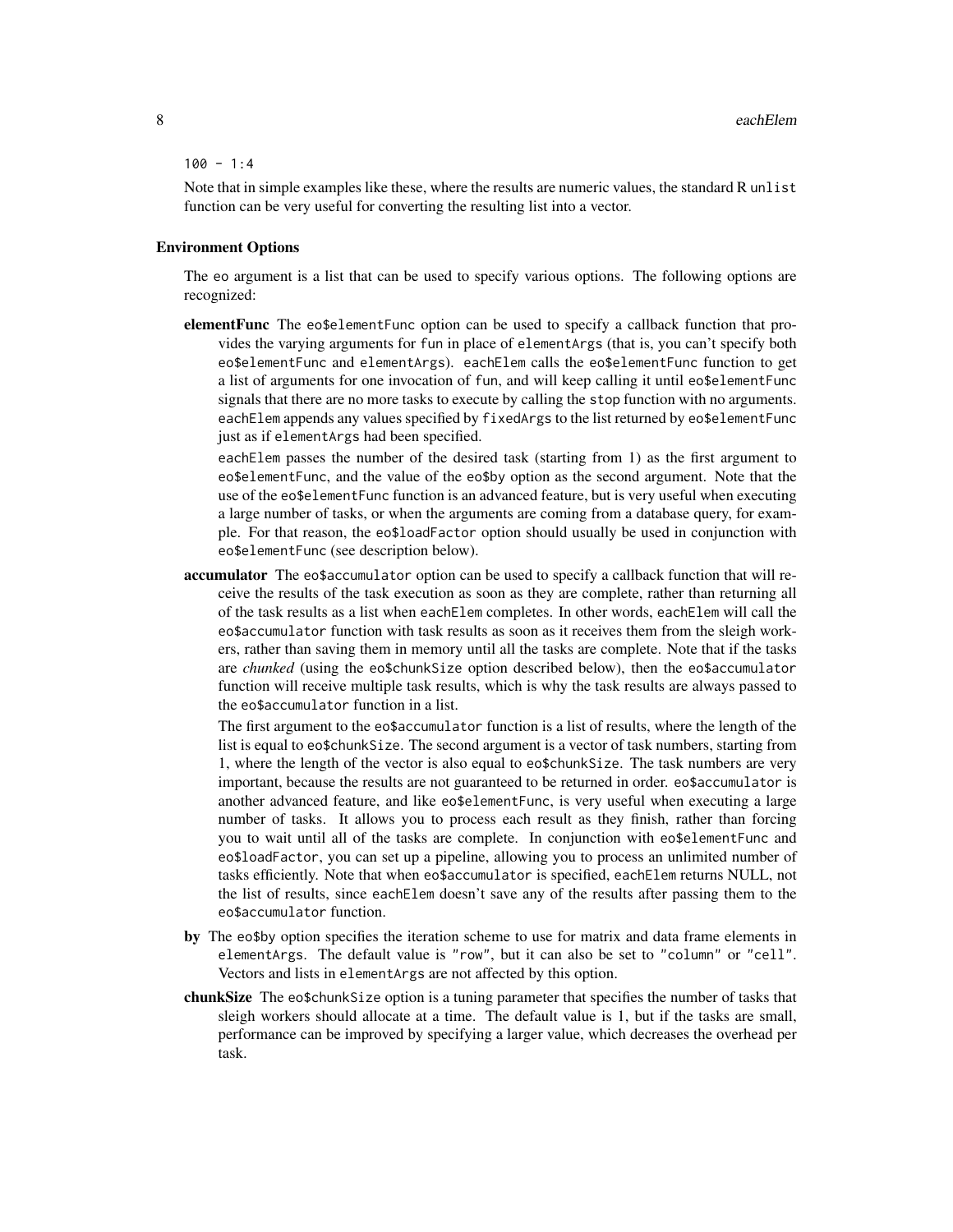<span id="page-8-0"></span>If the fun function executes very quickly, you may not be able to keep your workers busy, giving you poor performance. In that case, consider setting the eo\$chunkSize option to a large enough number to increase the effective task execution time.

**loadFactor** The eo\$loadFactor option is a tuning parameter that specifies the maximum number of tasks per worker that are submitted to the sleigh at the same time. If set, no more than (loadFactor  $\star$  workerCount) tasks will be submitted at the same time. This helps to control the resource demands that are made on the NetWorkSpaces server, which is especially important if there are a large number of tasks. Note that this option is ignored if blocking is set to TRUE, since the two options are incompatible with each other.

If in doubt, set the eo\$loadFactor option to 10. That will almost certainly avoid putting a strain on the NetWorkSpaces server, and if that isn't enough to keep your workers busy, then you should really be using the eo\$chunkSize option to give the workers more to do.

- blocking The eo\$blocking option is used to indicate whether to wait for the results, or to return as soon as the tasks have been submitted. If set to FALSE, eachElem will return a sleighPending object that is used to monitor the status of the tasks, and to eventually retrieve the results. You must wait for the results to be complete before executing any further tasks on the sleigh, or an exception will be raised. The default value is TRUE.
- argPermute The eo\$argPermute option is used to reorder the arguments passed to fun. It is generally only useful if the fixedArgs argument has been specified, and some of those arguments need to precede the arguments specified via elementArgs. Note that by using recycling of elements in elementArgs, the use of fixedArgs and argPermute can often be avoided entirely.

#### Note

If elementArgs or fixedArgs isn't a list, eachElem will automatically wrap it in a list. This is a convenience that only works for passing in a single vector and matrix, however.

If elementArgs or fixedArgs are named lists, then the names are used to map the values to the appropriate argument of fun. This can be used as another technique to avoid the use of eo\$argPermute.

The elementArgs argument can be specified as a data frame. This works just like a named list, and therefore, the column names of the data frame must all correspond to arguments of fun. Note that if the data frame has many rows, the performance may not be good due to the overhead of subsetting data frames in R.

If you have a huge number of tasks, consider using the eo\$elementFunc, eo\$accumulator, and eo\$loadFactor options.

If eo\$elementFunc returns a value that isn't a list, eachElem will automatically wrap that value in a list.

The eo\$elementFunc function doesn't have to define a second formal argument (the by argument) if it's not needed.

The eo\$accumulator function doesn't have to define a second formal argument (the taskVector argument) if it's not needed. Just remember that the results are not guaranteed to come back in order.

#### See Also

[eachWorker](#page-9-1), [sleighPending](#page-44-1)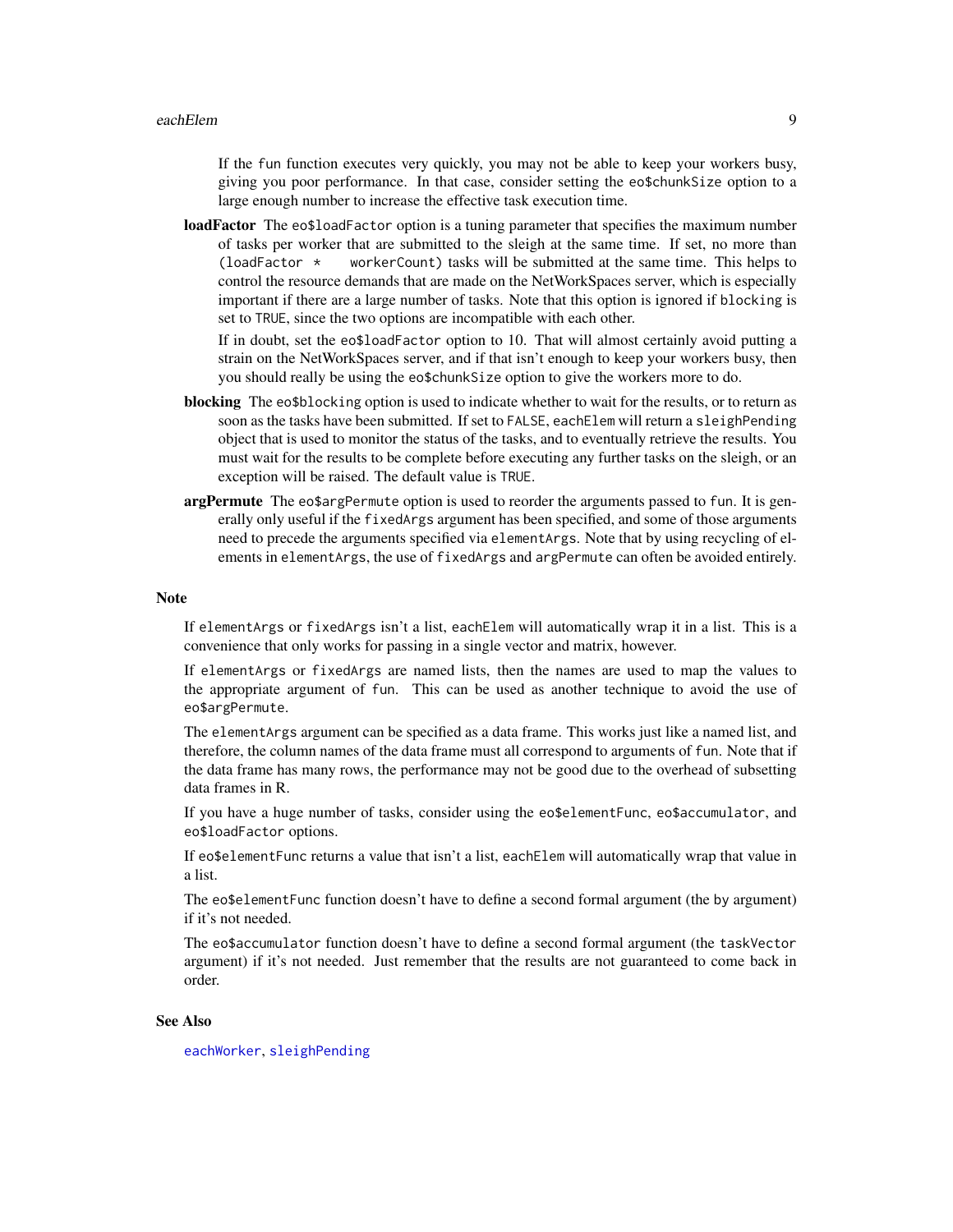### Examples

```
## Not run:
# create a sleigh
s <- sleigh()
# compute the list mean for each list element
x <- list(a=1:10, beta=exp(-3:3), logic=c(TRUE,FALSE,FALSE,TRUE))
eachElem(s, mean, list(x))
# median and quartiles for each list element
eachElem(s, quantile, elementArgs=list(x), fixedArgs=list(probs=1:3/4))
# use eo$elementFunc to supply 100 random values and eo$accumulator to
# receive the results
elementFunc <- function(i, by) {
 if (i \le 100) list(i=i, x=runif(1)) else stop()
}
accumulator <- function(resultList, taskVector) {
 if (resultList[[1]][[1]] != taskVector[1]) stop('assertion failure')
 cat(paste(resultList[[1]], collapse=' '), '\n')
}
eo <- list(elementFunc=elementFunc, accumulator=accumulator)
eachElem(s, function(i, x) list(i=i, x=x, xsq=x*x), eo=eo)
## End(Not run)
```
<span id="page-9-1"></span>eachWorker *Execute a Function in Parallel on all Workers of a Sleigh*

#### Description

eachWorker executes function fun once on each worker in the specified sleigh, and returns the results in a list. This can be useful for initializing each of the workers before starting to execute tasks using eachElem. Loading packages using the library function, loading data sets using the data function, and assigning variables in the global environment are common tasks for eachWorker.

#### Usage

```
## S4 method for signature 'sleigh'
eachWorker(.Object, fun, ..., eo=NULL, DEBUG=FALSE)
```
#### Arguments

| .Object      | sleigh class object.                                                                                                                                |
|--------------|-----------------------------------------------------------------------------------------------------------------------------------------------------|
| fun          | the function to be evaluated by each of the sleigh workers. In the case of func-<br>tions like $+$ , $%*$ , etc., the function name must be quoted. |
| $\cdots$     | optional arguments to fun.                                                                                                                          |
| eo           | additional options, see details                                                                                                                     |
| <b>DEBUG</b> | logical; should browser function be called upon entry to each Worker?                                                                               |

<span id="page-9-0"></span>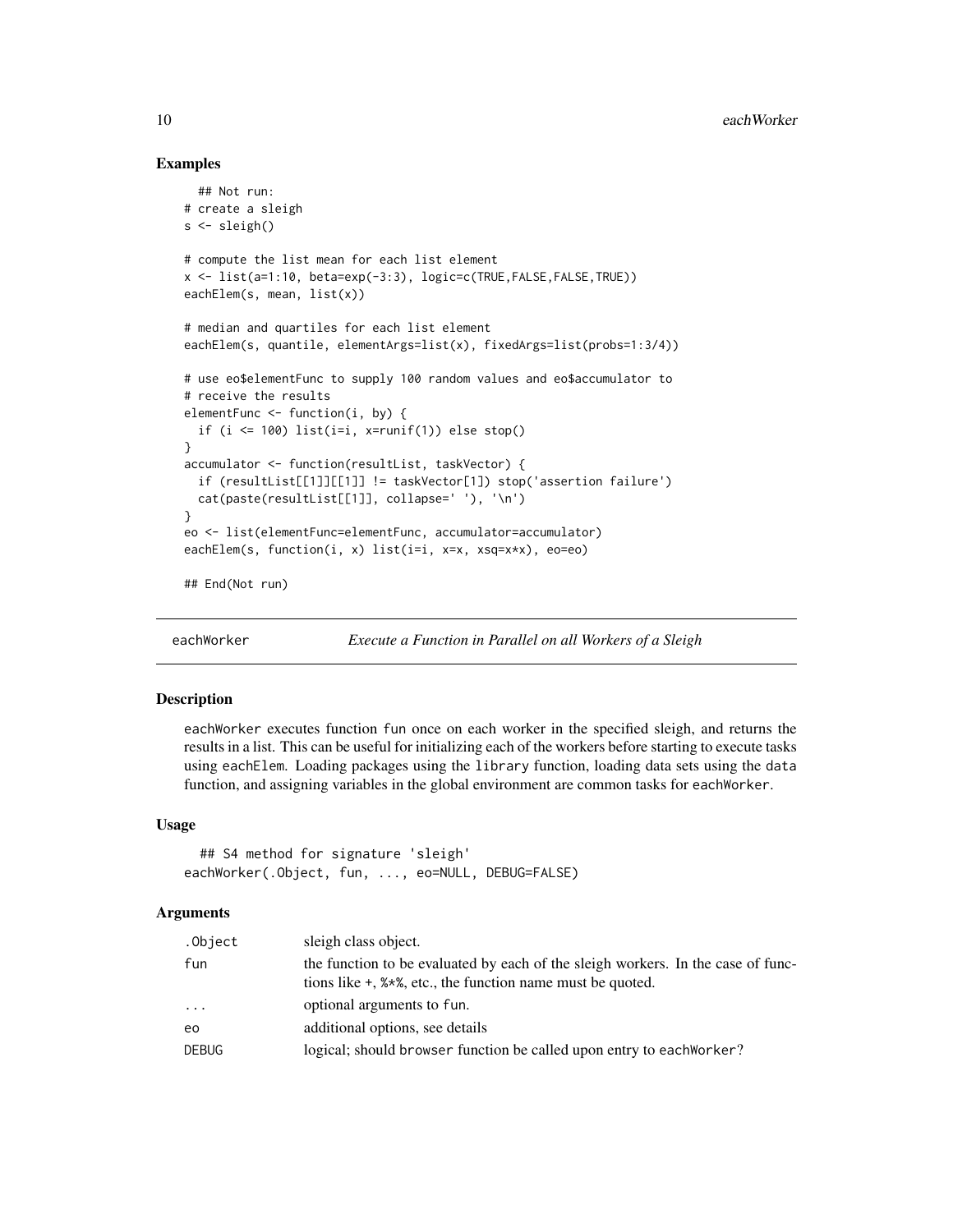#### <span id="page-10-0"></span>eachWorker 11

#### Details

The eo argument is a list that can be used to specify various options. The current options are: eo\$blocking, and eo\$accumulator.

The eo\$blocking option is used to indicate whether to wait for the results, or to return as soon as the tasks have been submitted. If set to FALSE, eachWorker will return a sleighPending object that is used to monitor the status of the tasks, and to eventually retrieve the results. You must wait for the results to be complete before executing any further tasks on the sleigh, or an exception will be raised. The default value is TRUE.

The eo\$accumulator option can be used to specify a function that will receive the results of the task execution. Note that while this can be a very useful feature with each Elem, it's not commonly used with eachWorker, but is included for consistency. The first argument to eo\$accumulator function is a list of results, where the length of the list is always equal to 1 (because there is no eo\$chunkSize option in eachWorker). The second argument is a vector of task numbers, starting from 1, where the length of the vector is also always equal to 1. The task numbers are not very important when used with eachWorker, because the order of tasks isn't specified, as it is with eachElem. Note that when eo\$accumulator is specified, eachWorker returns NULL, not the list of results, since eachWorker doesn't save any of the results after passing them to the eo\$accumulator function.

The DEBUG argument is used call the browser function upon entering eachWorker. The default value is FALSE.

#### Note

The eo\$blocking option can be very useful for starting a function on each of the workers, and then allowing the master process to interact with the workers via NetWorkSpace operations in order to implement sophisticated parallel applications.

#### See Also

[eachElem](#page-5-1), [sleighPending](#page-44-1)

```
## Not run:
# create a sleigh
s <- sleigh()
# assign to global variable x on each worker
eachWorker(s, function() x <<- 1)
# get a listing of each worker's global environment
eachWorker(s, function() ls(globalenv()))
# get system info from each worker
eachWorker(s, Sys.info)
# load MASS package on each worker
eachWorker(s, function() library(MASS))
# non-blocking example using simple NWS operations
```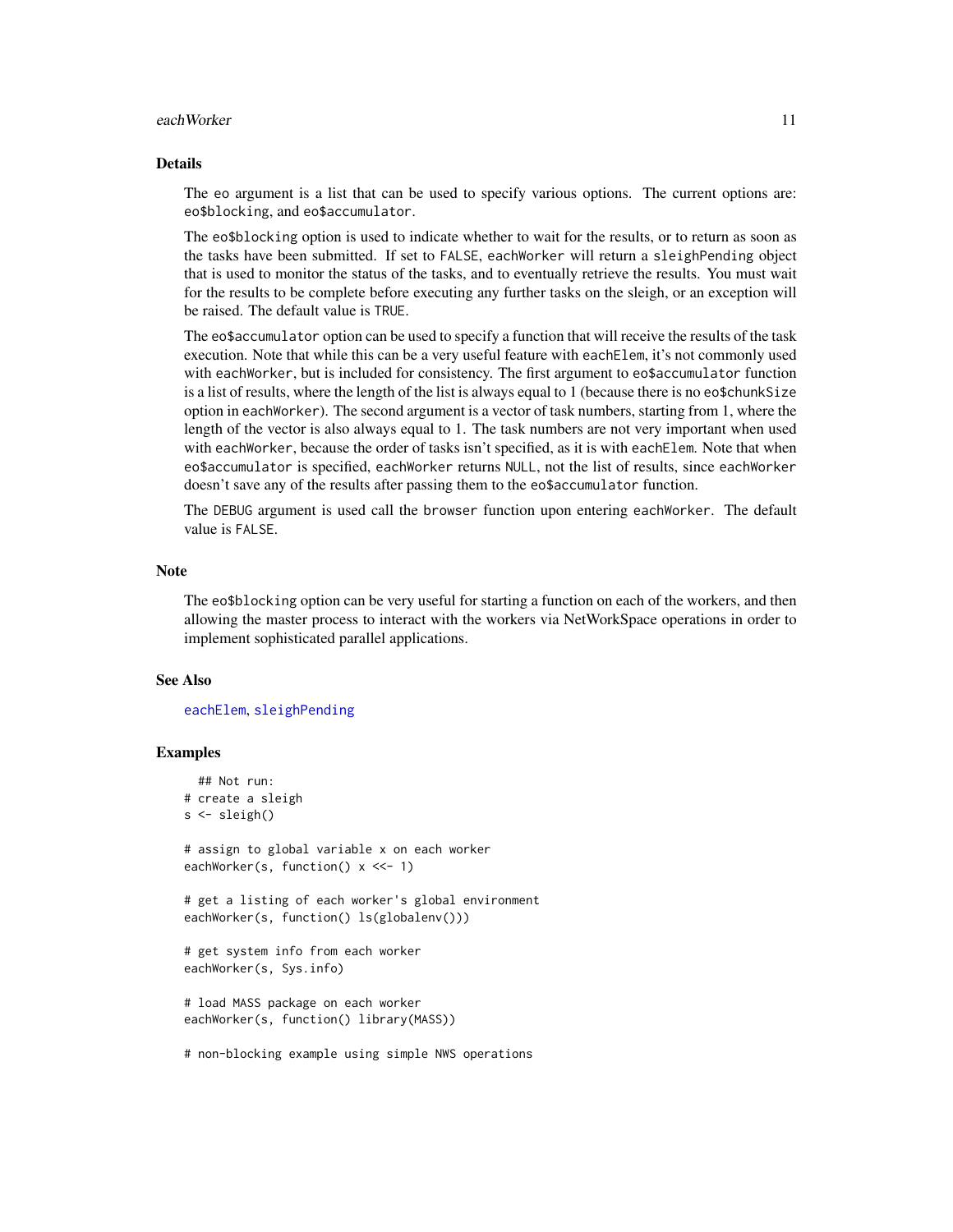#### <span id="page-11-0"></span>12 export

```
sp <- eachWorker(s, function() nwsFind(SleighNws, 'hello'), eo=list(blocking=FALSE))
nwsStore(s@nws, 'hello', 'world')
waitSleigh(sp)
## End(Not run)
```
<span id="page-11-1"></span>export *sleigh Class Method*

# Description

Define a variable in the scope of the workers or specified worker.

# Usage

```
## S4 method for signature 'sleigh'
export(.Object, xName, xVal, worker=NULL)
```
# Arguments

| .Object | a sleigh class object.                                                                                                                                                             |
|---------|------------------------------------------------------------------------------------------------------------------------------------------------------------------------------------|
| xName   | a variable name (given as a quoted string in the function call).                                                                                                                   |
| xVal    | a value to be assigned to $x$ .                                                                                                                                                    |
| worker  | integer rank of the worker where the variable is defined. The rank values range<br>from 0 to workerCount - 1. By default, the variable is defined on all workers in<br>the sleigh. |

# See Also

[unexport](#page-48-1)

```
## Not run:
s <- sleigh()
m \leftarrow matrix(rnorm(16), 4, 4)export(s, 'm', m)
eachWorker(s, function() m %*% matrix(rnorm(16), 4, 4), eo=list(closure=FALSE))
## End(Not run)
```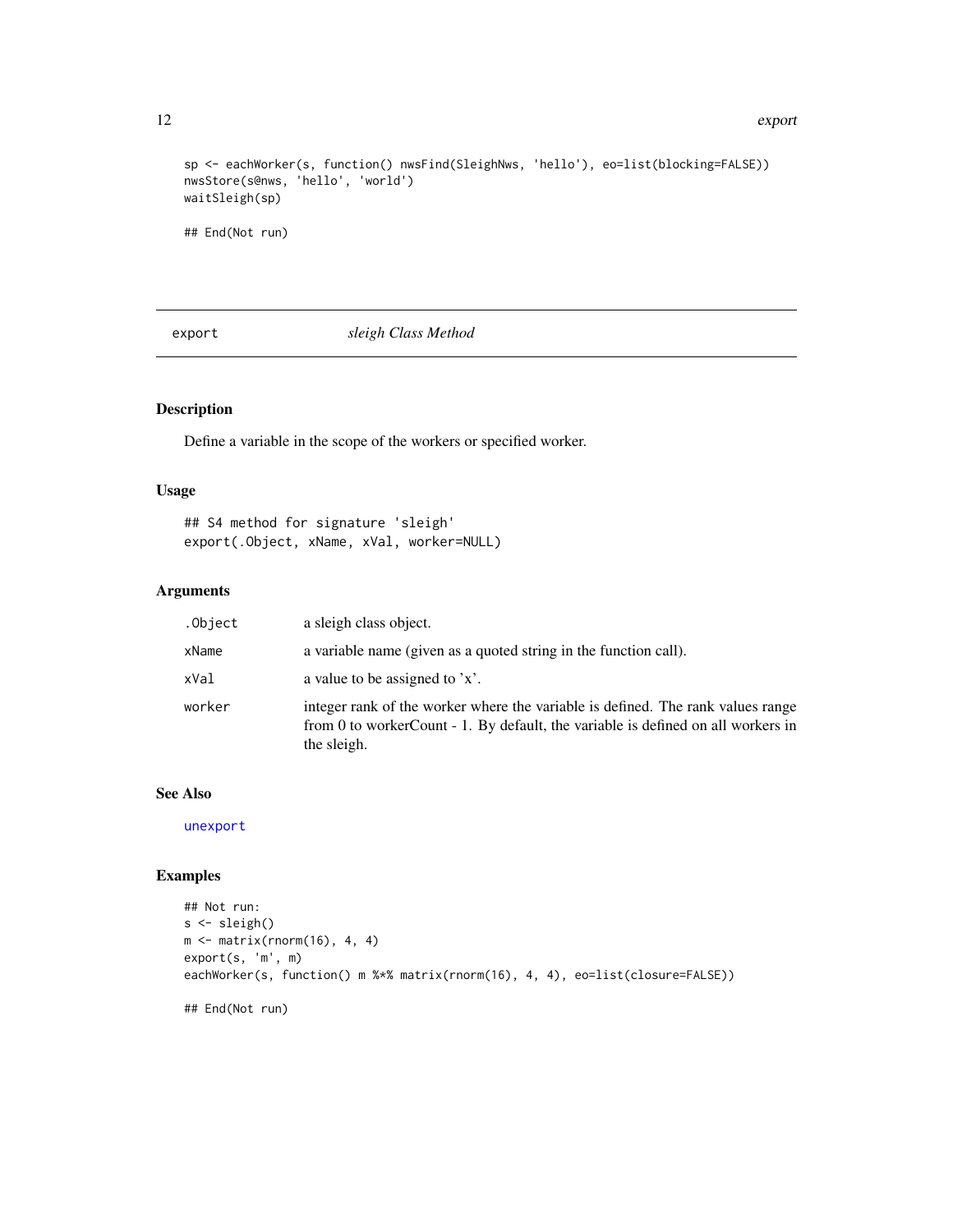<span id="page-12-0"></span>

This dataset produced by Strathclyde University contains numerical attributes converted from the original dataset provided by Prof. Hofmann.

#### Usage

germandata

# Format

a table contains 1000 instances and 24 attributes for each instance.

#### Source

http://ftp.ics.uci.edu/pub/machine-learning-databases/statlog/german

isClosure *Determine if a Worker Function is a Closure*

# **Description**

This is a heuristic function that is used by eachWorker and eachElem to guess if the worker function is a closure.

# Details

If the closure option wasn't specified via the eo argument to eachWorker or eachElem, then this function is used to guess if the worker function is a closure. It can be very useful to use closures with eachWorker and eachElem, but if not used properly, you could accidentally include a lot of unnecessary data in the tasks, thus hurting your performance.

This function is included as a development tool so you can manually test your worker functions. This could be useful if you are getting a warning from eachWorker or eachElem, and are trying to determine how to modify the function or set the closure option.

```
# this should return FALSE
isClosure(sqrt)
f \leftarrow function(x) function(y) x + yg \leftarrow f(1)# this should return TRUE
isClosure(g)
```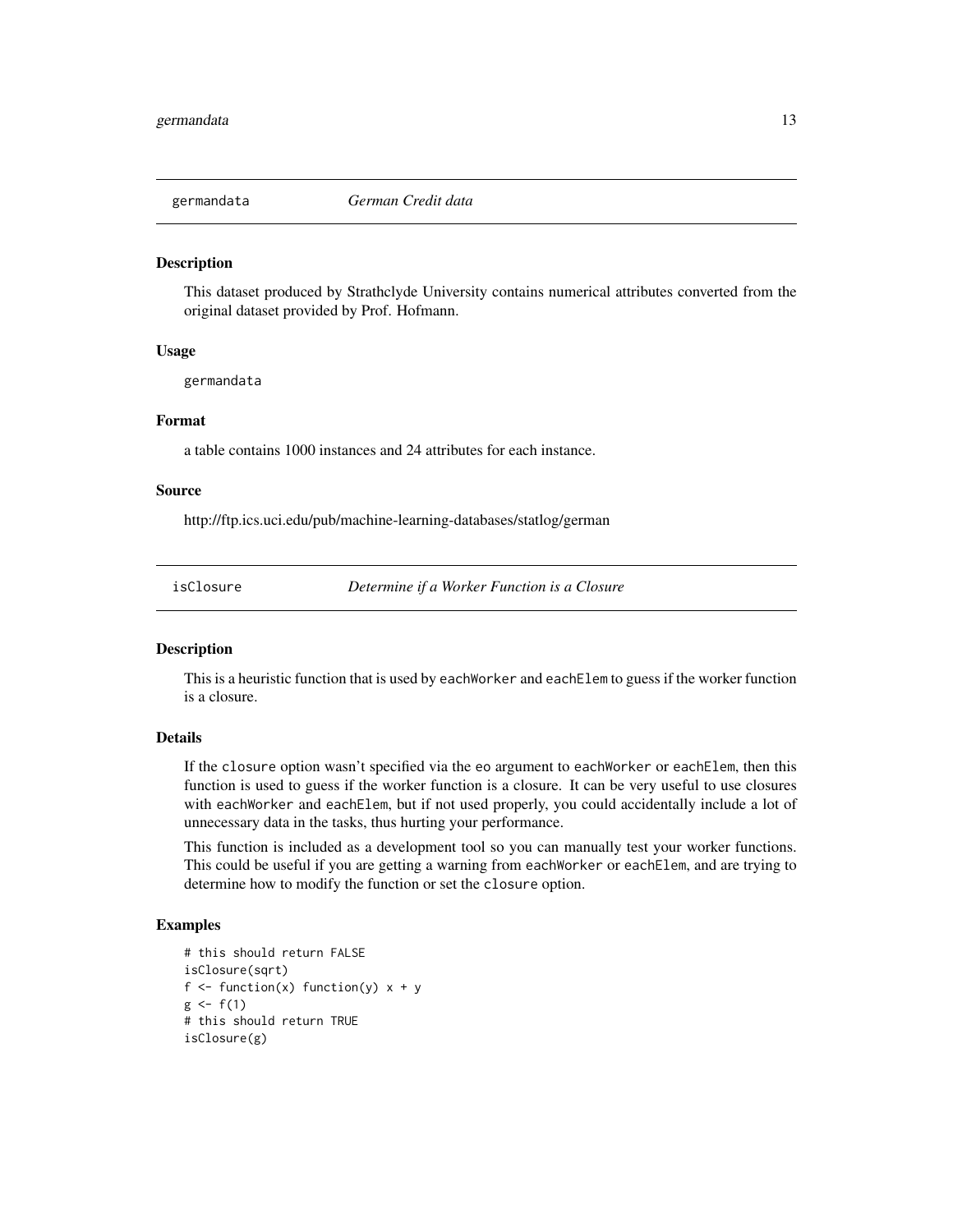<span id="page-13-0"></span>

This function is used by the sleigh constructor when starting workers on remote nodes using the LSF bsub command. Note that it doesn't actually start any workers directly: it simply returns the program name and arguments to start a worker on the specified node.

# Usage

lsfcmd(host, options)

# Arguments

| host    | Name from the nodel ist. This is currently ignored. |
|---------|-----------------------------------------------------|
| options | An environment or list. This is currently ignored.  |

#### Details

lsfcmd is not intended to be called by the user. It is called by the sleigh constructor when specified via the sleigh launch argument. You may want to execute it when debugging your sleigh option settings, but that can also be accomplished by setting the sleigh verbose argument to TRUE.

# Value

```
The character vector c('bsub').
```
# See Also

[sleigh](#page-42-1)

#### Examples

```
## Not run:
# Create a sleigh with workers on nodes n1 and n2 started via lsf:
s <- sleigh(launch=lsfcmd, nodeList=rep('fake', 10))
```
## End(Not run)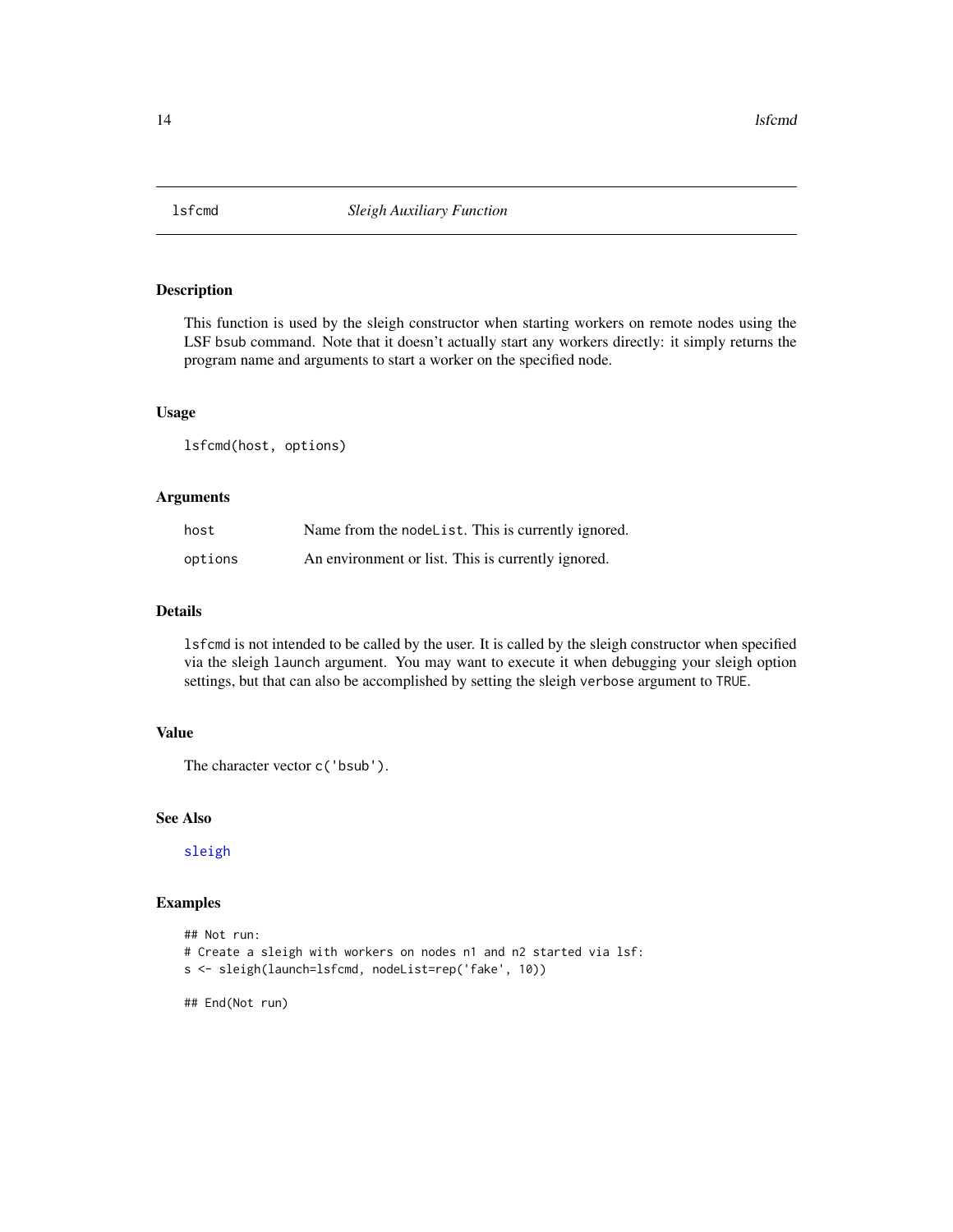<span id="page-14-0"></span>NetWorkSpaces provides a framework to coordinate R programs. NetWorkSpaces objects represent a generalized workspace or environment. Two or more R programs communicate data by storing it in and retrieving it from the NetWorkSpace object.

#### Objects from the Class

Objects can be created by calls of the form netWorkSpace(wsName, serverHost, port, useUse, serverWrap, ...) or new("netWorkSpace", wsName, serverHost, port, useUse, serverWrap, ...).

wsName name of the netWorkSpace to be created.

- serverHost host name of the server this netWorkSpace will be connected to. By default, local machine is used.
- port port number of the server this netWorkSpace will be connected to. Default port number is 8765.
- useUse a logical value indicating whether ownership will be claimed for this netWorkSpace. By default, useUse=FALSE, which means ownership will be claimed.
- serverWrap a netWorkSpaces server object. Reuse an existing server connection, instead of creating a new server connection.

# Slots

cookieProtocol Currently not used.

server Object of class "nwsServer" representation of the server that this netWorkSpace connects to.

wsName Object of class "character" representation of this netWorkSpace's name.

#### **Methods**

```
initialize signature(.Object = "netWorkSpace"): netWorkSpace class constructor.
```

```
nwsFetch signature(.Object = "netWorkSpace"): fetch a value of a workspace variable.
```
nwsFetchTry signature(.Object = "netWorkSpace"): try to fetch a value of a workspace variable.

```
nwsFind signature(.Object = "netWorkSpace"): find a value of a workspace variable.
```
nwsFindTry signature(.Object = "netWorkSpace"): try to find a value of a workspace variable.

```
nwsStore signature(.Object = "netWorkSpace"): store a value into a workspace variable.
```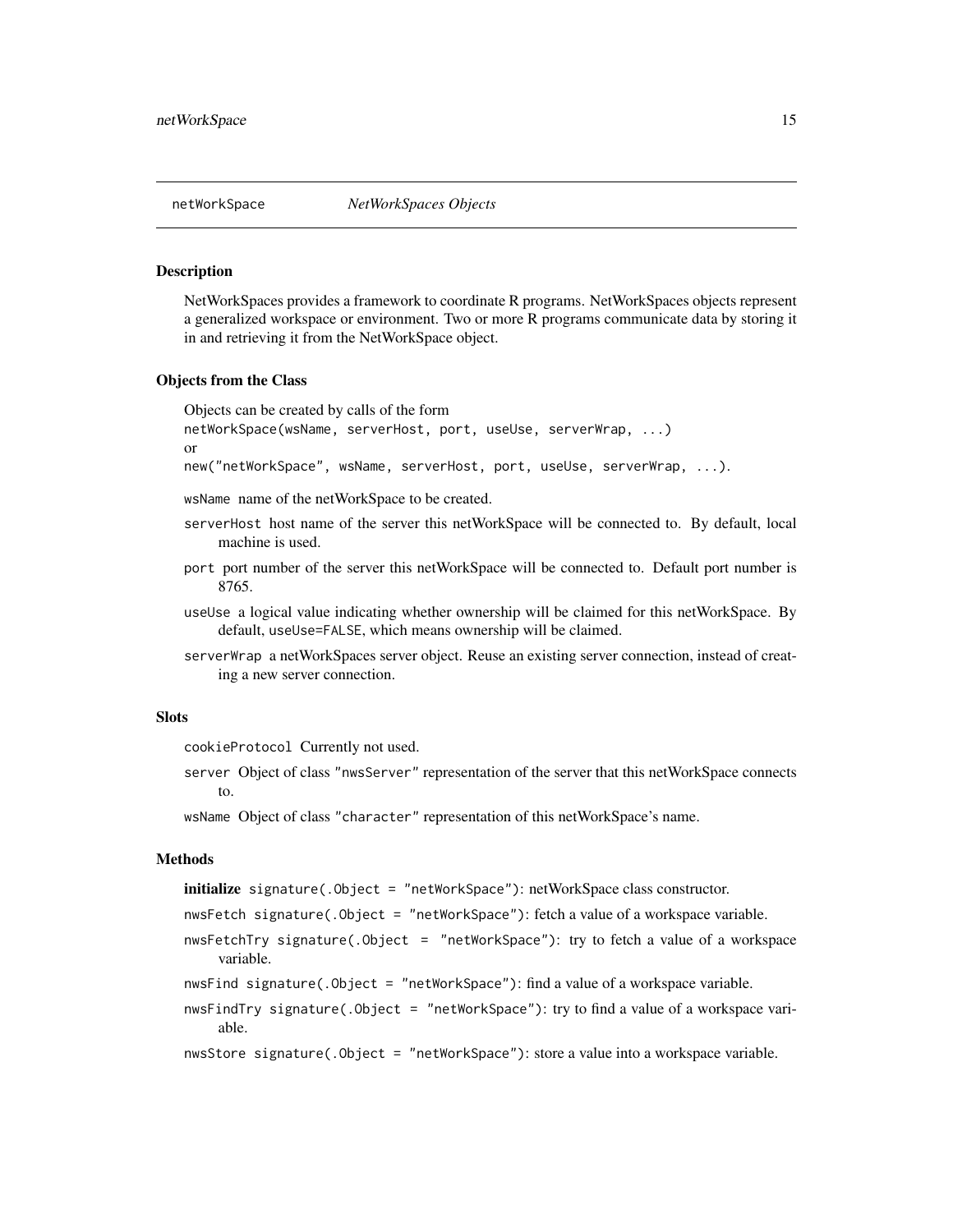- nwsFetchFile signature(.Object = "netWorkSpace"): fetch a value of a workspace variable and write it to a file.
- nwsFetchTryFile signature(.Object = "netWorkSpace"): try to fetch a value of a workspace variable and write it to a file.
- nwsFindFile signature(.Object = "netWorkSpace"): find a value of a workspace variable and write it to a file.
- nwsFindTryFile signature(.Object = "netWorkSpace"): try to find a value of a workspace variable and write it to a file.
- nwsStoreFile signature(.Object = "netWorkSpace"): store data from a file into a workspace variable.
- nwsIFetch signature(.Object = "netWorkSpace"): create a function that acts as a destructive iterator over the values of the specified variable.
- nwsIFetchTry signature(.Object = "netWorkSpace"): create a function that acts as a destructive iterator over the values of the specified variable.
- nwsIFind signature(.Object = "netWorkSpace"): create a function that acts as a non-destructive iterator over the values of the specified variable.
- nwsIFindTry signature(.Object = "netWorkSpace"): create a function that acts as a nondestructive iterator over the values of the specified variable.
- nwsClose signature(.Object = "netWorkSpace"): close the connection to the NWS server.
- nwsDeclare signature(.Object = "netWorkSpace"): declare the mode of a workspace variable.
- nwsDeleteVar signature(.Object = "netWorkSpace"): delete a variable from a workspace.
- nwsListVars signature(.Object = "netWorkSpace"): list all variables in a workspace.
- ServerObject signature(.Object = "netWorkSpace"): return the associated NwsServer object.
- nwsVariable signature(.Object = "netWorkSpace"): create an Active Binding for a Net-WorkSpace Variable

nwsWsName signature(.Object = "netWorkSpace"): return the name of the workspace.

```
## Not run:
# To create a new workspace with the name "my space" use:
ws = netWorkSpace('my space')
# To create a new workspace called "my space2" on nws server
# running on port 8245 on machine zeus:
ws2 = netWorkSpace(wsName='my space2', serverHost='zeus', port=8245)
## End(Not run)
```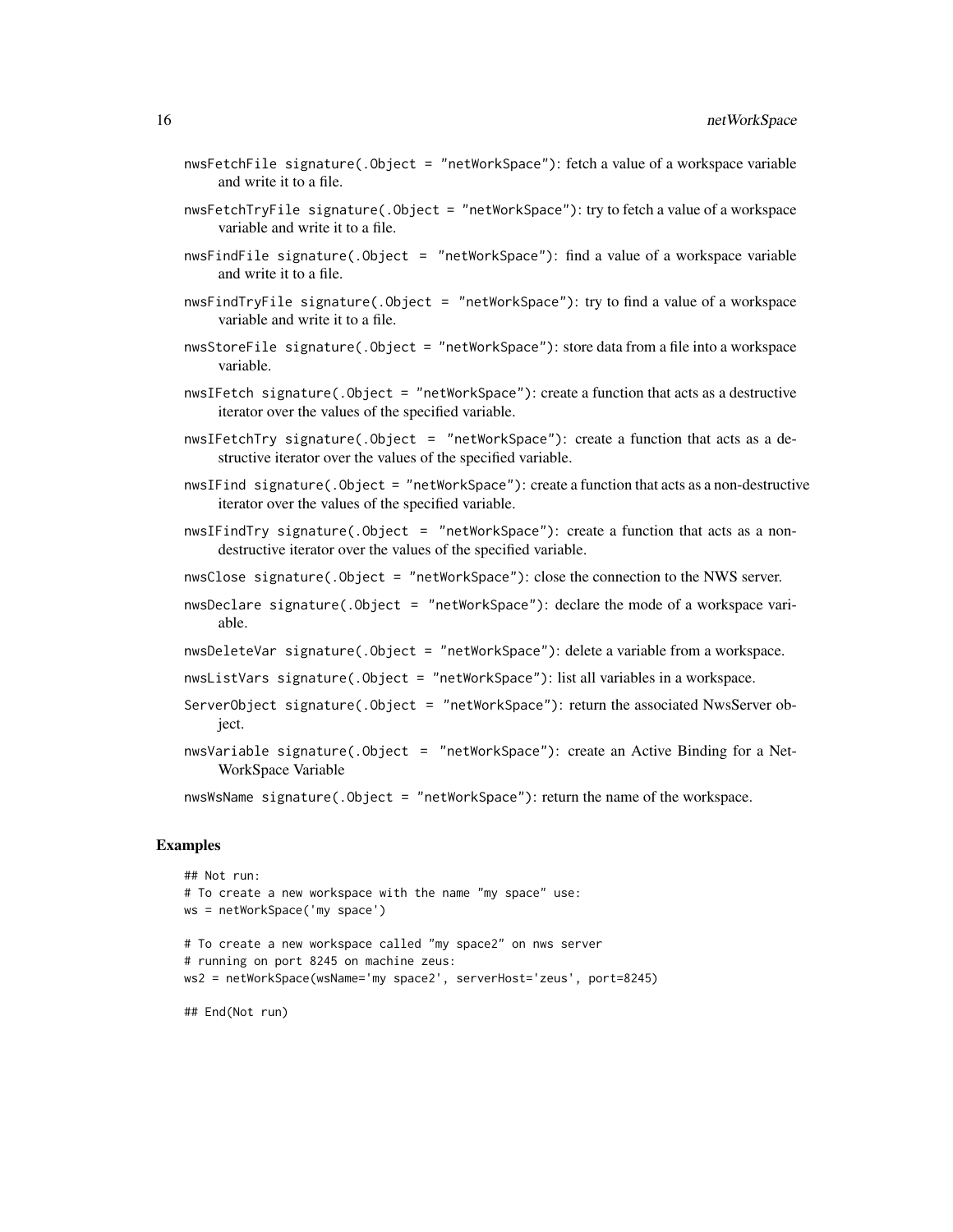<span id="page-16-0"></span>netWorkSpaceObject *sleigh Class Method*

### Description

Return the netWorkSpace object associated with the sleigh.

# Usage

```
## S4 method for signature 'sleigh'
netWorkSpaceObject(.Object)
```
# Arguments

.Object a sleigh class object

# Examples

```
## Not run:
s = sleigh()netWorkSpaceObject(s)
```
## End(Not run)

nwsClose *Close a netWorkSpace*

#### Description

Close connection of a shared netWorkSpace to the netWorkSpace server.

#### Usage

```
## S4 method for signature 'netWorkSpace'
nwsClose(.Object)
```
#### Arguments

.Object a netWorkSpace class object

# Examples

```
## Not run:
ws <- netWorkSpace('nws example')
# do some works
# ...
nwsClose(ws)
```
## End(Not run)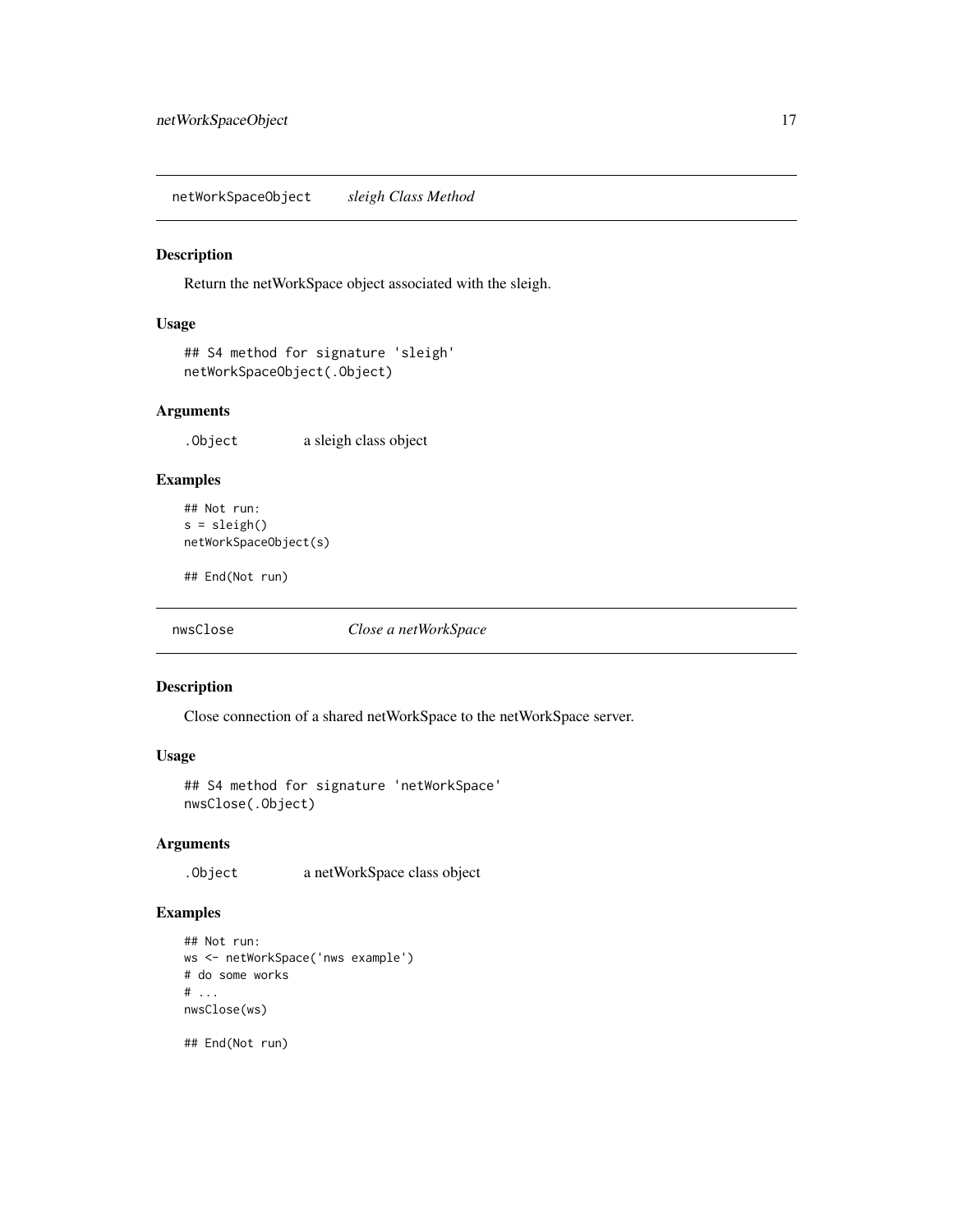<span id="page-17-1"></span><span id="page-17-0"></span>

Declare a variable with particular mode in a shared netWorkSpace.

# Usage

nwsDeclare(.Object, xName, mode)

# Arguments

| .Object | a netWorkSpace class object.                                       |
|---------|--------------------------------------------------------------------|
| xName   | character string giving the name of variable to be declared.       |
| mode    | character string specifying the mode of the variable, see Details. |

#### Details

If xName has not already been declared in the netWorkSpace, the behavior of xName will be determined by mode. Possible values are 'fifo' (the default), 'lifo', 'multi', or 'single'. In the first three cases, multiple values can be associated with xName. When a value is retrieved for xName, the oldest value stored will be used in 'fifo' mode, the youngest in 'lifo' mode, and a nondeterministic choice will be made in 'multi' mode. In 'single' mode, only the most recent value is retained.

# Examples

```
## Not run:
ws <- netWorkSpace('nws example')
nwsDeclare(ws, 'pi', 'single')
nwsStore(ws, 'pi', 2.171828182)
nwsStore(ws, 'pi', 3.141592654)
nwsListVars(ws) # shows that only the most recent value of pi is retained
## End(Not run)
```
nwsDeleteVar *Delete a Variable from a netWorkSpace*

# Description

Delete a variable from the shared netWorkSpace.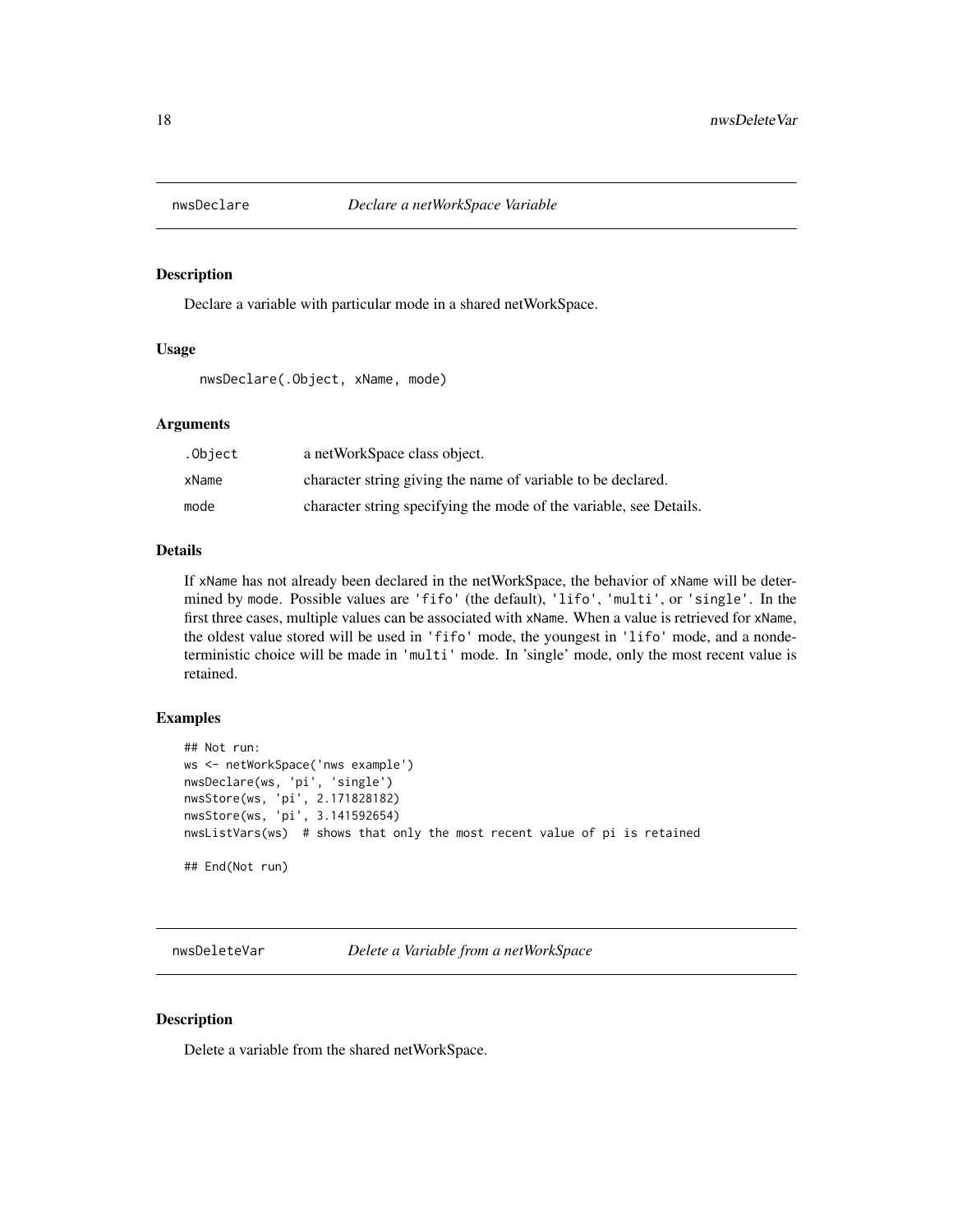# <span id="page-18-0"></span>nwsDeleteWs 19

# Usage

```
## S4 method for signature 'netWorkSpace'
nwsDeleteVar(.Object, xName)
```
#### Arguments

| .Object | a netWorkSpace class object.                                        |
|---------|---------------------------------------------------------------------|
| xName   | character string specifying the name of the variable to be deleted. |

#### Examples

```
## Not run:
ws <- netWorkSpace('nws example')
nwsStore(ws, 'x', 10)
nwsDeleteVar(ws, 'x')
```
## End(Not run)

nwsDeleteWs *Delete a netWorkSpace*

#### Description

Delete a shared netWorkSpace from the netWorkSpaces server.

#### Usage

```
## S4 method for signature 'nwsServer'
nwsDeleteWs(.Object, wsName)
```
# Arguments

| .Object | a nwsServer class object               |
|---------|----------------------------------------|
| wsName  | name of the netWorkSpace to be deleted |

```
## Not run:
# example 1
nwss <- nwsServer()
ws <- nwsOpenWs(nwss, "nws example")
# do some works
# ...
nwsDeleteWs(nwss, "nws example")
# example 2 illustrates accessing a server object
# from the netWorkSpace class object
ws <- netWorkSpace("nws example 2")
```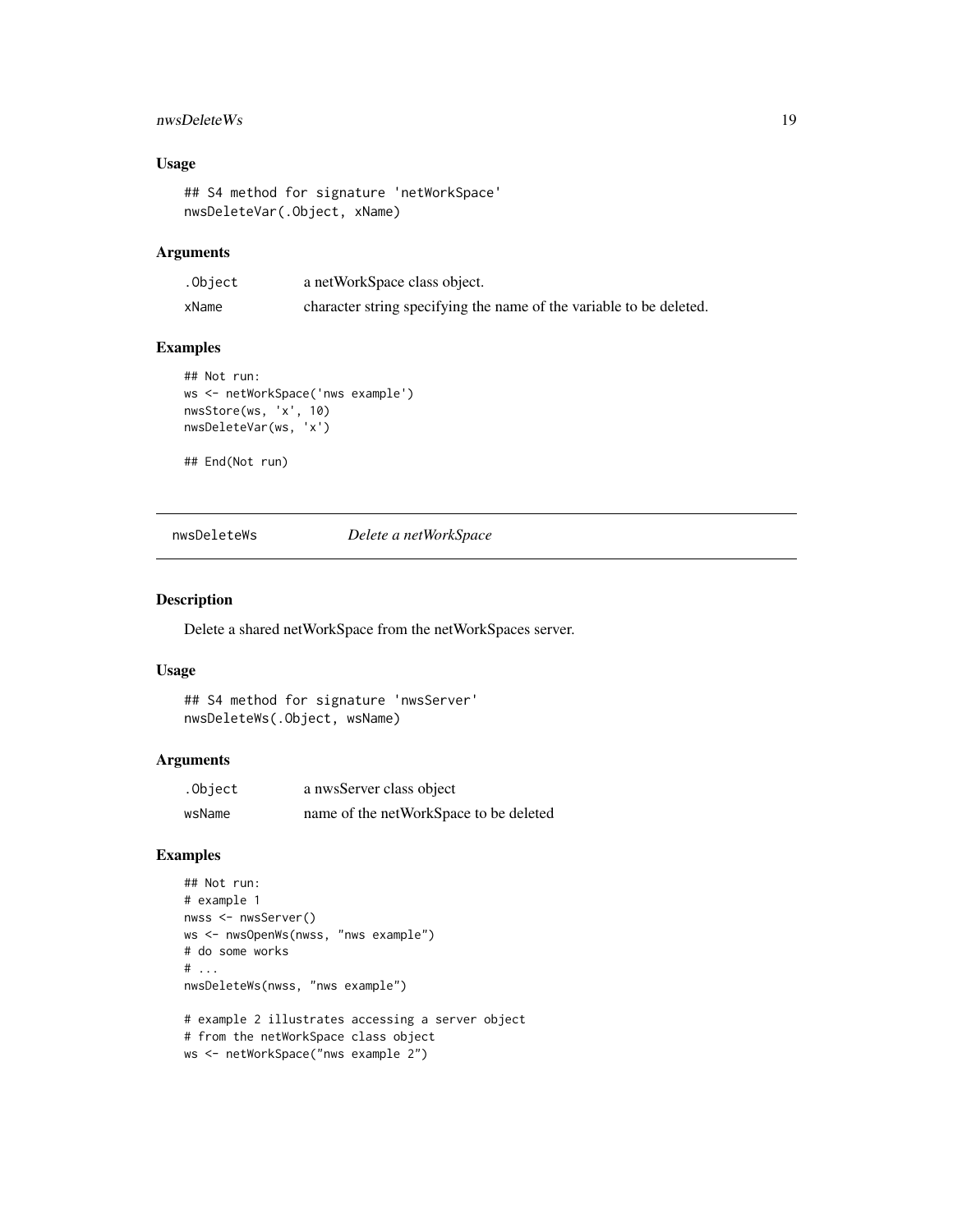```
# do some works
# ...
nwsDeleteWs(ws@server, "nws example 2")
## End(Not run)
```
# <span id="page-19-1"></span>nwsFetch *Fetch a Stored Value*

#### Description

Fetch value associated with a variable from the shared netWorkSpace.

#### Usage

## S4 method for signature 'netWorkSpace' nwsFetch(.Object, xName)

# Arguments

| .Object | a netWorkSpace class object        |
|---------|------------------------------------|
| xName   | name of the variable to be fetched |

#### Details

The nwsFetch method looks in the shared netWorkSpace .Object for a value bound to xName; if it finds such a value, nwsFetch returns it and removes it from the variable. If no value is found, nwsFetch blocks until a value for xName becomes available. This operation is atomic. If there are multiple nwsFetch or nwsFetchTry requests for a given xName, any given value from the set of values associated with xName will be returned to just one requester. If there is more than one value associated with xName, the particular value removed depends on xName's behavior. See [nwsDeclare](#page-17-1) for details.

# See Also

[nwsDeclare](#page-17-1), [nwsFetchTry](#page-21-1)

```
## Not run:
ws <- netWorkSpace('nws example')
nwsStore(ws, 'x', 10)
nwsFetch(ws, 'x')
nwsFetch(ws, 'x') # no value for x; therefore block on fetch
## End(Not run)
```
<span id="page-19-0"></span>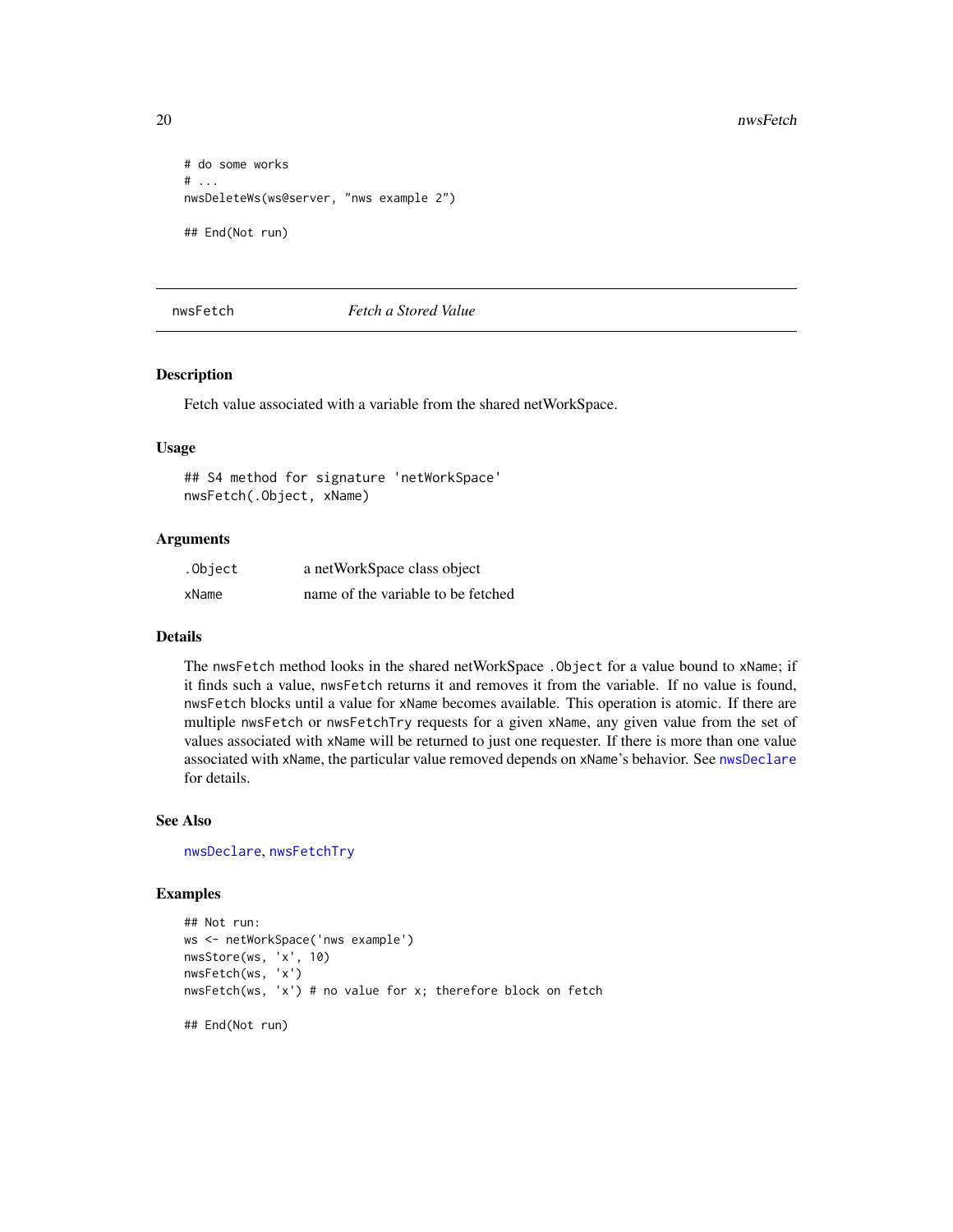<span id="page-20-1"></span><span id="page-20-0"></span>

Fetch a value of a netWorkSpace variable and write it to a file.

#### Usage

```
## S4 method for signature 'netWorkSpace'
nwsFetchFile(.Object, xName, fObj)
```
# Arguments

| .Object | a netWorkSpace object.                                            |
|---------|-------------------------------------------------------------------|
| xName   | character string giving the name of the variable to find.         |
| fObi    | file object or character string specifying file to write data to. |

# Details

The nwsFetchFile method looks in the shared netWorkSpace .Object for a value bound to xName; if it finds such a value, nwsFetchFile writes the value to the specified file and removes it from the variable. If no value is found, nwsFetchFile blocks until a value for xName becomes available.

#### See Also

[nwsFindFile](#page-23-1), [nwsFetch](#page-19-1)

# Examples

```
## Not run:
ws <- netWorkSpace('nws example')
nwsStore(ws, 'x', 'Hello, world\n')
nwsFetchFile(ws, 'x', 'hello.txt')
```
## End(Not run)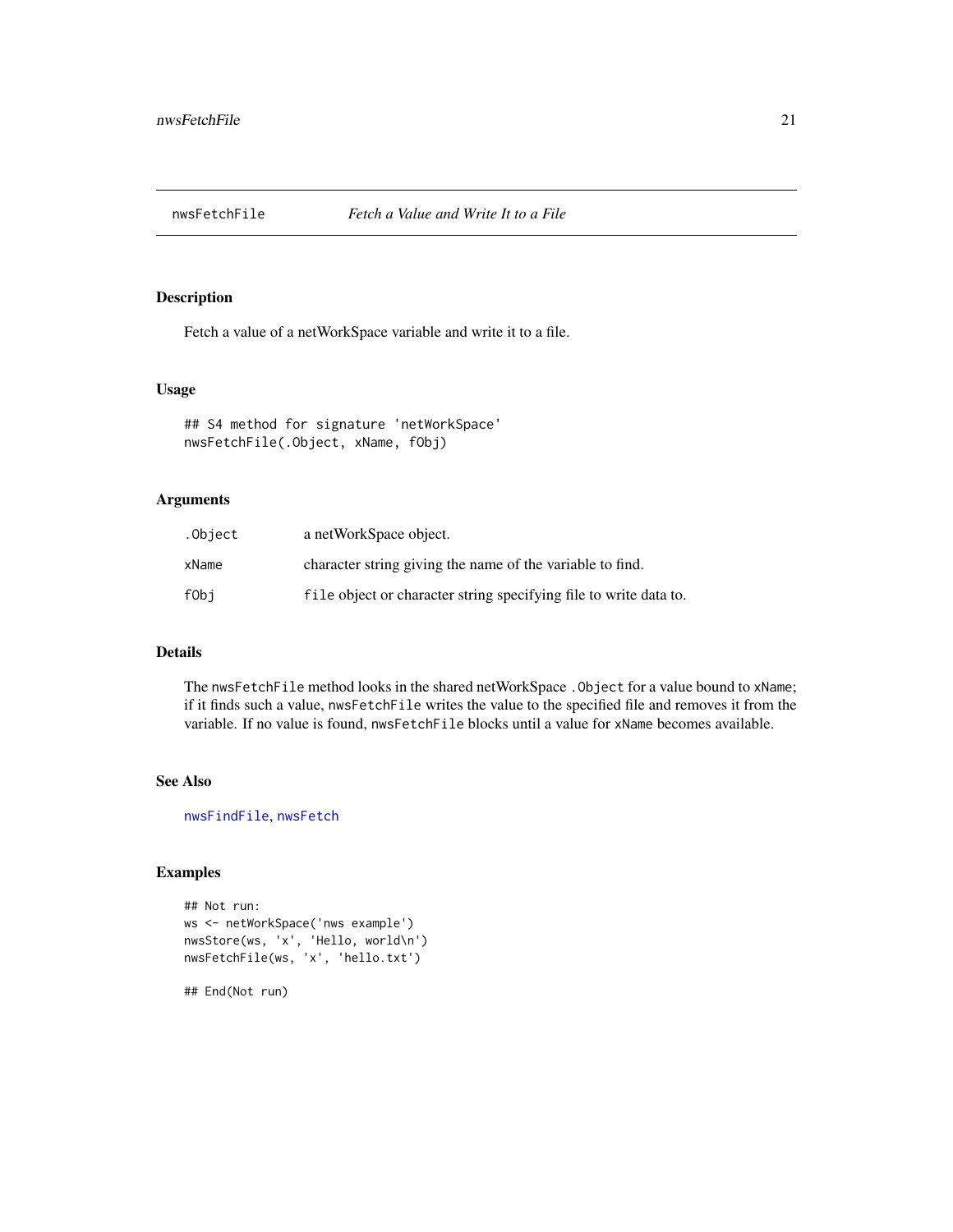<span id="page-21-1"></span><span id="page-21-0"></span>

Attempt to fetch a value associated with a variable from the shared netWorkSpace; a non-blocking version of [nwsFetch](#page-19-1).

#### Usage

```
## S4 method for signature 'netWorkSpace'
nwsFetchTry(.Object, xName, defaultVal=NULL)
```
#### Arguments

| .Object    | a netWorkSpace class object                                |
|------------|------------------------------------------------------------|
| xName      | name of the variable to be fetched                         |
| defaultVal | value to return, if xName is not found in the netWorkSpace |

#### Details

Look in the shared netWorkSpace for a value bound to xName. If found, remove a value associated with xName from the shared netWorkSpace. This operation is atomic. If there are multiple nwsFetch or nwsFetchTry requests for a given xName, any given value from the set of values associated with xName will be returned to just one requester.

If variable is not found, return immediately rather than block on the operation (as in the case of [nwsFetch](#page-19-1)). If variable is not found, the value of argument defaultVal is returned. By default, defaultVal is NULL.

#### See Also

[nwsDeclare](#page-17-1), [nwsFetch](#page-19-1)

```
## Not run:
ws <- netWorkSpace('nws example')
# If variable 'x' is not found in the shared netWorkSpace,
# return default value, NULL.
nwsFetchTry(ws, 'x')
# If variable 'x' is not found in the shared netWorkSpace,
# return 10.
nwsFetchTry(ws, 'x', 10)
```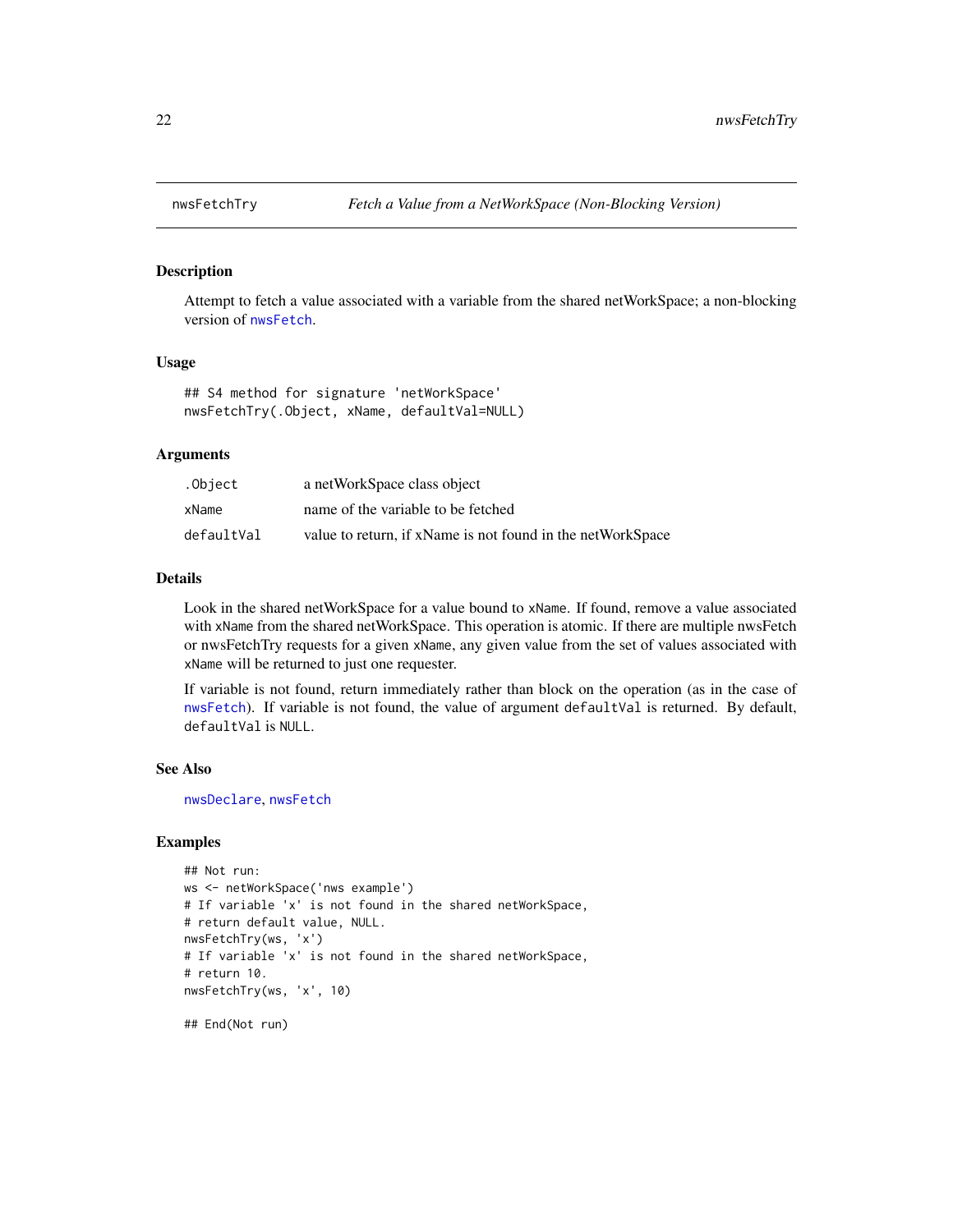<span id="page-22-1"></span><span id="page-22-0"></span>nwsFetchTryFile *Fetch a Stored Value and Write It to a File*

# Description

Fetch a value of a netWorkSpace variable and write it to a file.

# Usage

```
## S4 method for signature 'netWorkSpace'
nwsFetchTryFile(.Object, xName, fObj)
```
# Arguments

| .Object | a netWorkSpace object.                                            |
|---------|-------------------------------------------------------------------|
| xName   | character string specifying name of the variable to find.         |
| fObi    | file object or character string specifying file to write data to. |

# Details

The nwsFetchTryFile method looks in the shared netWorkSpace .Object for a value bound to xName; if it finds such a value, nwsFetchTryFile writes the value to the specified file, removes it from the variable, and the method returns TRUE. If it is not found, nwsFetchTryFile returns FALSE.

# See Also

[nwsFindTryFile](#page-25-1), [nwsFetchTry](#page-21-1)

```
## Not run:
ws <- netWorkSpace('nws example')
nwsStore(ws, 'x', 'Hello, world\n')
if (nwsFetchTryFile(ws, 'x', 'hello.txt')) {
  cat('success\n')
} else {
  cat('failure\n')
}
## End(Not run)
```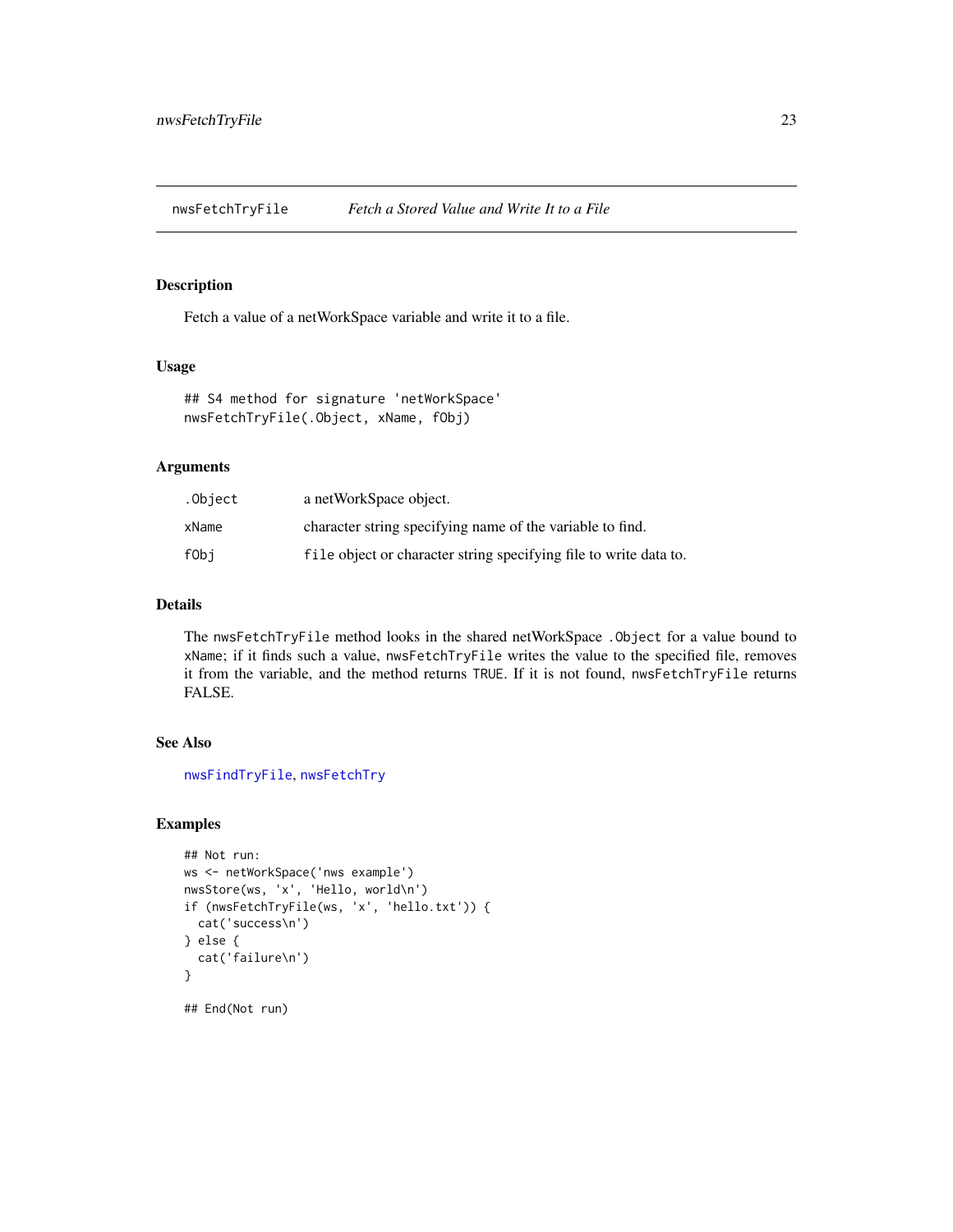<span id="page-23-2"></span><span id="page-23-0"></span>

Find a value associated with a variable in a shared netWorkSpace.

#### Usage

## S4 method for signature 'netWorkSpace' nwsFind(.Object, xName)

#### Arguments

| .Object | a netWorkSpace class object.                                  |
|---------|---------------------------------------------------------------|
| xName   | character string specifying the name of the variable to find. |

# Details

The nwsFind method looks in the shared netWorkSpace .Object for a value bound to xName; if it finds such a value, nwsFind returns it but does not remove it. If no value is found, nwsFind blocks until a value for xName becomes available. If there is more than one value associated with xName, the particular value returned depends on xName's behavior. See [nwsDeclare](#page-17-1) for details.

# See Also

[nwsDeclare](#page-17-1), [nwsFetch](#page-19-1)

# Examples

```
## Not run:
ws <- netWorkSpace('nws example')
nwsStore(ws, 'x', 1)
x \leftarrow nwsFind(ws, 'x')
```
## End(Not run)

<span id="page-23-1"></span>nwsFindFile *Find a Stored Value and Write It to a File*

# Description

Find a value of a workspace variable and write it to a file.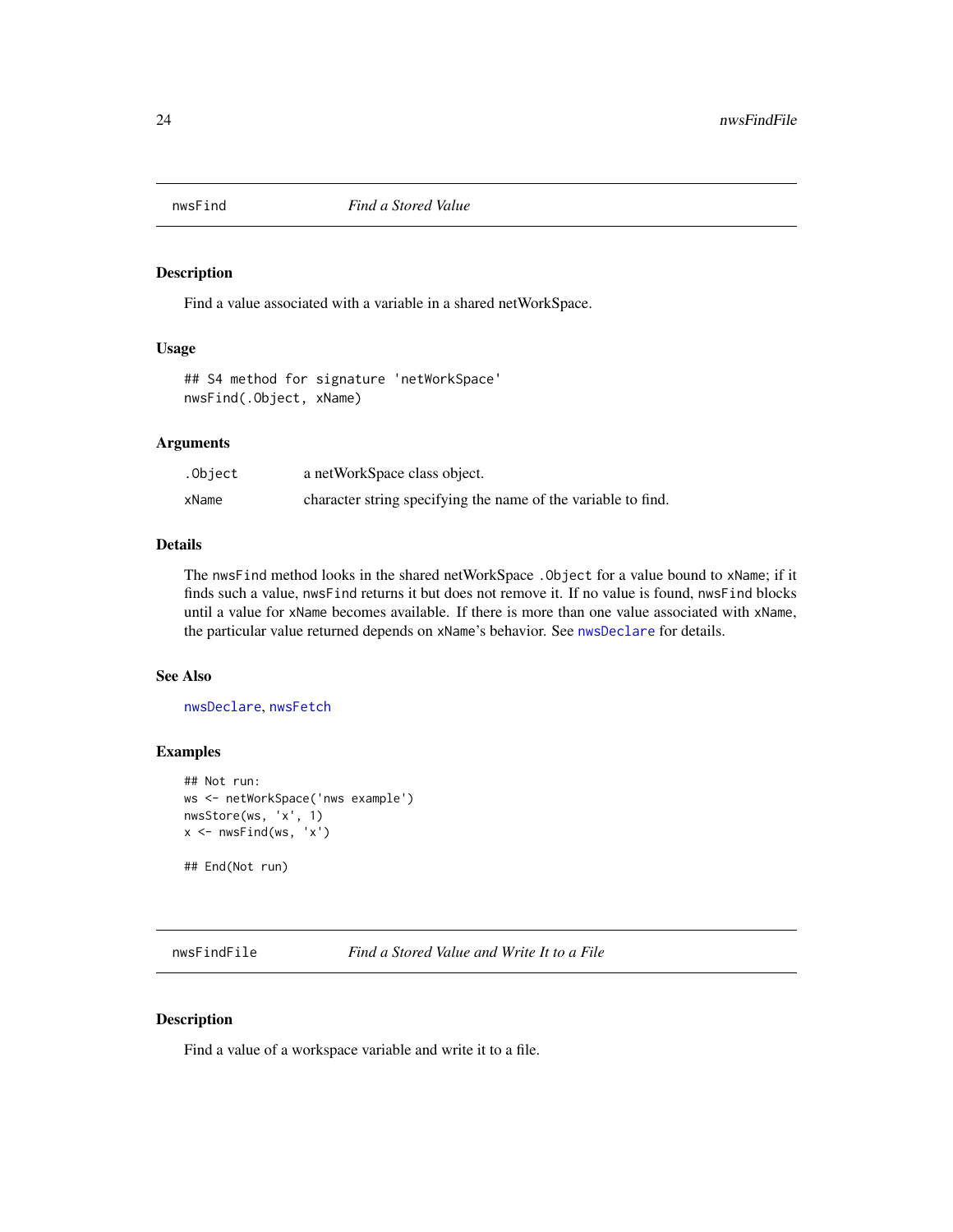# <span id="page-24-0"></span>nwsFindTry 25

# Usage

```
## S4 method for signature 'netWorkSpace'
nwsFindFile(.Object, xName, fObj)
```
#### Arguments

| .Object | a netWorkSpace object.                                                |
|---------|-----------------------------------------------------------------------|
| xName   | character string specifying the name of the variable to find.         |
| fObi    | file object or character string specifying the file to write data to. |

# Details

The nwsFindFile method looks in the shared netWorkSpace .Object for a value bound to xName; if it finds such a value, nwsFind writes it to the specified file but does not remove it from the variable. If no value is found, nwsFindFile blocks until a value for xName becomes available. If there is more than one value associated with xName, the particular value returned depends on xName's behavior. See [nwsDeclare](#page-17-1) for details.

#### See Also

[nwsFetchFile](#page-20-1), [nwsFind](#page-23-2)

# Examples

```
## Not run:
ws <- netWorkSpace('nws example')
nwsStore(ws, 'x', 'Hello, world\n')
nwsFindFile(ws, 'x', 'hello.txt')
```
## End(Not run)

<span id="page-24-1"></span>nwsFindTry *Find a Stored Value (Non-Blocking Version)*

#### Description

Attempt to find a value associated with a variable from the shared netWorkSpace; a non-blocking version of [nwsFind](#page-23-2).

#### Usage

```
## S4 method for signature 'netWorkSpace'
nwsFindTry(.Object, xName, defaultVal=NULL)
```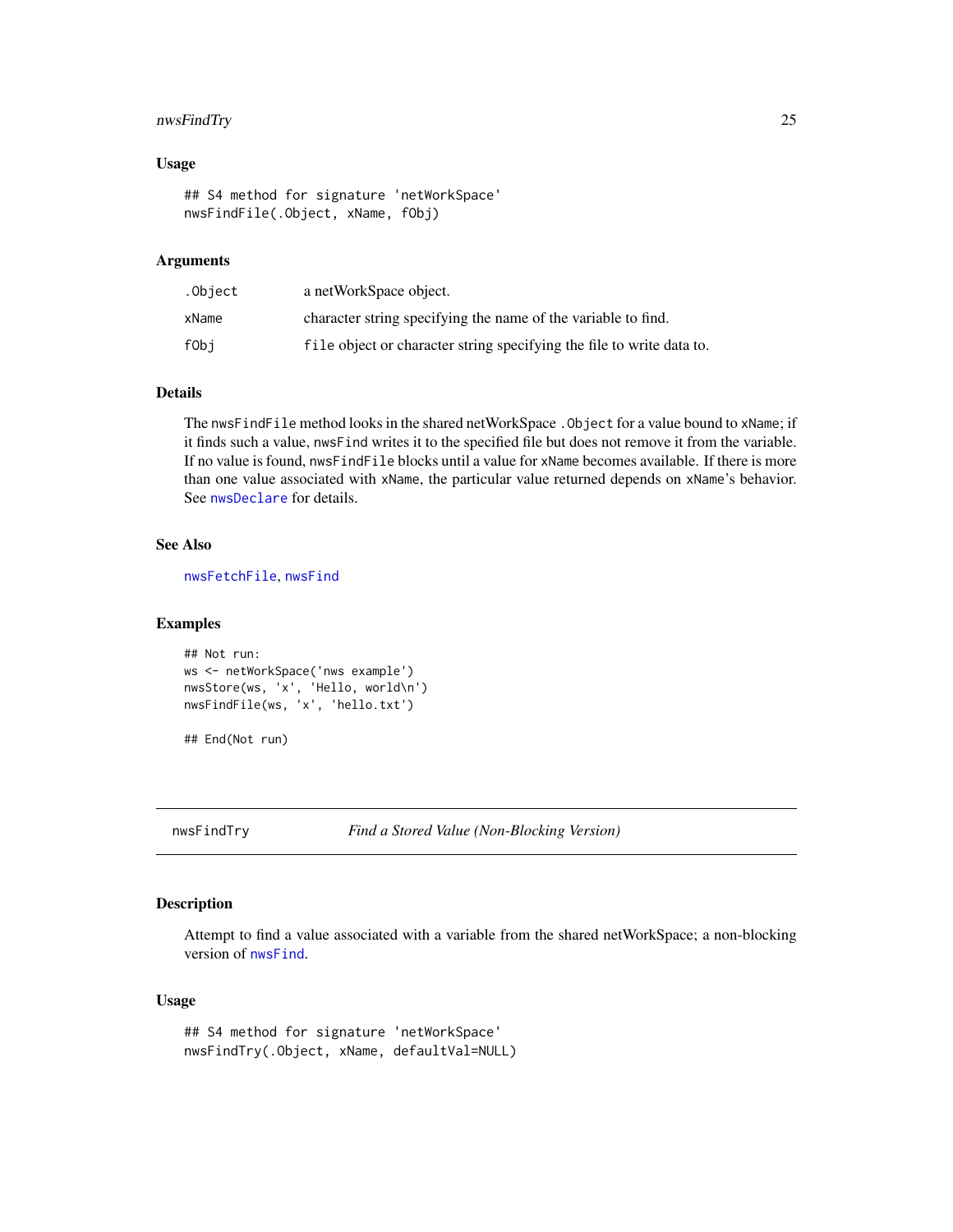# <span id="page-25-0"></span>Arguments

| .Object    | a netWorkSpace class object           |
|------------|---------------------------------------|
| xName      | name of variable to be found          |
| defaultVal | value to return if xName is not found |

# Details

The nwsFindTry method looks in the shared netWorkSpace .Object for a value bound to xName; if it finds such a value, nwsFindTry returns it but does not remove it. If it does not find a value, nwsFindTry returns immediately, rather than blocking as in the case of [nwsFind](#page-23-2)), and the value of argument defaultVal is returned. By default, defaultVal is NULL.

If there is more than one value associated with xName, the particular value returned depends on xName's behavior. See [nwsDeclare](#page-17-1) for details.

#### See Also

[nwsDeclare](#page-17-1), [nwsFind](#page-23-2)

# Examples

```
## Not run:
ws <- netWorkSpace('nws example')
x <- nwsFindTry(ws, 'abc', -1)
```
## End(Not run)

<span id="page-25-1"></span>nwsFindTryFile *Find a Stored Value and Write It to a File*

# Description

Find a value of a netWorkSpace variable and write it to a file.

# Usage

```
## S4 method for signature 'netWorkSpace'
nwsFindTryFile(.Object, xName, fObj)
```
# Arguments

| .Object | a netWorkSpace object.                                                |
|---------|-----------------------------------------------------------------------|
| xName   | character string specifying the name of the variable to find.         |
| fObi    | file object or character string specifying the file to write data to. |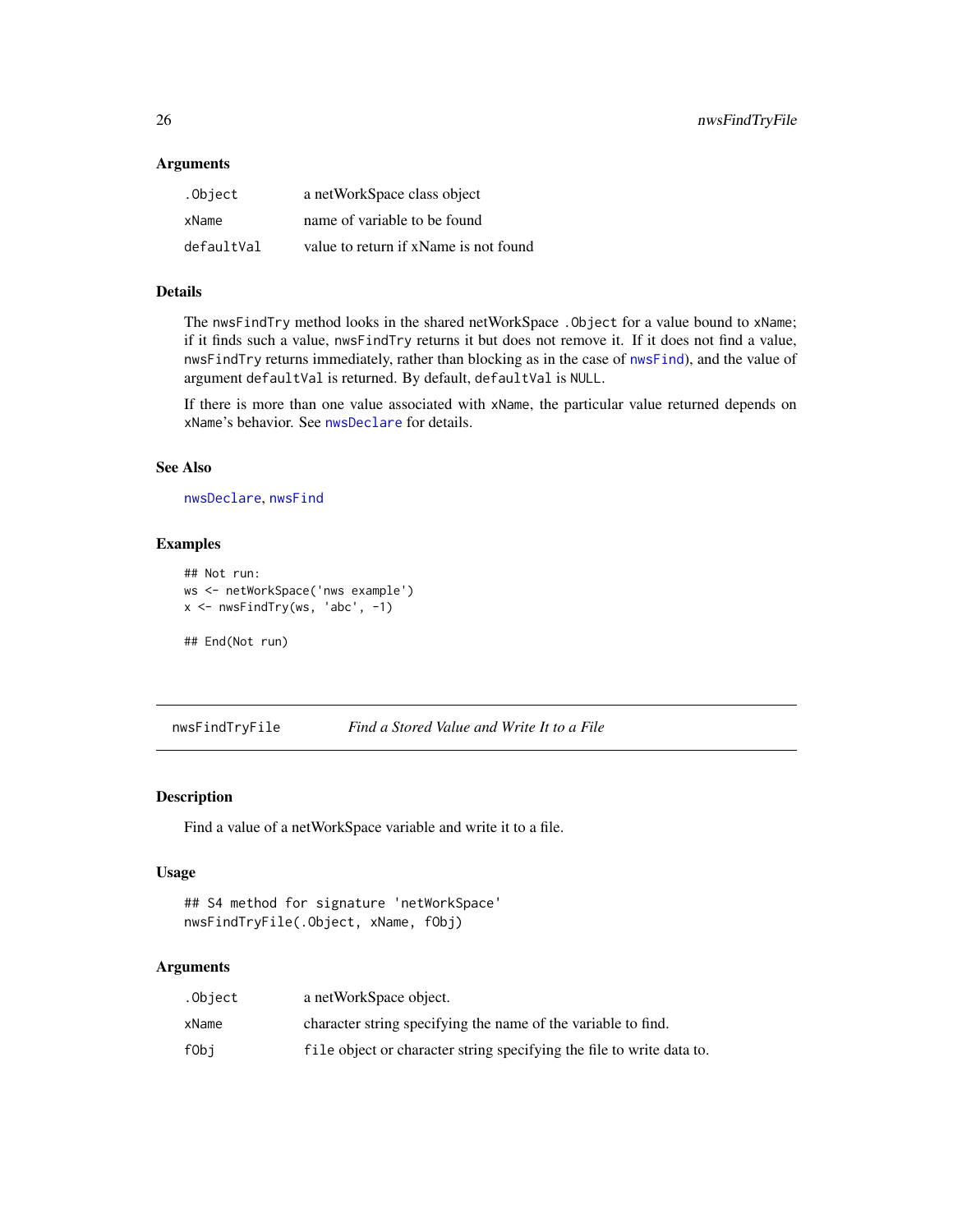#### <span id="page-26-0"></span>nwsIFetch 27

# Details

The nwsFindTryFile method looks in the shared netWorkSpace .Object for a value bound to xName; if it finds such a value, nwsFind writes it to the specified file but does not remove it from the variable, and returns TRUE. If no value is found, nwsFindFile returns FALSE. If there is more than one value associated with xName, the particular value returned depends on xName's behavior. See [nwsDeclare](#page-17-1) for details.

# See Also

[nwsFetchTryFile](#page-22-1), [nwsFindTry](#page-24-1)

#### Examples

```
## Not run:
ws <- netWorkSpace('nws example')
nwsStore(ws, 'x', 'Hello, world\n')
if (nwsFindTryFile(ws, 'x', 'hello.txt')) {
  cat('success\n')
} else {
  cat('failure\n')
}
## End(Not run)
```
<span id="page-26-1"></span>

```
nwsIFetch Iterate Through Values in a netWorkSpace Variable
```
#### Description

Create a function that acts as a destructive iterator over the values of the specified variable.

#### Usage

```
## S4 method for signature 'netWorkSpace'
nwsIFetch(.Object, xName)
```
#### Arguments

| .Object | a netWorkSpace class object.                                   |
|---------|----------------------------------------------------------------|
| xName   | character string specifying name of the variable to be fetched |

#### Details

The iterator function returned by the nwsIFetch method takes no arguments, and works just like the nwsFetch method, specified with the same arguments that were passed to nwsIFetch method. Note that the nwsIFind and nwsIFindTry methods are much more useful, since they provide the only way to iterate over values of a variable non-destructively. The nwsIFetch and nwsIFetchTry methods are provided for completeness.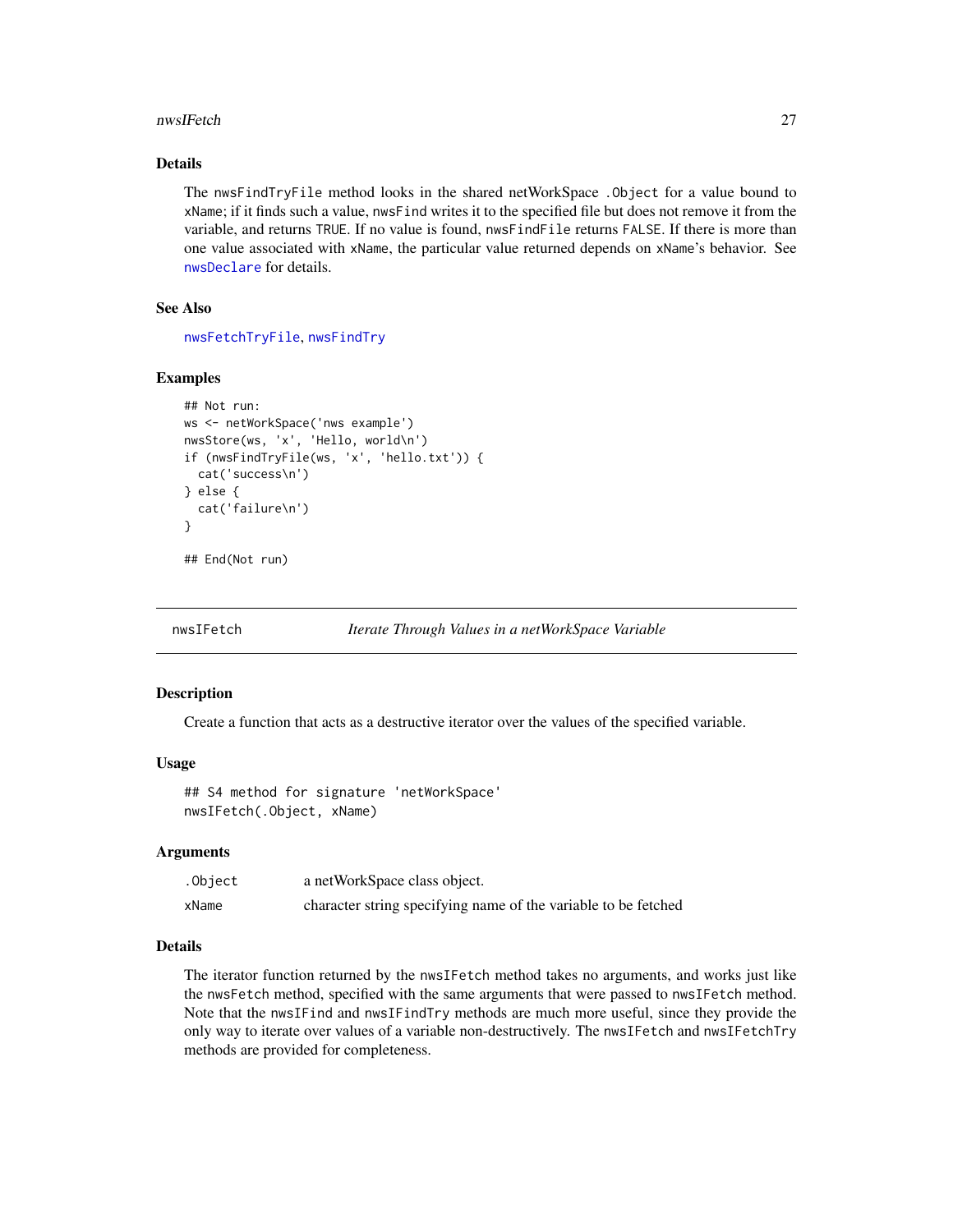# See Also

[nwsFetch](#page-19-1), [nwsIFetchTry](#page-27-1)

#### Examples

```
## Not run:
ws <- netWorkSpace('nws example')
nwsStore(ws, 'x', 10)
it <- nwsIFetch(ws, 'x')
it() # returns the value 10
it() # blocks until another process stores a value in the variable
```
## End(Not run)

<span id="page-27-1"></span>nwsIFetchTry *Iterate Through Values of a netWorkSpace Variable*

# Description

Create a function that acts as a destructive iterator over the values of the specified variable.

#### Usage

## S4 method for signature 'netWorkSpace' nwsIFetchTry(.Object, xName, defaultVal=NULL)

# Arguments

| .Object    | a netWorkSpace class object.                                    |
|------------|-----------------------------------------------------------------|
| xName      | character string specifying name of the variable to be fetched. |
| defaultVal | value to return, if xName is not found in the netWorkSpace.     |

### Details

The iterator function returned by the nwsIFetchTry method takes no arguments, and works just like the nwsFetchTry method, specified with the same arguments that were passed to nwsIFetchTry method. Note that the nwsIFind and nwsIFindTry methods are much more useful, since they provide the only way to iterate over values of a variable non-destructively. The nwsIFetch and nwsIFetchTry methods are provided for completeness.

# See Also

[nwsFetchTry](#page-21-1), [nwsIFetch](#page-26-1)

<span id="page-27-0"></span>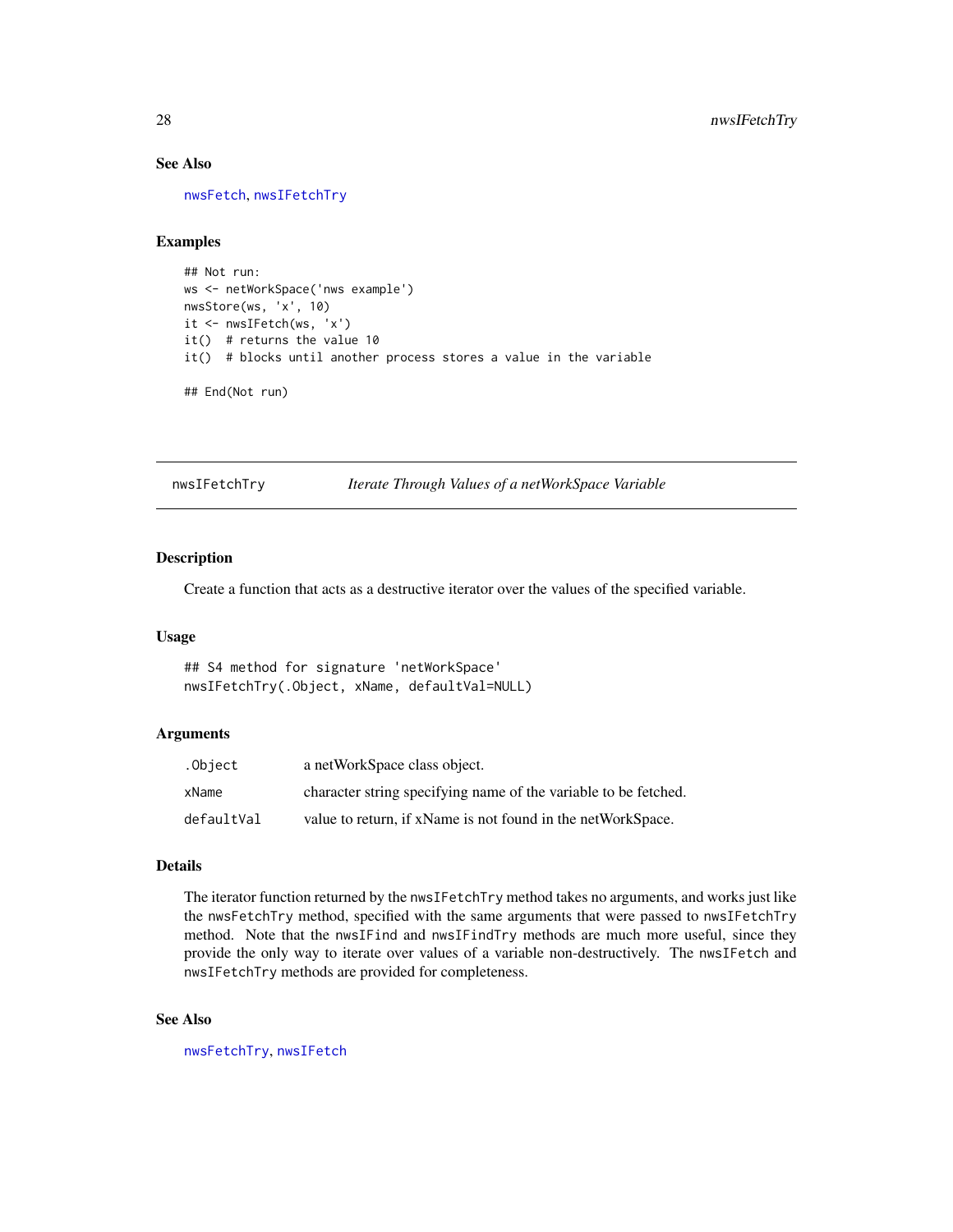#### <span id="page-28-0"></span>nwsIFind 29

#### Examples

```
## Not run:
ws <- netWorkSpace('nws example')
nwsStore(ws, 'x', 10)
it <- nwsIFetchTry(ws, 'x', NA)
it() # returns the value 10
it() # returns NA
## End(Not run)
```
<span id="page-28-1"></span>

nwsIFind *Iterate Through Stored Values of a netWorkSpace Variable*

#### Description

Create a function that acts as a non-destructive iterator over the values of the specified variable.

# Usage

```
## S4 method for signature 'netWorkSpace'
nwsIFind(.Object, xName)
```
#### Arguments

| .Object | a netWorkSpace class object.                                        |
|---------|---------------------------------------------------------------------|
| xName   | character string specifying the name of the variable to be fetched. |

# Details

The iterator function returned by the nwsIFind method takes no arguments, and works somewhat like the nwsFind method, specified with the same arguments that were passed to nwsIFind. The difference is that the nwsFind method cannot iterate through the values of a variable; it always returns the same value until the variable is modified. The iterator function, however, maintains some state that allows it to see subsequent values. Each time the iterator function is called, it returns the next value in the variable. Once all values in the variable have been returned, the iterator function blocks, waiting for a new value to be stored in the variable.

#### See Also

[nwsFind](#page-23-2), [nwsIFindTry](#page-29-1)

```
## Not run:
ws <- netWorkSpace('nws example')
nwsStore(ws, 'x', 1)
nwsStore(ws, 'x', 2)
it \leftarrow nwsIFind(ws, 'x')
```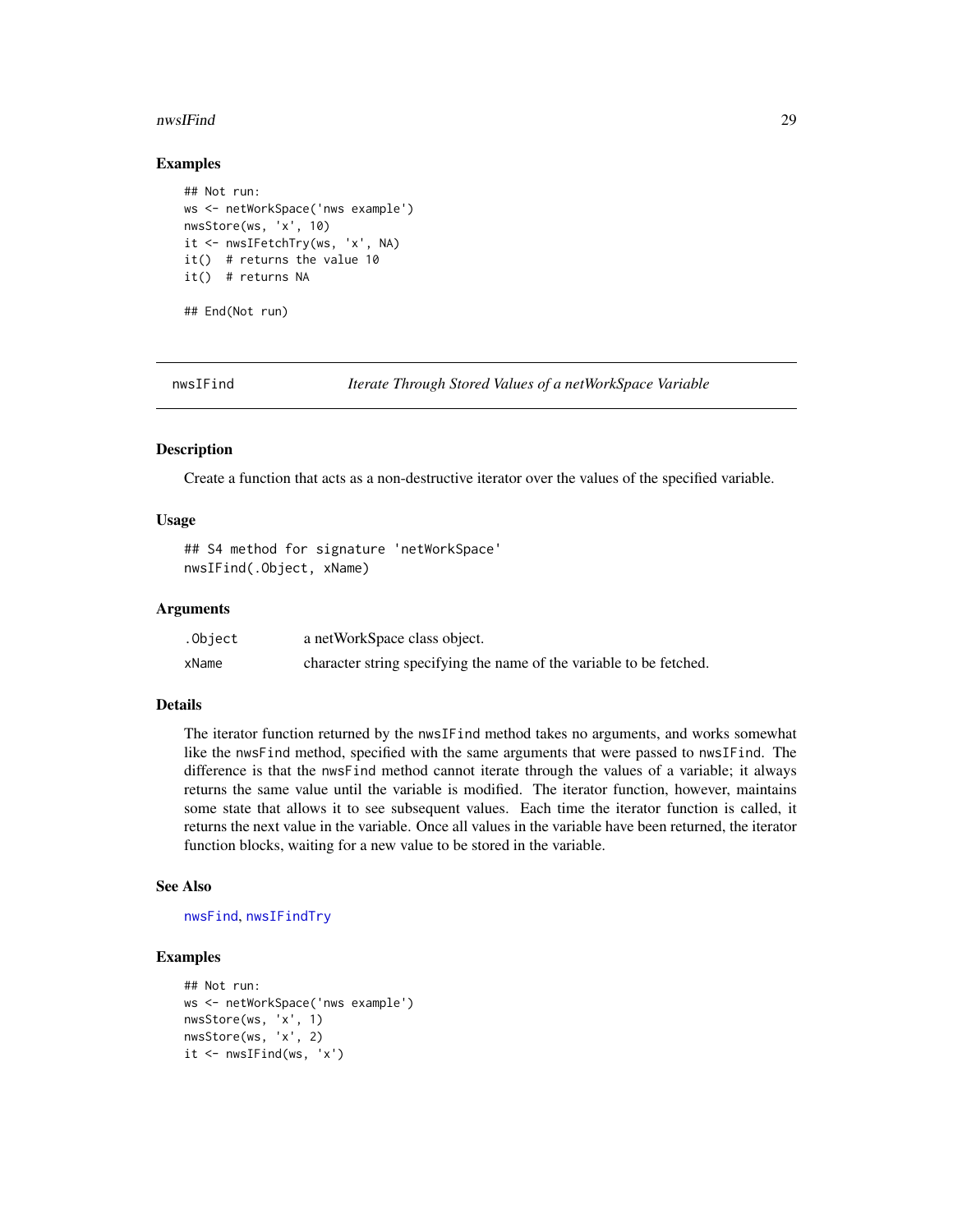```
it() # returns the value 1
it() # returns the value 2
it() # blocks until another process stores a value in the variable
## End(Not run)
```
<span id="page-29-1"></span>nwsIFindTry *Iterate Through Stored Values of a netWorkSpace Variable*

#### Description

Create a function that acts as a non-destructive iterator over the values of the specified variable.

#### Usage

## S4 method for signature 'netWorkSpace' nwsIFindTry(.Object, xName, defaultVal=NULL)

# Arguments

| .Object    | a netWorkSpace class object.                                        |
|------------|---------------------------------------------------------------------|
| xName      | character string specifying the name of the variable to be fetched. |
| defaultVal | value to return if xName is not found in the netWorkSpace.          |

#### Details

The iterator function returned by the nwsIFindTry method takes no arguments, and works somewhat like the nwsFindTry method, specified with the same arguments that were passed to nwsIFindTry. The difference is that the nwsFindTry method cannot iterate through the values of a variable; it always returns the same value until the variable is modified. The iterator function, however, maintains some state that allows it to see subsequent values. Each time the iterator function is called, it returns the next value in the variable. Once all values in the variable have been returned, the iterator function returns defaultVal. However, when new values are stored into the variable, the iterator function will return them, picking right up where it left off.

#### See Also

[nwsFindTry](#page-24-1), [nwsIFind](#page-28-1)

```
## Not run:
ws <- netWorkSpace('nws example')
nwsStore(ws, 'x', 1)
nwsStore(ws, 'x', 2)
it <- nwsIFindTry(ws, 'x', NA)
it() # returns the value 1
it() # returns the value 2
```
<span id="page-29-0"></span>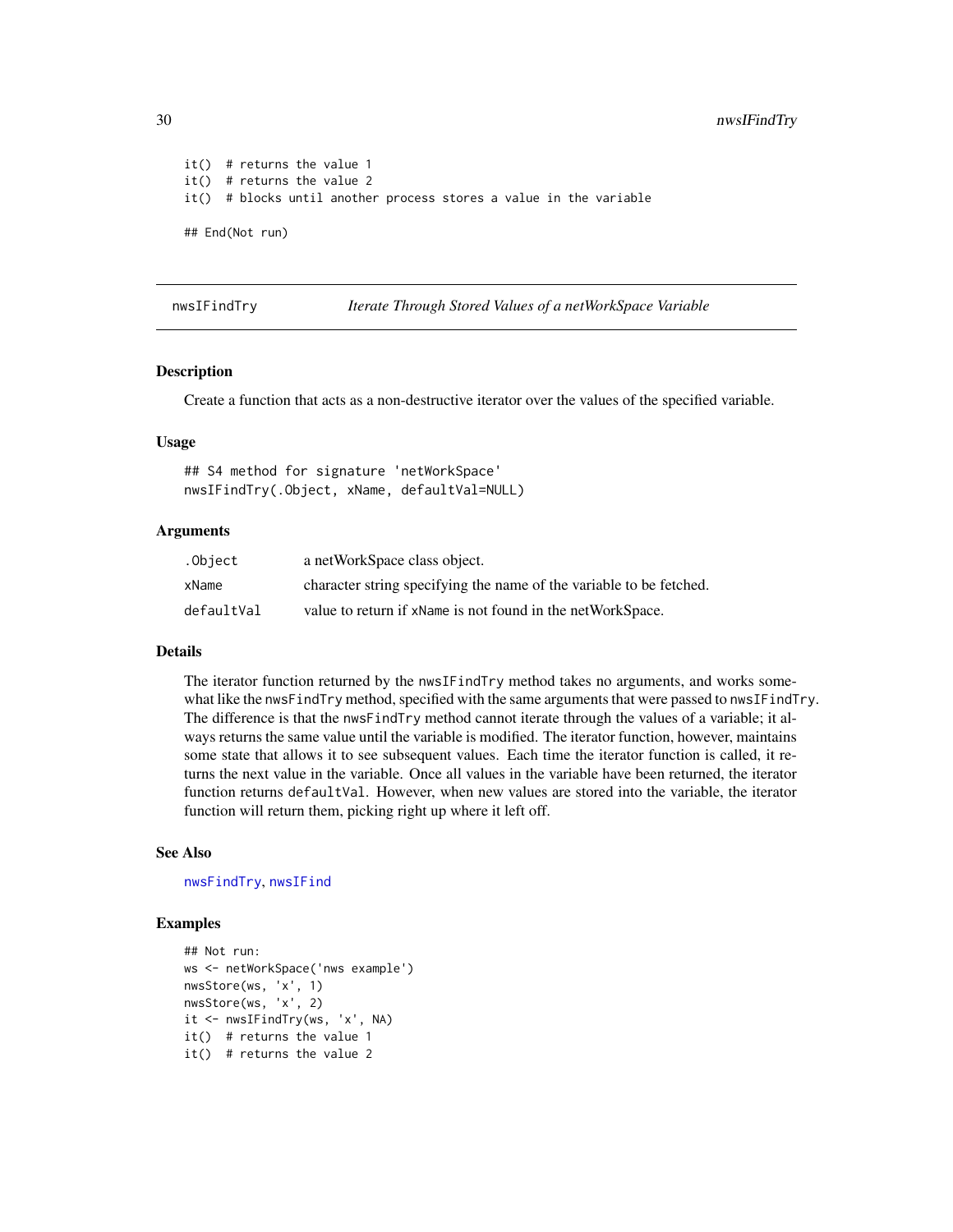#### <span id="page-30-0"></span>nwsListVars 31

```
it() # returns the value NA
nwsStore(ws, 'x', 3)
it() # returns the value 3
it() # returns the value NA
## End(Not run)
```
nwsListVars *List Variables in a netWorkSpace*

#### Description

List variables in a netWorkSpace.

#### Usage

## S4 method for signature 'netWorkSpace' nwsListVars(.Object, wsName='', showDataFrame=FALSE)

# Arguments

| .Object       | a netWorkSpace class object.                                            |
|---------------|-------------------------------------------------------------------------|
| wsName        | character string specifying the name of the netWorkSpace.               |
| showDataFrame | logical flag specifying whether to show result in data frame or string. |

#### Details

Return listing of variables in the netWorkSpace with the name passed by wsName argument. If wsName is empty, then return variables in the netWorkSpace represented by .Object.

The return values from nwsListVars can be represented in a string or a data frame. If showDataFrame is set to FALSE (the default), then the listing is returned in a string. To see list output clearly, use: write(nwsListVars(.Object), stdout())

If showDataFrame is set to TRUE, then the listing is returned in a data frame with these fields: Variables, NumValues, NumFetchers, NumFinders, and Mode.

# Examples

```
## Not run:
# example 1
ws <- netWorkSpace('nws example')
write(nwsListVars(ws), stdout())
```
## End(Not run)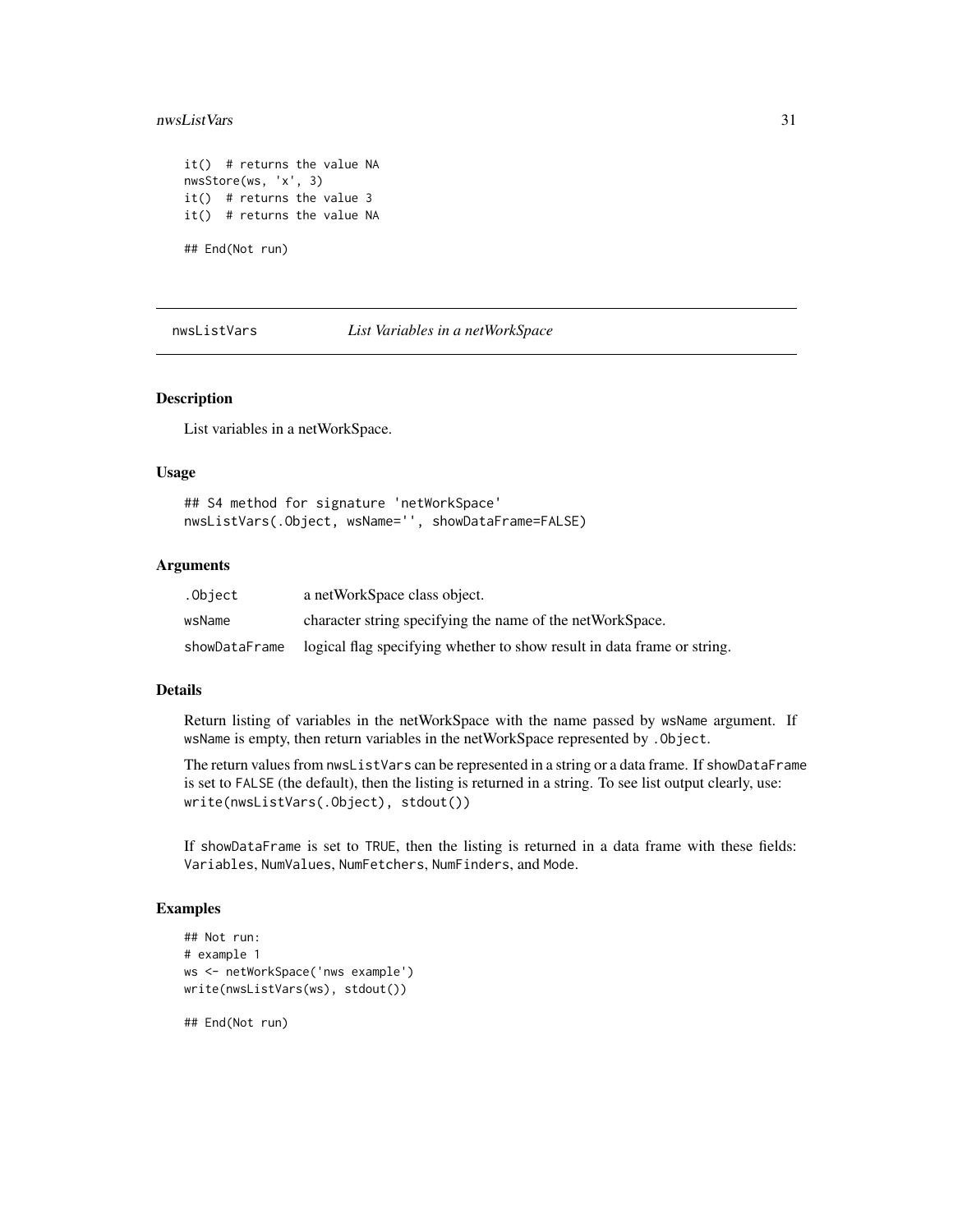<span id="page-31-0"></span>

List all netWorkSpaces in the netWorkSpaces server.

# Usage

## S4 method for signature 'nwsServer' nwsListWss(.Object, showDataFrame=FALSE)

#### Arguments

| .Object       | a nwsServer class object            |
|---------------|-------------------------------------|
| showDataFrame | show result in data frame or string |

#### Details

By default, showDataFrame is set to FALSE, which means the return value is a text string containing a list of workspaces in the netWorkSpaces server. To see list output clearly, use: write(nwsListWss(.Object), stdout())

If showDataFrame is set to TRUE, then the return value is a data frame with these columns: Owned, Name, Owner, Persistent, NumVariables, and Variables.

```
## Not run:
# example 1
nwss <- nwsServer()
ws1 <- nwsOpenWs(nwss, 'my space')
ws2 <- nwsOpenWs(nwss, 'other space')
write(nwsListWss(nwss), stdout())
# example 2
# retrieve all workspace names
df <- nwsListWss(nwss, showDataFrame=TRUE)
df$Name
$"1"
[1] "__default"
$"2"
[1] "my space"
$"3"
[1] "other space"
## End(Not run)
```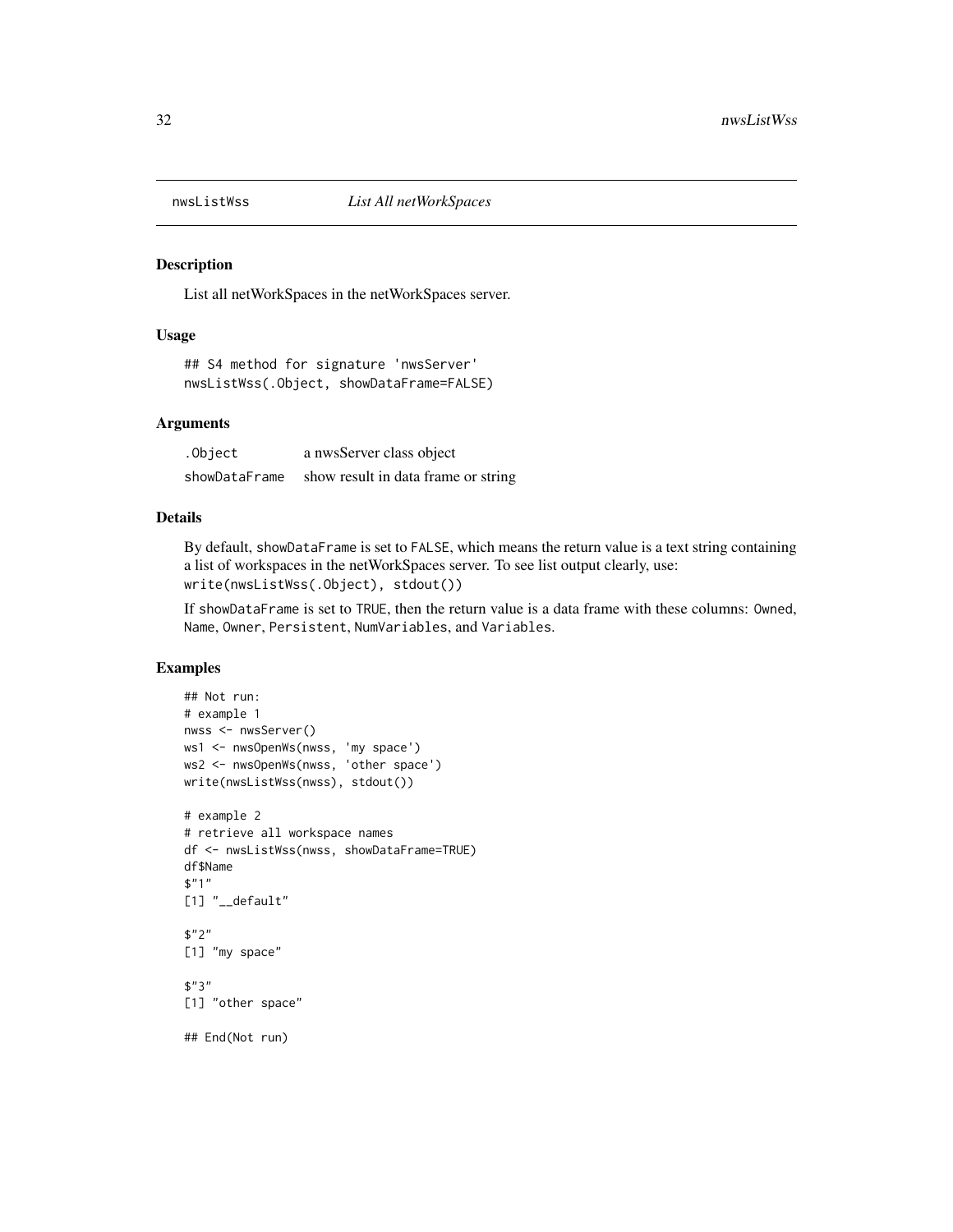<span id="page-32-0"></span>

Create a unique temporary netWorkSpace using the template string.

# Usage

## S4 method for signature 'nwsServer' nwsMktempWs(.Object, wsNameTemplate)

# Arguments

| .Object | a nwsServer class object                          |
|---------|---------------------------------------------------|
|         | wsNameTemplate template for the netWorkSpace name |

#### Details

nwsMktempWs(nwss, wsNameTemplate) returns the name of a temporary space created on the netWorkSpaces server. The template should contain a %d-like construct which will be replaced by a serial counter maintained by the server to generate a unique new netWorkSpace name. The user must then invoke nwsOpenWs or nwsUseWs with this name to create an object to acceess this workspace. WsNameTemplate defaults to \_\_Rws\_\_%010d.

# Examples

```
## Not run:
s <- nwsServer()
tempWsName <- nwsMktempWs(s, 'temp_%d')
ws <- nwsOpenWs(s, tempWsName)
## End(Not run)
```
<span id="page-32-1"></span>nwsOpenWs *Create and Own a netWorkSpace*

#### Description

Create and own a netWorkSpace, if it does not already exist. If the netWorkSpace already exists, but no one owns it, then caller claims ownership of the netWorkspace. If the netWorkSpace already exists and someone already claimed the ownership of it, then caller simply makes connection to the netWorkspace.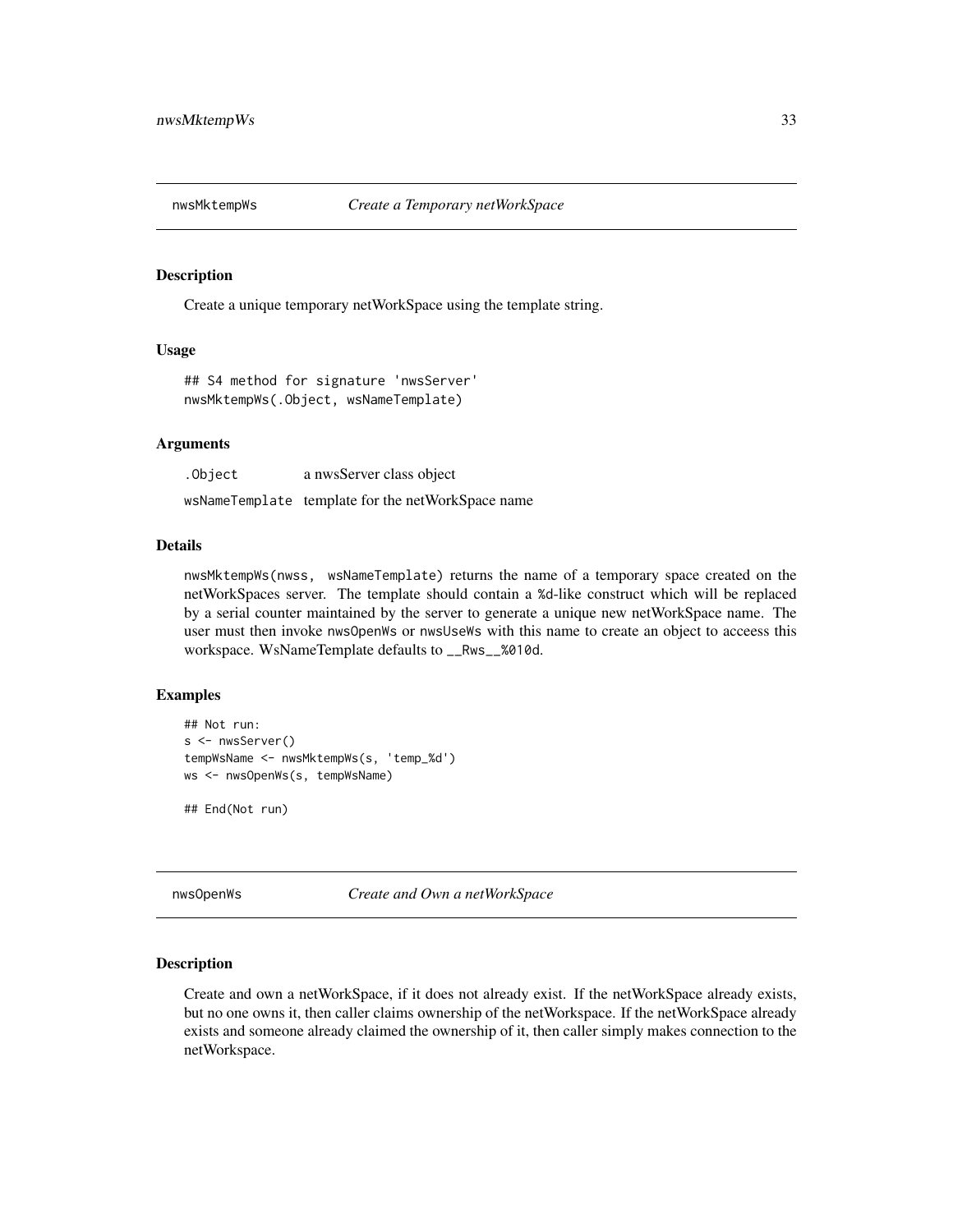#### Usage

```
## S4 method for signature 'nwsServer'
nwsOpenWs(.Object, wsName, space=NULL, ...)
```
#### Arguments

| .Object   | a nwsServer class object                                             |
|-----------|----------------------------------------------------------------------|
| wsName    | name of the netWorkSpace to be created                               |
| space     | a netWorkSpace class object                                          |
| $\ddotsc$ | optional arguments related to the persistent state of a netWorkSpace |

# Details

If the space argument is not provided, nwsOpenWs creates a shared netWorkSpace with the name wsName on the server represented by .Object. Otherwise, use the existing netWorkSpace object provided by the space argument.

The optional argument persistent is a logical value indicating whether the shared netWorkSpace is persistent or not. If the netWorkSpace is persisent (persistent=TRUE), then the netWorkSpace is not deleted when the owner of the shared netWorkSpace exits. Otherwise, the netWorkSpace is deleted when its owner exits.

# See Also

[nwsUseWs](#page-38-1)

# Examples

```
## Not run:
# example 1
nwss <- nwsServer()
ws <- nwsOpenWs(nwss, "nws example")
# example 2
xs <- nwsOpenWs(nwss, wsName='nws example', space=ws)
# example 3
ys <- nwsOpenWs(nwss, "persistent space", persistent=TRUE)
## End(Not run)
```
nwsPkgInfo *NetWorkSpaces Package Information*

# Description

Reports package name and version information.

<span id="page-33-0"></span>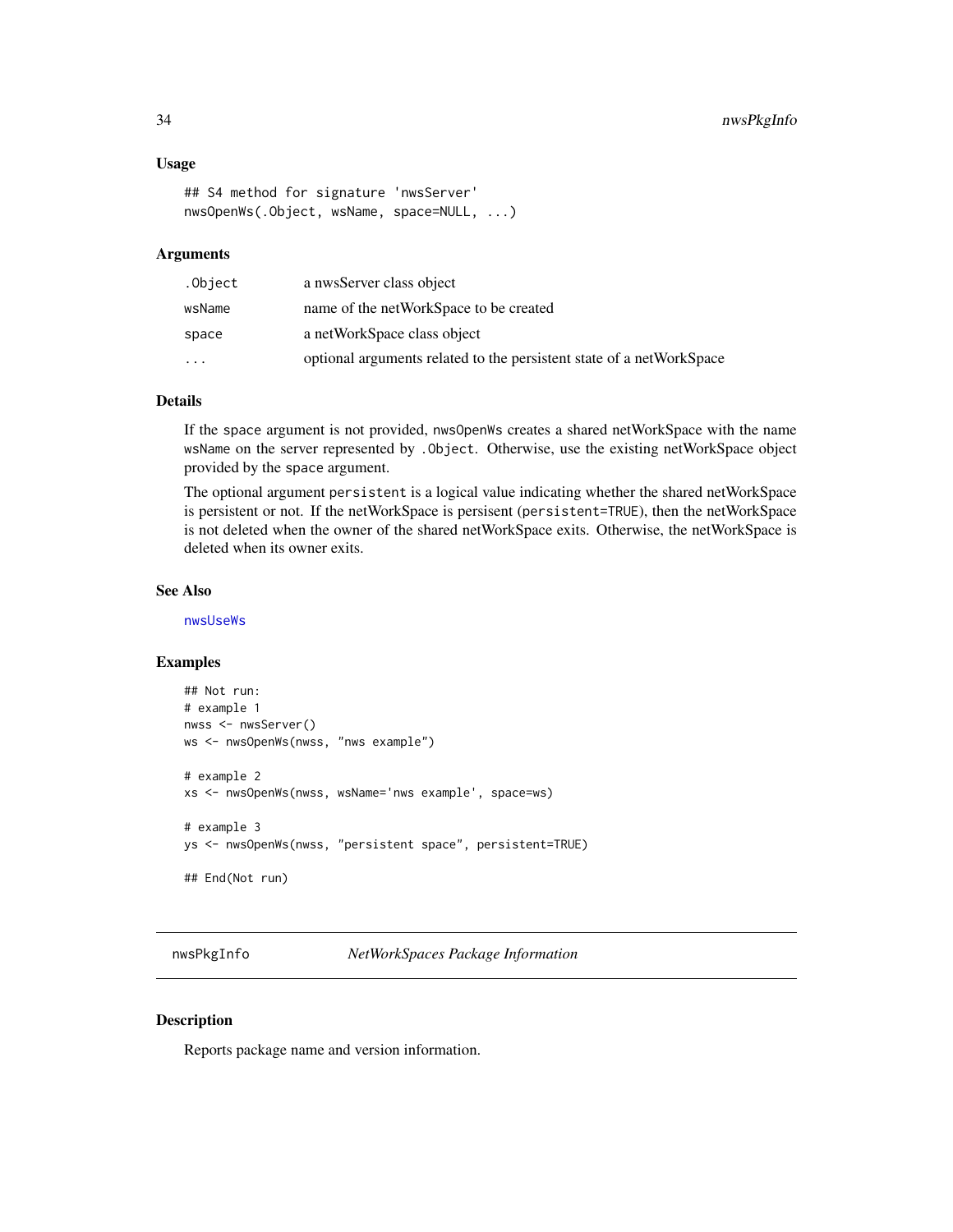#### <span id="page-34-0"></span>nwsServer 35

# Usage

nwsPkgInfo()

# Details

nwsPkgInfo returns details of the NetWorkSpaces package. The name can be either "nws" or "nwsPro".

#### Value

A character vector with with fields

| name    | The package name. |
|---------|-------------------|
| version | The version.      |

#### Examples

nwsPkgInfo()

nwsServer *Class Representing NetWorkSpaces Server*

# Description

Class representing nwsServer.

# Objects from the Class

Objects can be created by calls of the form nwsServer(serverHost, port) or new("nwsServer", serverHost, port).

serverHost: server host name. Default value is "localhost".

port: server port number. Default value is 8765.

#### Slots

cookieProtocol: Currently not used.

nwsSocket: Object of class "ANY" representation of the socket connection to the server.

port: Object of class "numeric" representation of the server port number.

serverHost: Object of class "character" representation of the server host name.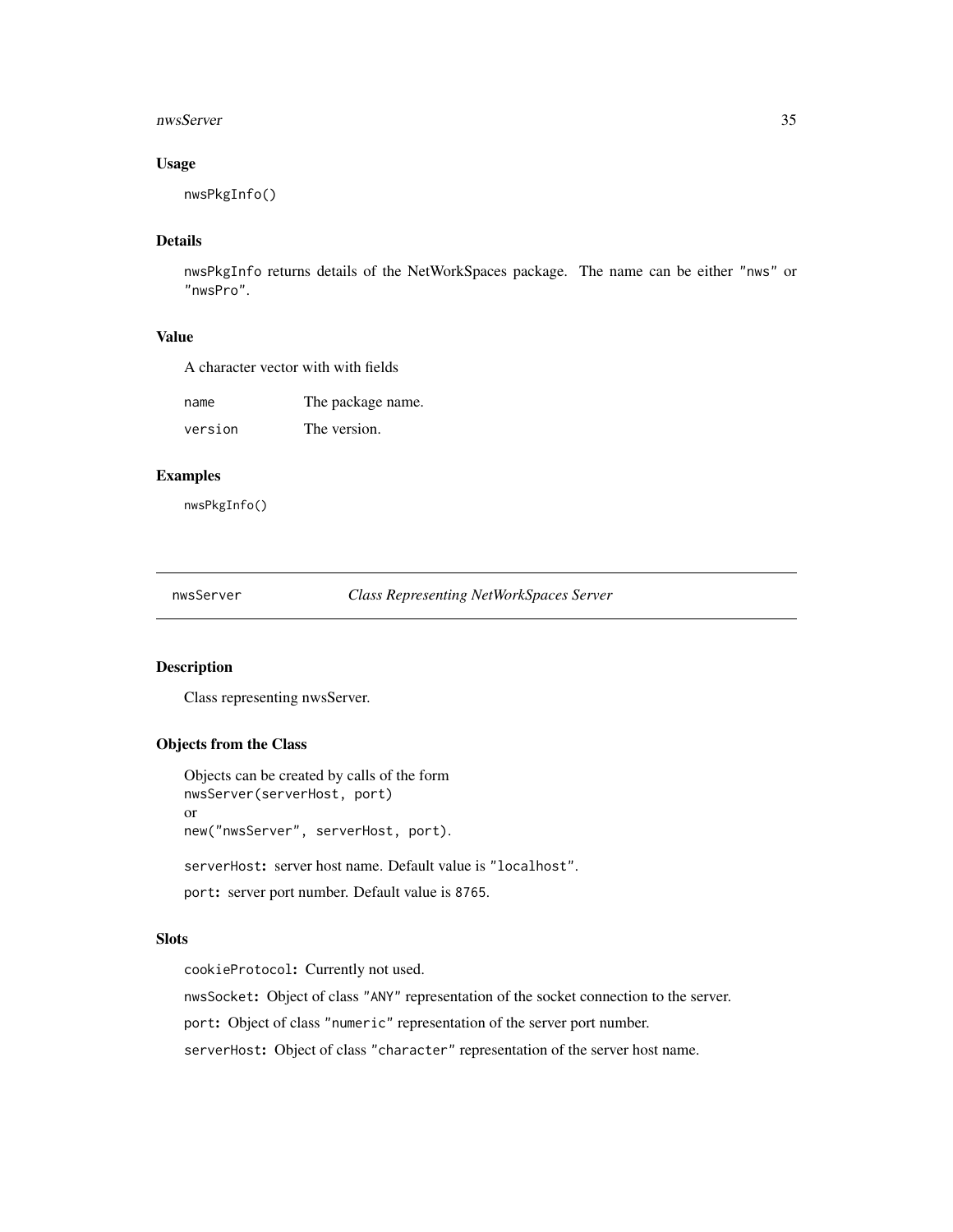# <span id="page-35-0"></span>Methods

initialize signature(.Object = "nwsServer"): nwsServer class constructor.

nwsDeleteWs signature(.Object = "nwsServer"): delete a netWorkSpace from the server.

- nwsListWss signature(.Object = "nwsServer"): list all netWorkSpaces in the server.
- nwsMktempWs signature(.Object = "nwsServer"): create a unique temporary workspace using the default or specified template.
- nwsOpenWs signature(.Object = "nwsServer"): create and owned a netWorkSpace.
- nwsUseWs signature(.Object = "nwsServer"): connect to a netWorkSpace but does not claim ownership.

#### Examples

```
## Not run:
# example 1
nwss = nwsServer()
# Or,
nwss = new("nwsServer")
# example 2
nwss = nwsServer(serverHost="node1", port=5555)
```
## End(Not run)

nwsServerObject *Return Server Object Associated with netWorkSpace*

#### Description

Return the nwsServer object associated with a netWorkSpace.

#### Usage

```
## S4 method for signature 'netWorkSpace'
nwsServerObject(.Object)
```
#### Arguments

.Object a netWorkSpace class object

#### Examples

```
## Not run:
ws = netWorkSpace('nws example')
nwsServerObject(ws)
```
## End(Not run)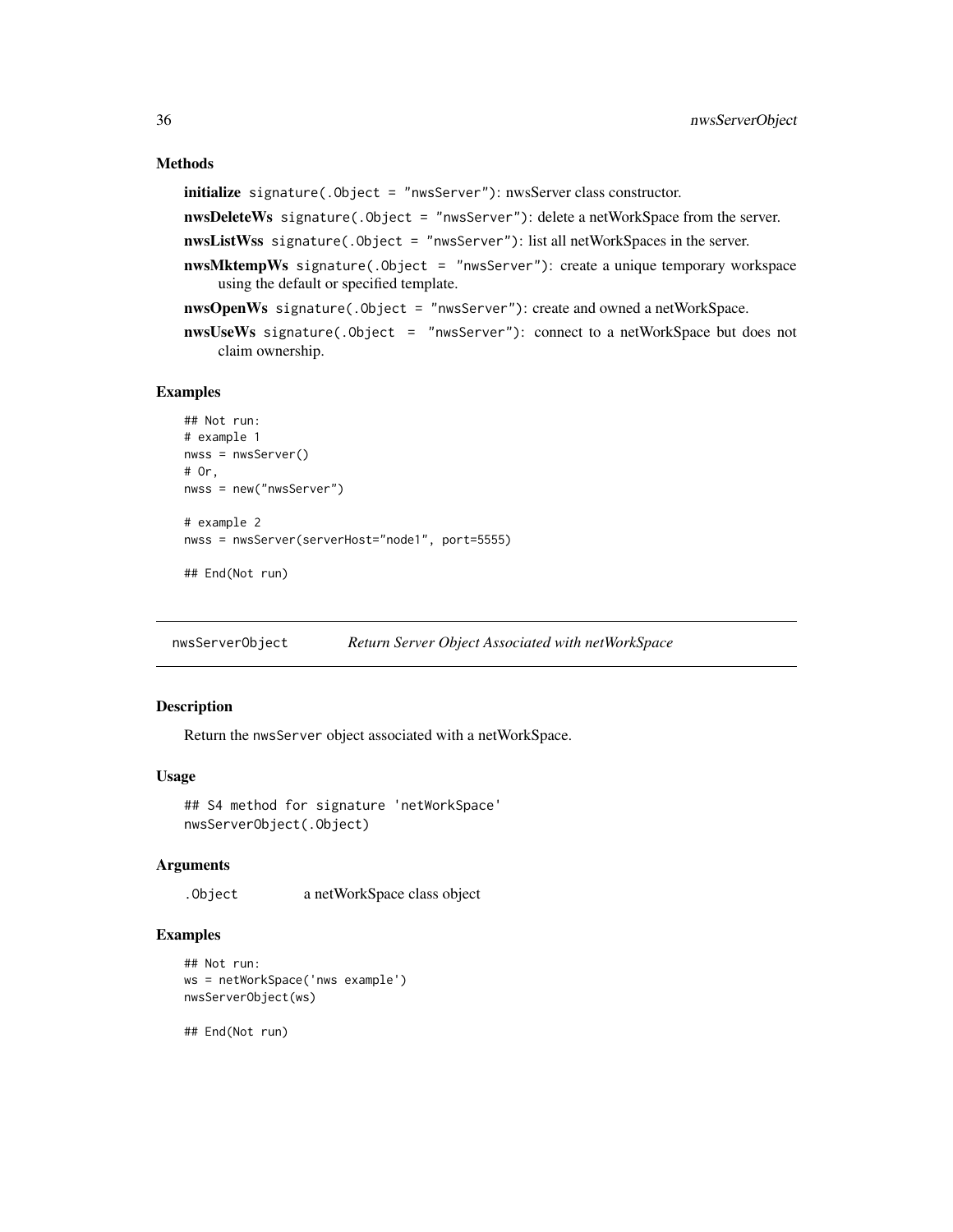<span id="page-36-1"></span><span id="page-36-0"></span>

Store value associated with a variable in the shared netWorkSpace.

#### Usage

```
## S4 method for signature 'netWorkSpace'
nwsStore(.Object, xName, xVal)
```
#### **Arguments**

| .Object | a netWorkSpace class object.                                    |
|---------|-----------------------------------------------------------------|
| xName   | character string to be used as the name of the stored variable. |
| xVal    | value to be stored.                                             |

# Details

The nwsStore method associates the value xVal with the variable xName in the shared netWorkSpace .Object, thereby making the value available to all the distributed R processes. If a mode has not already been set for xName, 'fifo' will be used (see [nwsDeclare](#page-17-1)).

Note that, by default ('fifo' mode), nwsStore is not idempotent: repeating nwsStore (nws, xName, xVal) will add additional values to the set of values associated with the variable named xName. See the examples below for details.

# See Also

[nwsDeclare](#page-17-1)

```
## Not run:
ws <- netWorkSpace('nws example')
# To store value 5 bound to variable 'x' on the netWorkSpace 'ws'
# (If 'x' was declared, then its mode is inherited,
# otherwise 'x' uses the default mode 'fifo')
nwsStore(ws, 'x', 5)
# store 10 values associate with variable y to the netWorkSpace
for (i in 1:10)
  nwsStore(ws, 'y', i)
# retrieve 10 values associate with variable y from the netWorkSpace
for (i in 1:10)
  print(nwsFetch(ws, 'y'))
```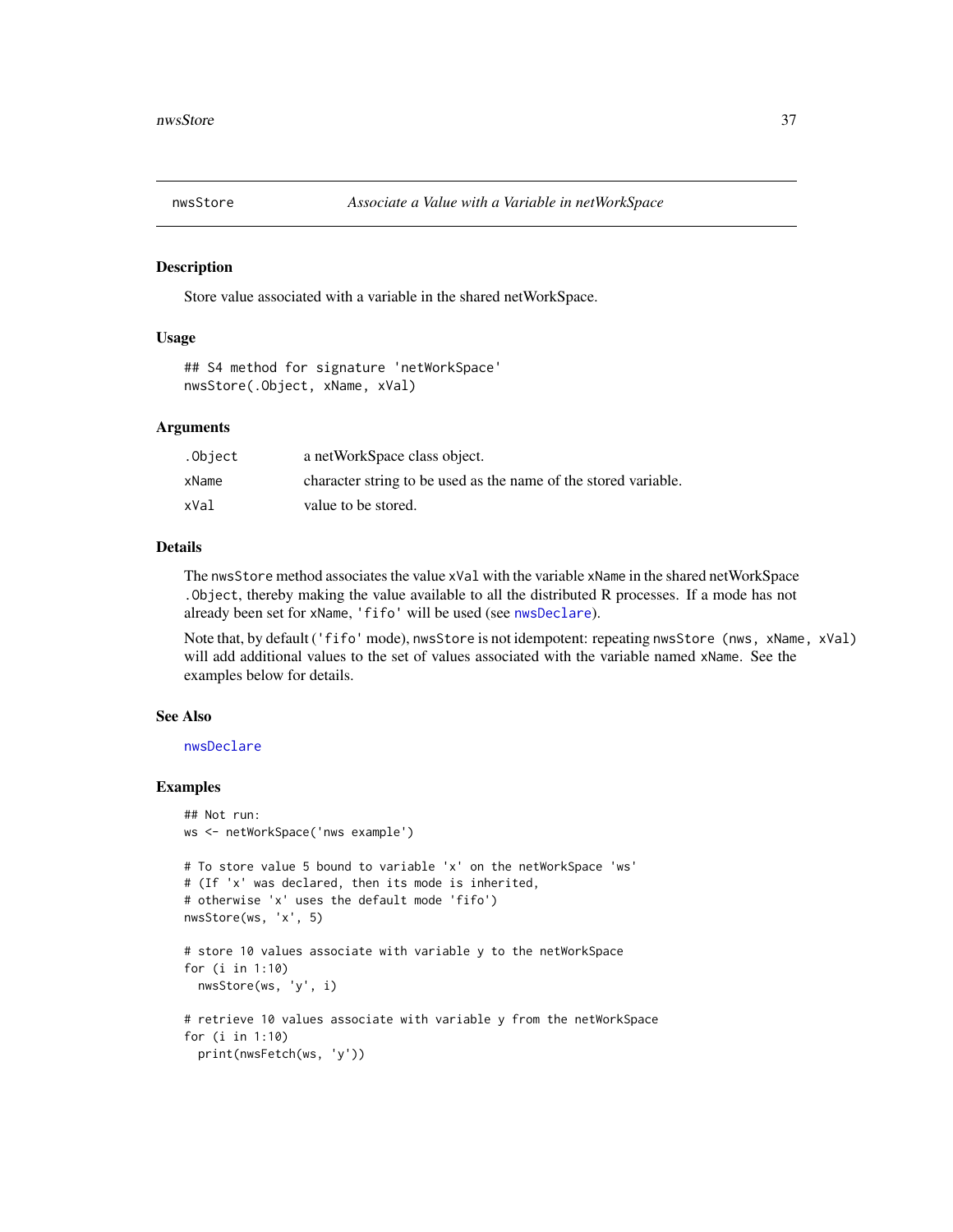<span id="page-37-0"></span>## End(Not run)

nwsStoreFile *Read a Value from File and Store in netWorkSpace*

# Description

Store a new value into a variable in the workspace from a file.

# Usage

```
## S4 method for signature 'netWorkSpace'
nwsStoreFile(.Object, xName, fObj, n=0)
```
#### Arguments

| .Object | a netWorkSpace class object.                                                                           |
|---------|--------------------------------------------------------------------------------------------------------|
| xName   | character string specifying the name of the variable to be stored                                      |
| fObi    | a file object or character string specifying file from which to read data to store<br>in the variable. |
| n       | Number of bytes to write. A value of zero means to write all the data in the file.                     |

# Details

The nwsStoreFile method works like nwsStore, except that the value to store in the netWorkSpace variable comes from a file. If fObj is a character string, nwsStoreFile calls file to obtain a file connection which is opened for the duration of the method.

#### See Also

[nwsStore](#page-36-1)

# Examples

```
## Not run:
ws <- netWorkSpace('nws example')
nwsStore(ws, 'x', 'Hello, world\n')
nwsFindFile(ws, 'x', 'hello.txt')
nwsStoreFile(ws, 'hello', 'hello.txt')
```
## End(Not run)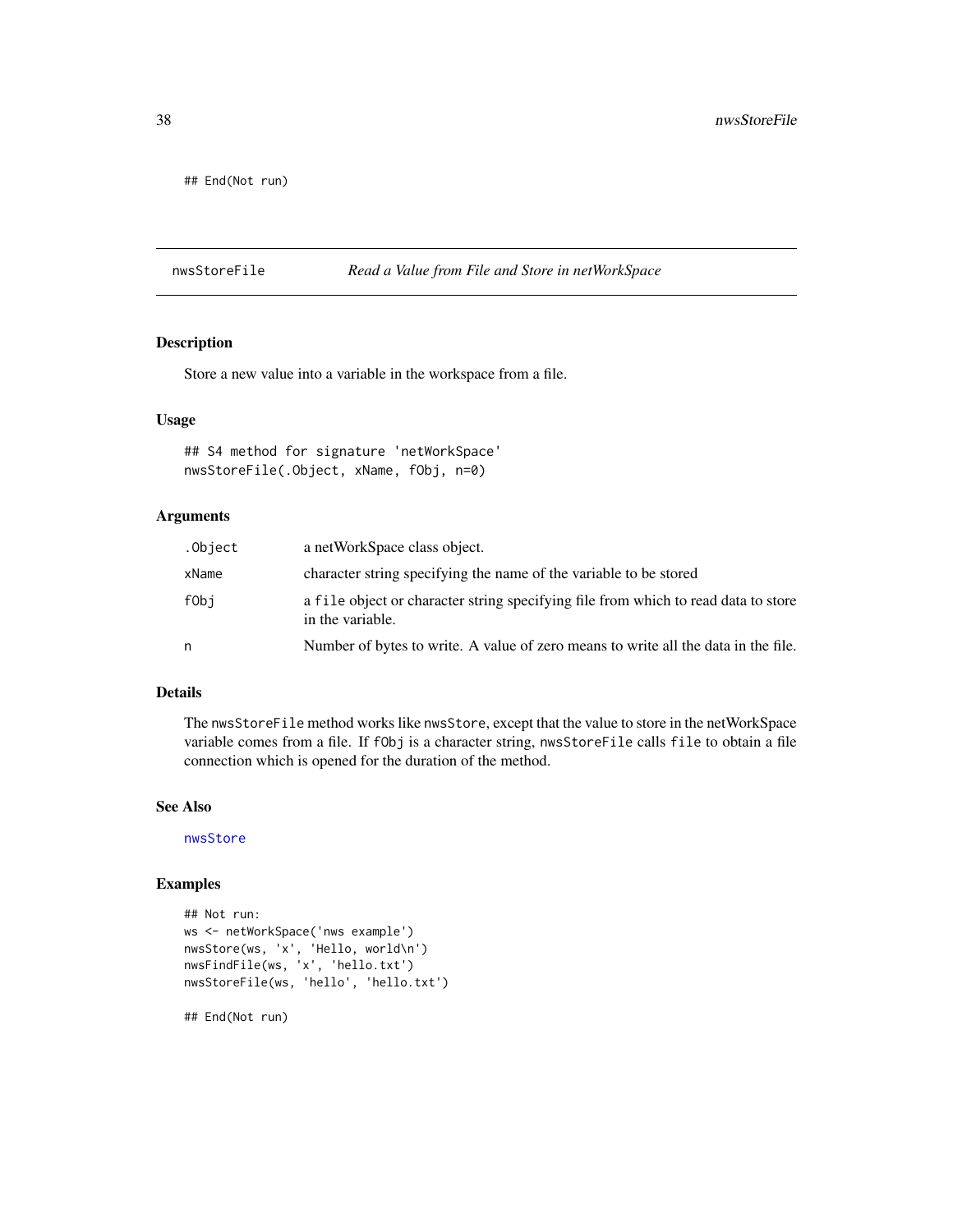<span id="page-38-1"></span><span id="page-38-0"></span>

Connects to a netWorkSpace but does not claim ownership. If the netWorkSpace does not exist, it will be created, but no ownership will be claimed.

#### Usage

```
## S4 method for signature 'nwsServer'
nwsUseWs(.Object, wsName, space=NULL, ...)
```
# Arguments

| .Object | a nwsServer class object                                                                                                               |
|---------|----------------------------------------------------------------------------------------------------------------------------------------|
| wsName  | name of the netWorkSpace to open                                                                                                       |
| space   | a netWorkSpace class object                                                                                                            |
| .       | additional arguments create=TRUE to create the workspace if it does not exist<br>and persistent=TRUE to make the workspace persistent. |

# See Also

[nwsOpenWs](#page-32-1)

#### Examples

```
## Not run:
nwss <- nwsServer()
ws <- nwsUseWs(nwss, "nws example")
```
## End(Not run)

nwsVariable *Create an Active Binding for a netWorkSpace Variable*

#### Description

nwsVariable creates a variable in an R workspace that mirrors a variable in a netWorkSpace. This allows standard R operations (get, assign) to be used to share data between R programs running on different machines.

# Usage

```
## S4 method for signature 'netWorkSpace'
nwsVariable(.Object, xName, mode=c('fifo','lifo','multi','single'),env=parent.frame(),force=FALSE,qu
```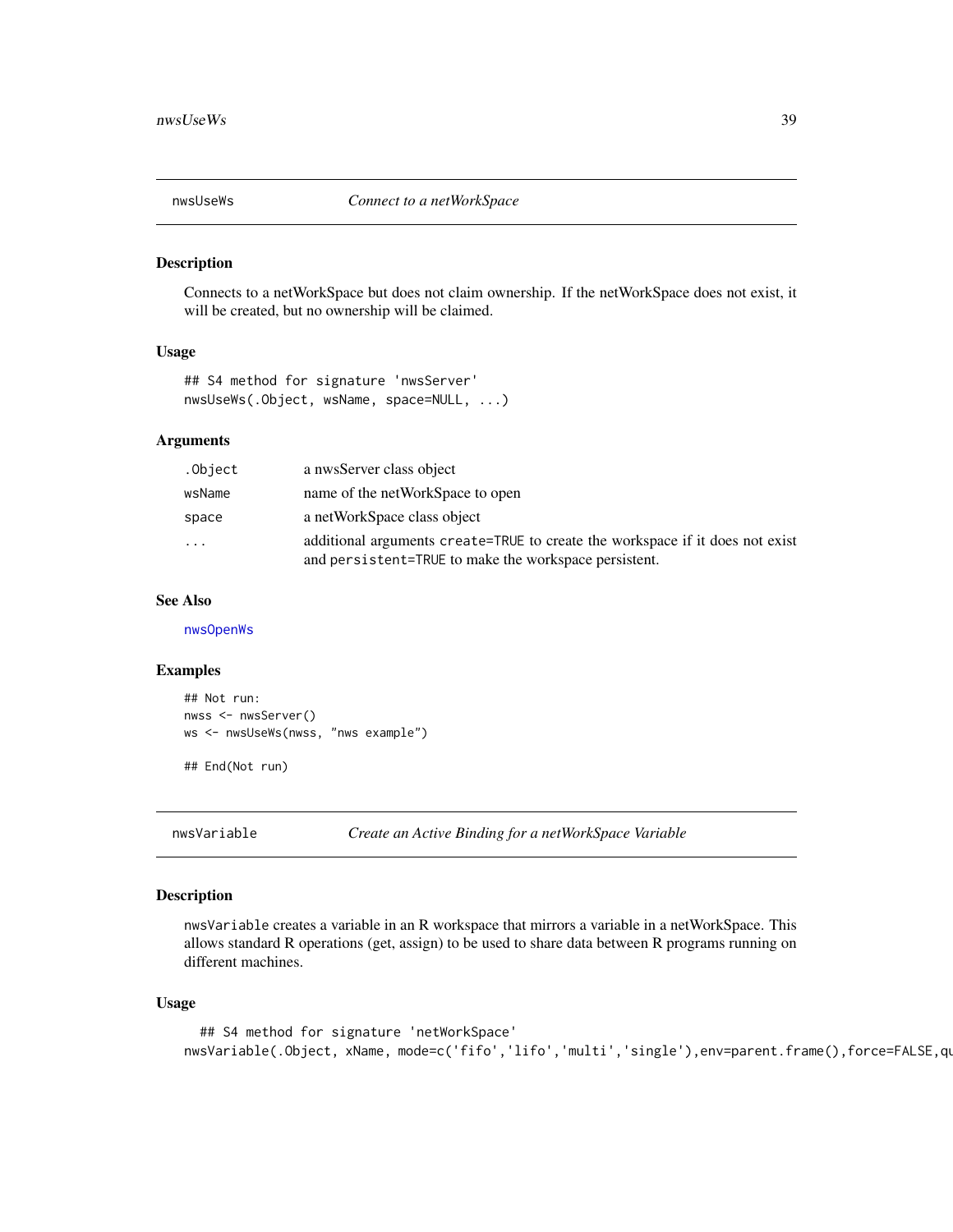#### **Arguments**

| .Object | a netWorkSpace class object.                               |
|---------|------------------------------------------------------------|
| xName   | name of variable to be declared.                           |
| mode    | mode of the variable, see details.                         |
| env     | environment in which to define active binding.             |
| force   | logical; if TRUE, an existing binding will be overwritten. |
| quietly | logical; if TRUE, no warnings are issued.                  |

# Details

nwsVariable is built on top of the R makeActiveBinding function. It is experimental, but we have found that it is very useful for introducing people to the concept of netWorkSpace variables. It's not clear that this API is ever preferable to nwsStore, nwsFetch, nwsFind for real programs, however.

The mode of the variable controls what happens when a variable is accessed. If the mode is 'single', then all accesses use the nwsFind operation. If the mode is 'fifo', 'lifo', or 'multi', then all accesses use the nwsFetch operation. Assigning a value to an nwsVariable always uses the nwsStore operation.

```
## Not run:
# create a netWorkSpace
ws = netWorkSpace('nws example')
# create a variable in the local R workspace that is linked to
# a netWorkSpace variable
nwsVariable(ws, 'x', 'single')
x < - \thetax <- 999 # overwrites the 0
x \le -3.14159 # overwrites the 999
x # returns 3.14159
x # returns 3.14159
x # returns 3.14159
# create a 'fifo' mode variable
nwsVariable(ws, 'message', 'fifo')
message <- 1
message <- 2
message <- 3
message # returns 1
message # returns 2
message # returns 3
## End(Not run)
```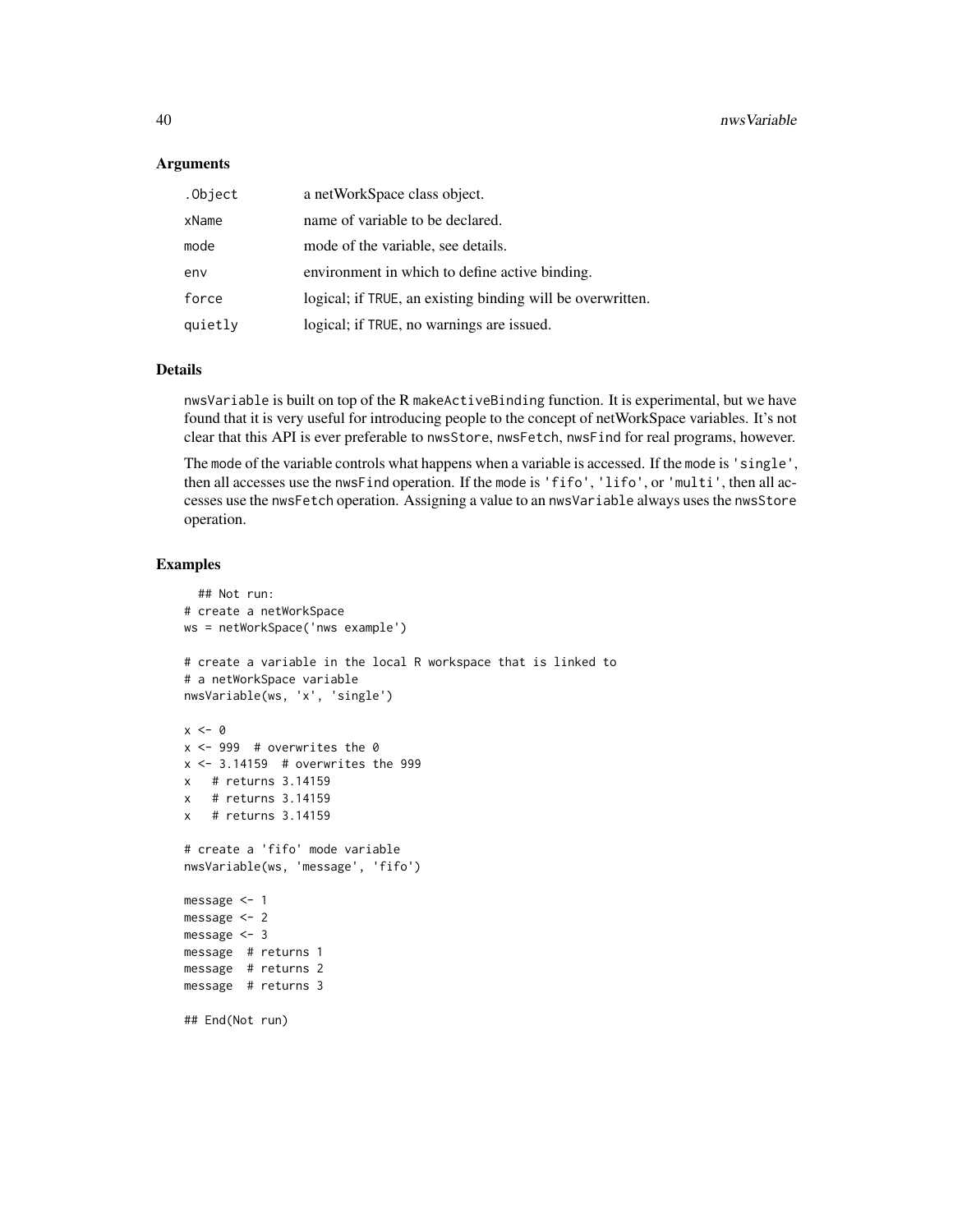<span id="page-40-0"></span>

Return name of a netWorkSpace.

# Usage

## S4 method for signature 'netWorkSpace' nwsWsName(.Object)

# Arguments

.Object a netWorkSpace class object

# Examples

```
## Not run:
ws = netWorkSpace('nws example')
nwsWsName(ws)
```
## End(Not run)

rankCount *Return a Rank Count from a Sleigh*

#### Description

Return the rankCount in sleigh. If rankCount=-1, then the worker group has closed, and no more workers may join the group.

# Usage

## S4 method for signature 'sleigh' rankCount(.Object)

# Arguments

.Object a sleigh class object

# Examples

```
## Not run:
# simple hello world
s = sleigh()
rankCount(s)
```
## End(Not run)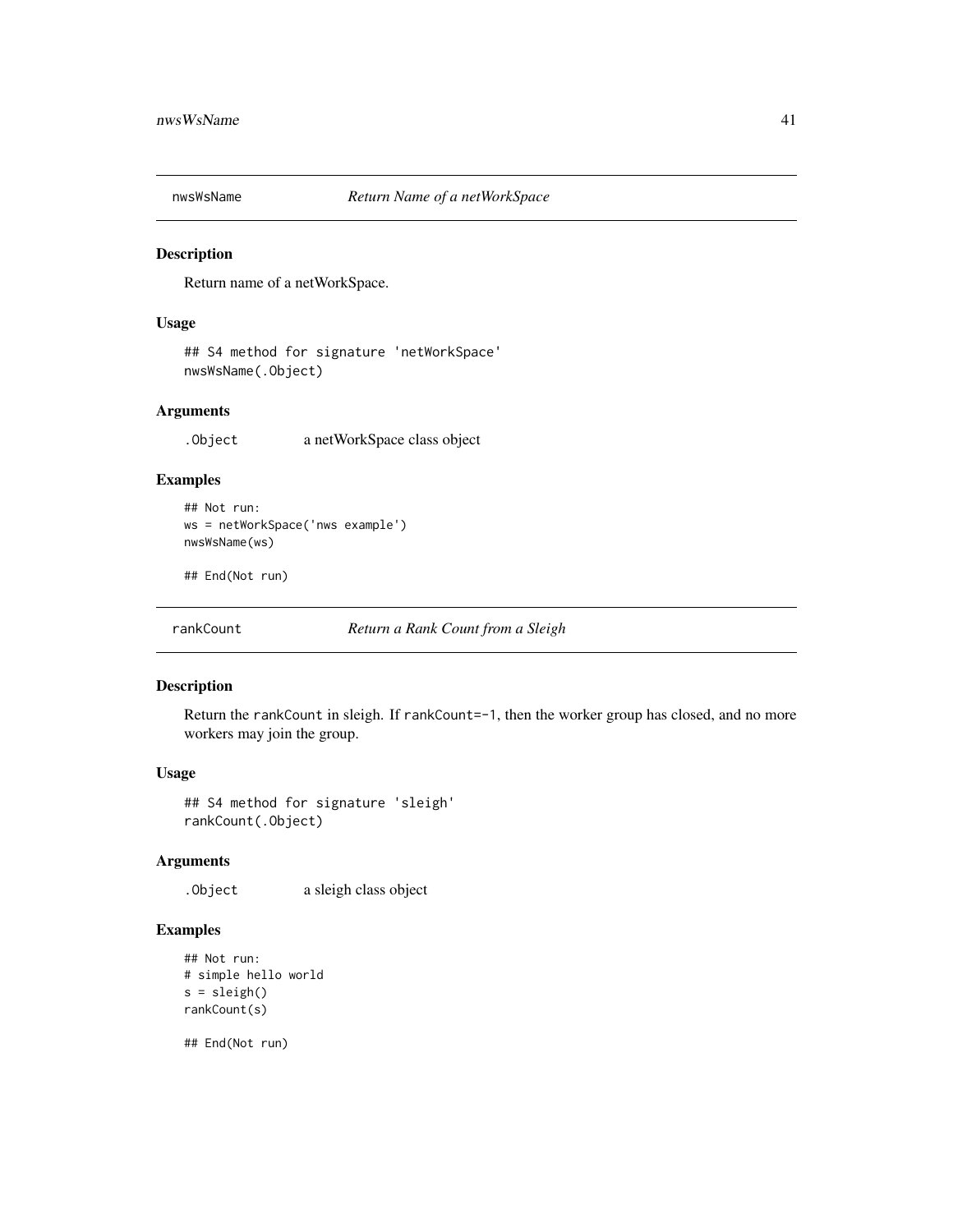<span id="page-41-0"></span>This function is used by the sleigh constructor when starting workers on remote nodes using the rsh command. Note that it doesn't actually start any workers directly: it simply returns the program name and arguments to start a worker on the specified node.

#### Usage

rshcmd(host, options)

#### **Arguments**

| host    | Name of the worker machine to be started.                                       |
|---------|---------------------------------------------------------------------------------|
| options | An environment or list that contains information used to construct the command. |
|         | See default Sleigh Options for more information.                                |

# Details

rshcmdcurrently uses the following options: user, wrapperDir, and python. The user option is the most useful.

# Value

A character mode vector, whose first element is the command that will be executed to start the worker, and whose subsequent elements are the arguments to the command.

#### Note

rshcmd should only be used if ssh is not available, since ssh is a much more secure, modern replacement for rsh.

#### See Also

[sshcmd](#page-45-1), [sleigh](#page-42-1)

```
## Not run:
# Create a sleigh with workers on nodes n1 and n2 started via rsh:
s <- sleigh(launch=rshcmd, nodeList=c('n1', 'n2'))
# Same as previous, but as user 'frank':
s <- sleigh(launch=rshcmd, nodeList=c('n1', 'n2'), user='frank')
# Specify an alternate python interpreter and see the command
```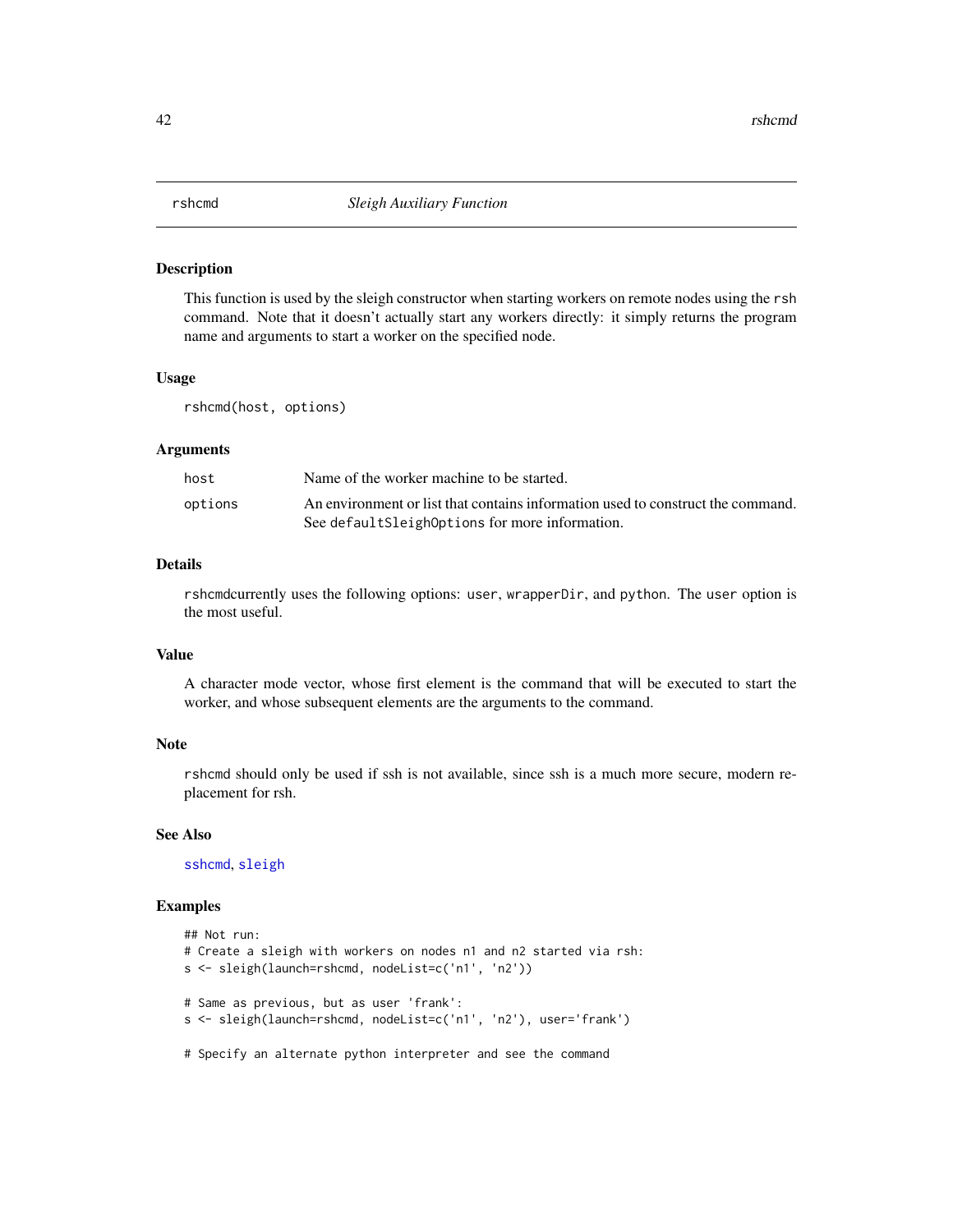<span id="page-42-0"></span>sleigh 43

```
# and arguments that rshcmd returns:
defaultSleighOptions$python <- '/usr/local/bin/python'
rshcmd('node1', defaultSleighOptions)
## End(Not run)
```
<span id="page-42-1"></span>sleigh *Class "sleigh"*

#### Description

Represents a collection of R processes used to execute tasks.

The sleigh allows R functions to be executed in parallel using the each Elem and each Worker methods.

The sleigh workers are started when the sleigh object is constructed. When tasks are submitted to the sleigh, using the eachWorker and eachElem methods, the workers execute the tasks and return the results. When the stopSleigh method is called, the workers are stopped.

A given R program can create multiple sleigh objects, each of which will have its own set of workers. This can be useful if tasks have different requirements. For example, you could create a Linux sleigh and a Windows sleigh, and submit Windows-specific tasks only to your Windows sleigh.

#### Objects from the Class

Objects can be created by calls of the form sleigh(...) or new("sleigh",...) where ... can be one or more of the following named arguments:

- nodeList: a list of hosts on which workers will be created. This argument is ignored when launch='local'. The default value is c('localhost', 'localhost', 'localhost').
- workerCount: number of workers that will be created. This argument is only relevant when launch='local'. The default value is 3.
- launch: method to launch remote workers. This can be set to the strings 'local' (the default) or 'web', or to a function object.

The function is called once for each worker listed in nodeList. It is passed two arguments: a name from nodeList, and an environment object that was constructed by merging defaultSleighOptions with the arguments that were passed to the sleigh constructor. The function should return a character vector, where the first element is the command to execute, and the subsequent elements are the command arguments. For example, the function could return the vector  $c('ssh', 'f', 'host'),$  where 'host' is the first argument to the launch function. This isn't the complete command to be executed; it's the 'remote execution' portion of the command. The sleigh constructor will add the rest of the command based on the scriptExec argument. Note that the command is expected to return after launching the worker. That is why the ssh -f option is used in the example.

nwsHost: host name of the netWorkSpaces server. Default is the machine where sleigh starts up.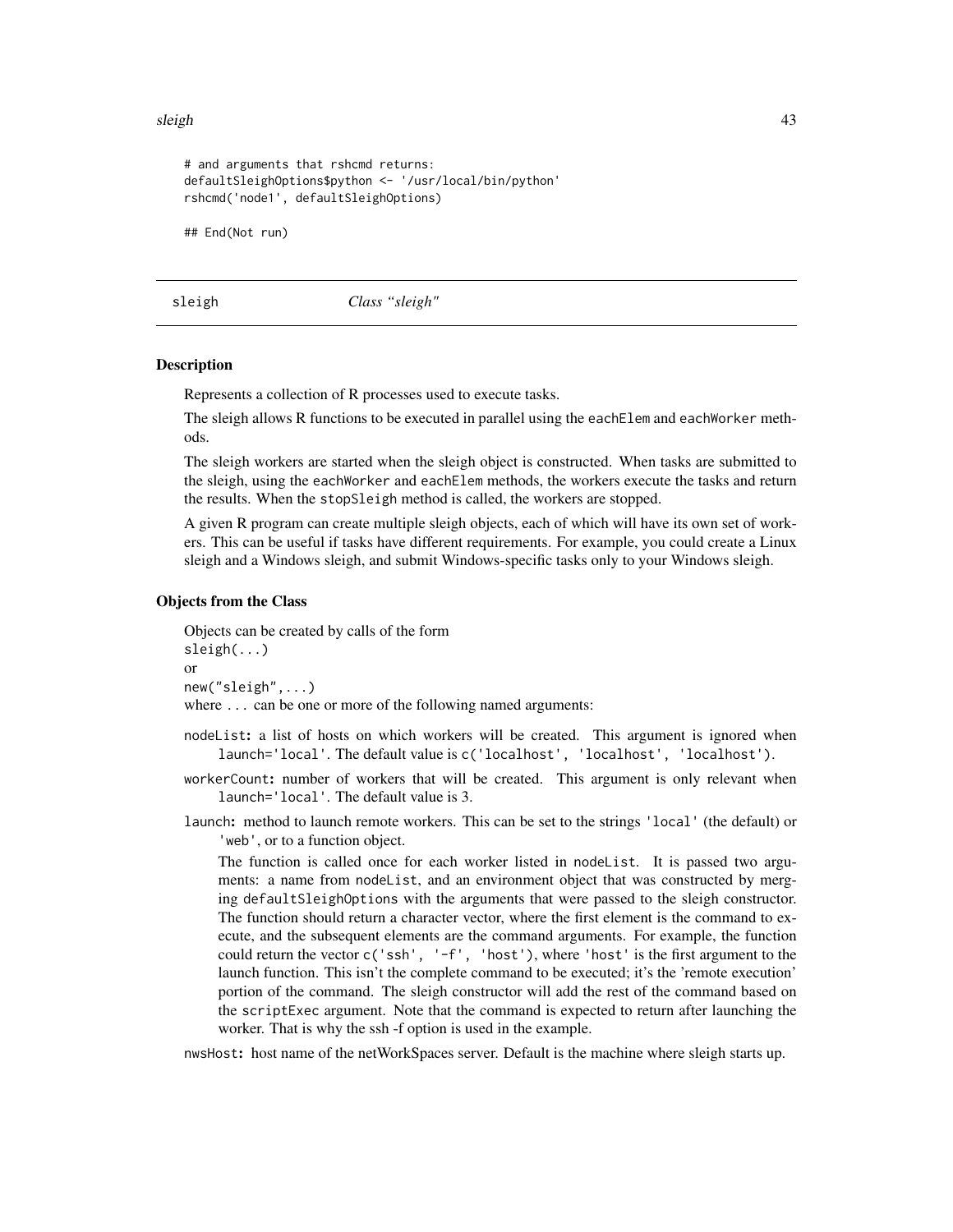nwsPort: port number of the netWorkSpaces server. Default is 8765.

- scriptExec: command to execute worker script. Default uses scriptcmd function on Windows, and uses envcmd function on other platforms.
- scriptDir: location of the sleigh worker script. Default is the bin directory under the nws package location. If library cannot be found, then use current working directory.
- scriptName: worker script file name. Default is RNWSSleighWorker.py on Windows, and RNWSSleighWorker.sh on other platforms.

workingDir: worker's working directory. Default is master's current working directory.

logDir: location where log files will be stored. Default is NULL.

outfile: remote workers' standard errors will be redirected to this file. Default is NULL.

wsNameTemplate: template name to create sleigh workspace. Default is 'sleigh\_ride\_%010d'.

user: user name used for remote execution. Default is NULL.

verbose: a logical value indicating whether to print out debug messages. Default is FALSE.

#### Methods

initialize signature(.Object = "sleigh"): sleigh class constructor.

- eachElem signature(. $Object = "sleep")$ : evaluate the given function with multiple argument sets using the workers in sleigh.
- eachWorker signature(.Object = "sleigh"): evaluate the given function exactly once for each worker in sleigh.

rankCount signature(.Object = "sleigh"): get sleigh's rankCount.

status signature(. $Object = "sleigh")$ : return the status of the sleigh.

stopSleigh signature(.Object = "sleigh"): shut down workers and remove sleigh workspace.

workerCount signature(.Object = "sleigh"): get number of workers started in sleigh.

#### Details

There are six different standard launch types ('local', sshcmd, rshcmd, lsfcmd, sshforwardcmd, and 'web') to tailor the client's working environment. This is done by setting launch variable to a function (sshcmd, rshcmd, sshforwardcmd or lsfcmd) or a string ('local' and 'web'). See the examples section.

```
## Not run:
# Default option: create three sleigh workers on local host:
s <- sleigh()
# which is equivalent to:
s <- sleigh(launch='local')
# Create sleigh workers on multiple machines using SSH:
```

```
s <- sleigh(nodeList=c('n1', 'n2', 'n3'), launch=sshcmd)
```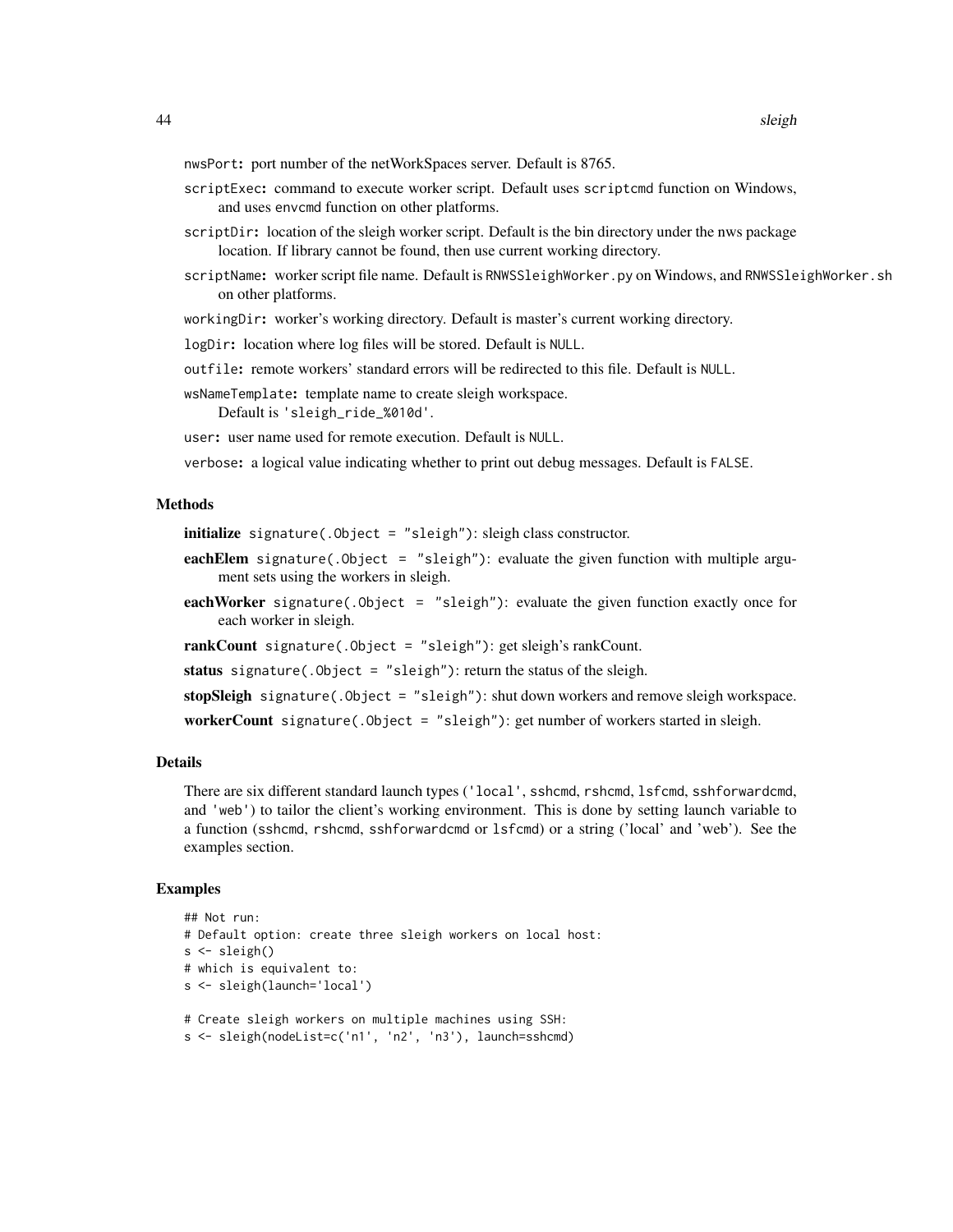# <span id="page-44-0"></span>sleighPending 45

# Use the LSF bsub command to launch ten workers: s <- sleigh(nodeList=rep('fake', 10), launch=lsfcmd) # Use web launch: s <- sleigh(launch='web') ## End(Not run)

<span id="page-44-1"></span>sleighPending *Class "sleighPending"*

#### Description

Class representing sleighPending.

#### Details

This class object is usually obtained from non-blocking eachElem or non-blocking eachWorker.

#### Objects from the Class

Objects can be created by calls of the form sleighPending(nws, numTasks, bn, ss) or new("sleighPending", nws, numTasks, bn, ss). nws: netWorkSpace class object. numTasks: number of submitted tasks. bn: barrier names. ss: sleigh state.

# **Slots**

nws: Object of class "netWorkSpace". numTasks: The number of pending tasks in sleigh. numSubmitted: The number of tasks submitted. accumulator: Function used as accumulator. barrierName: Character string giving the barrier name. sleighState: Object of class "environment" representing the sleigh state. state: Object of class "environment" representing the sleighPending state.

#### Methods

initialize signature(.Object = "sleighPending"): sleighPending class constructor.

checkSleigh signature(.Object = "sleighPending"): returns the number of results yet to be generated for the pending sleigh job.

waitSleigh signature(.Object = "sleighPending"): wait and block for the results to be generated for the pending sleigh job.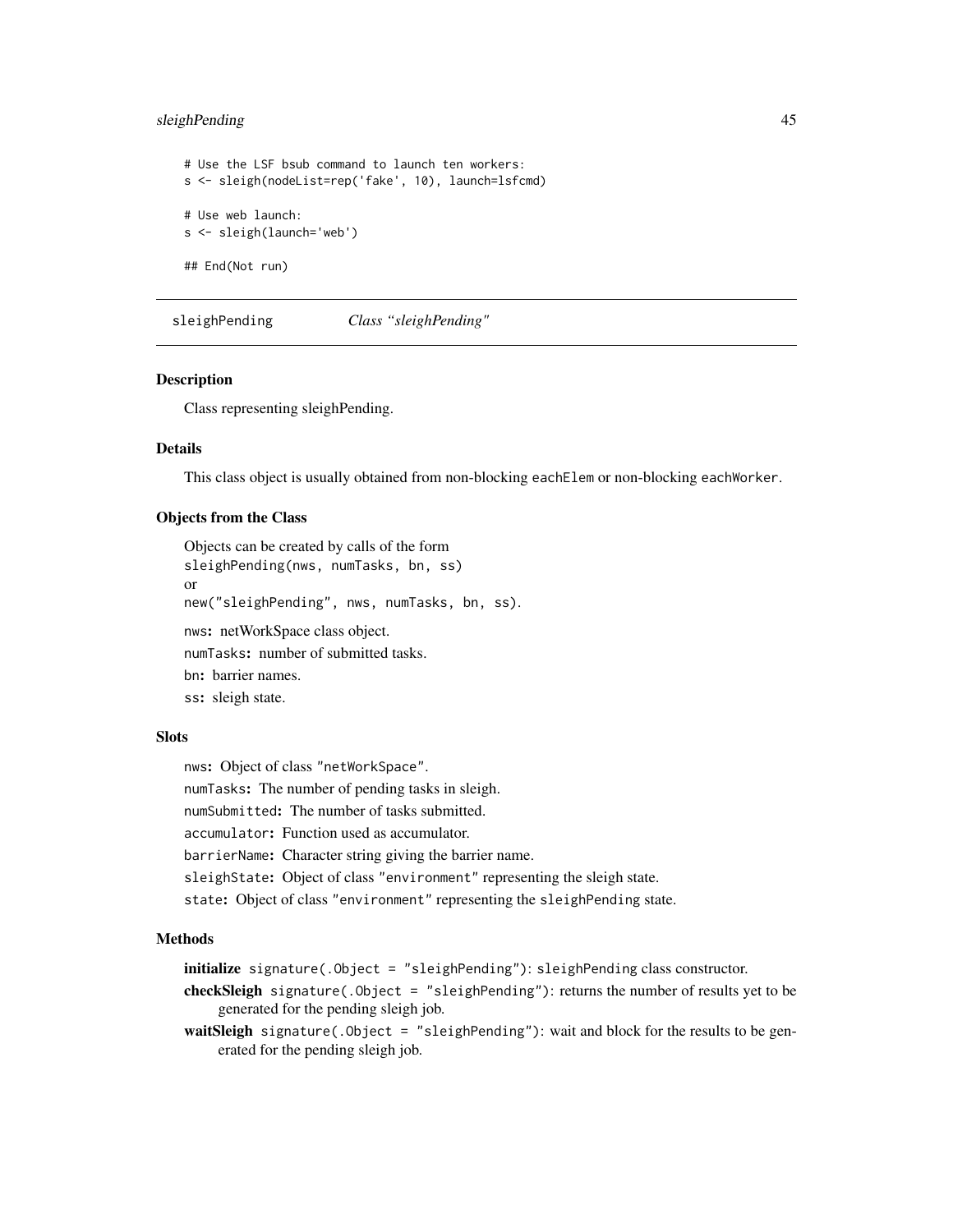46 sshcmd states and states are stated as the state of the states and states are stated as  $\sim$  sshcmd states and states are stated as  $\sim$  sshcmd states and states are stated as  $\sim$  sshcmd states and states are stated as

# See Also

[eachWorker](#page-9-1), [eachElem](#page-5-1)

<span id="page-45-1"></span>sshcmd *Sleigh Auxiliary Function*

#### Description

This function is used by the sleigh constructor when starting workers on remote nodes using the ssh command. Note that it doesn't actually start any workers directly: it simply returns the program name and arguments to start a worker on the specified node.

#### Usage

```
sshcmd(host, options)
sshforwardcmd(host, options)
```
#### Arguments

| host    | Name of the worker machine to be started.                                       |
|---------|---------------------------------------------------------------------------------|
| options | An environment or list that contains information used to construct the command. |
|         | See default Sleigh Options for more information.                                |

#### Details

sshcmd currently uses the following options: user, wrapperDir, workerWrapper, and python. The user option is the most useful.

sshforward works like sshcmd, but it makes use of the ssh -R argument to tunnel the NWS server connection back to the master machine. It uses the options nwsHostRemote and nwsPortRemote to determine what bind address and port should be forwarded back to the master machine.

Note that when using sshforwardcmd, you must specify a different value of nwsHostRemote, usually 'localhost'.

# Value

A character vector, whose first element is the command that will be executed to start the worker, and whose subsequent elements are the arguments to the command.

#### Note

sshcmd and sshforwardcmd are not intended to be called directly by the user. They are called by the sleigh constructor when specified via the launch argument. You may want to execute it when debugging your sleigh option settings, but that can also be accomplished by setting the verbose argument to TRUE.

<span id="page-45-0"></span>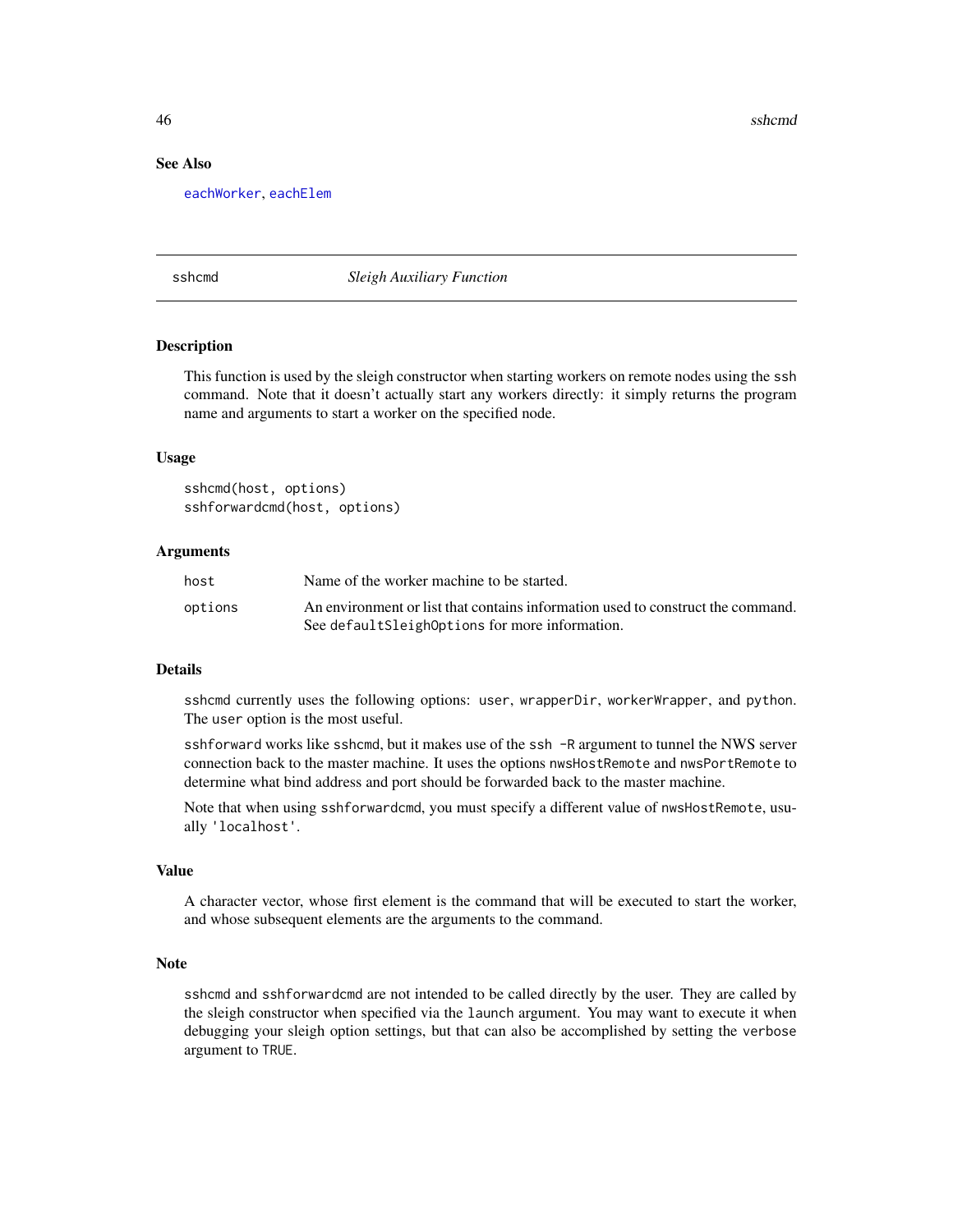#### <span id="page-46-0"></span>status and the status and the status and the status and the status and the status and the status and the status

# See Also

[sleigh](#page-42-1), [defaultSleighOptions](#page-5-2)

#### Examples

```
## Not run:
# Create a sleigh with workers on nodes n1 and n2 started via ssh:
s <- sleigh(launch=sshcmd, nodeList=c('n1', 'n2'))
# Same as previous, but as user 'frank':
s <- sleigh(launch=sshcmd, nodeList=c('n1', 'n2'), user='frank')
# Create two tunnels from workers n1 and n2 back the nws server
# on the local machine:
s <- sleigh(launch=sshforwardcmd, nodeList=c('n1', 'n2'),
            nwsHostRemote='localhost')
# Same as the previous example, but use port 9876 in case either
# worker machine already has an nws server bound to port 8765:
s <- sleigh(launch=sshforwardcmd, nodeList=c('n1', 'n2'),
            nwsHostRemote='localhost', nwsPortRemote=9876)
```
## End(Not run)

status *Check Status of Sleigh Workers*

#### **Description**

Check status of sleigh workers.

#### Usage

```
## S4 method for signature 'sleigh'
status(.Object, closeGroup=FALSE, timeout=0)
```
#### Arguments

| .Object    | a sleigh class object                                        |
|------------|--------------------------------------------------------------|
| closeGroup | a logical value indicating whether to close the worker group |
| timeout    | time out value measure in seconds                            |

#### Details

The argument closeGroup is set to FALSE by default. If closeGroup is set to FALSE, then all workers must wait for the others to start before they can start working on tasks. If closeGroup is set to TRUE, no new workers may join the group after the timeout value has expired. Once the group is closed, all launched workers can start working on tasks.

The timeout argument indicates how long to wait and check on the status of workers.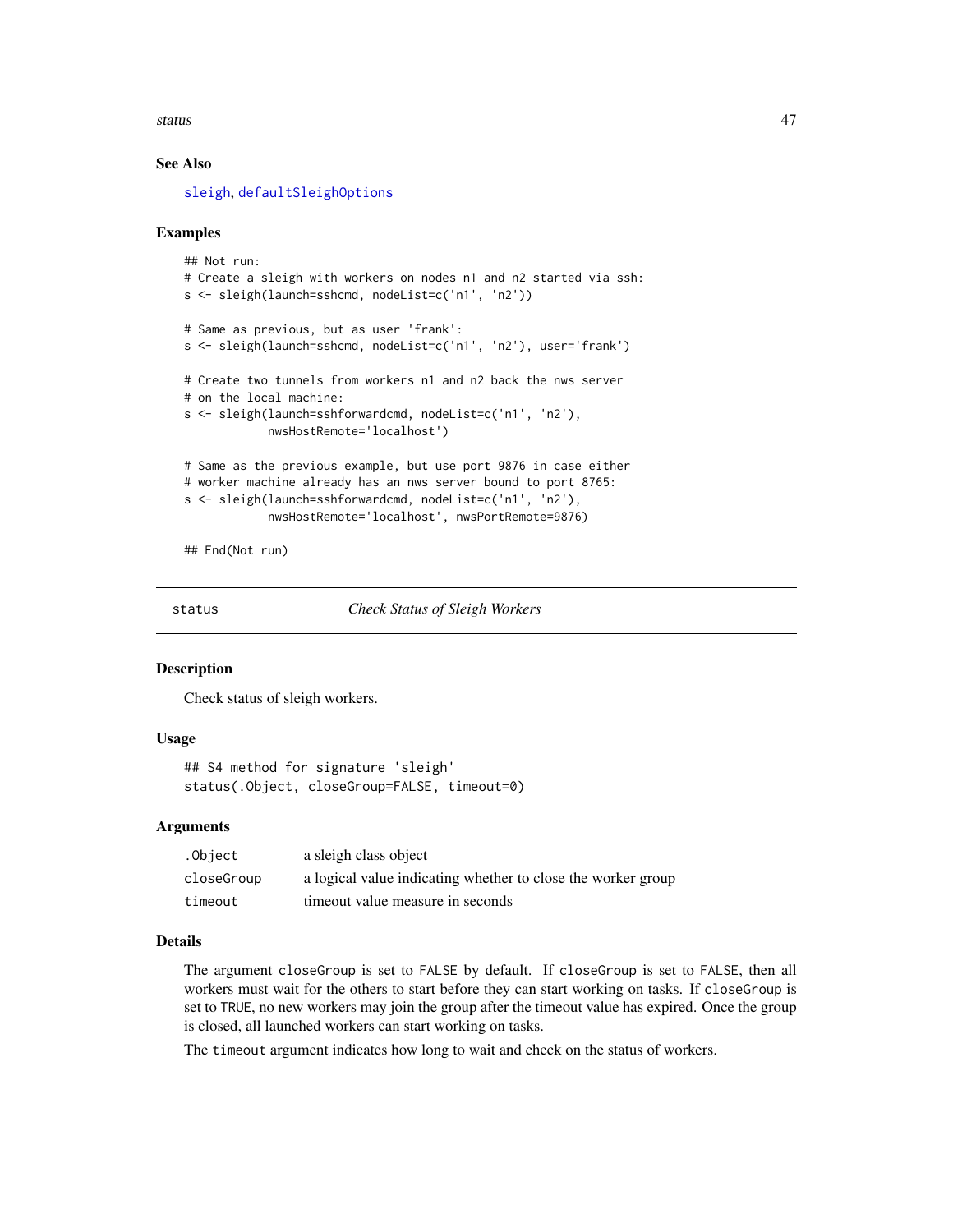<span id="page-47-0"></span>48 stopSleigh

# Value

a list that contains two values:

| numWorkers | the number of workers started                                                       |
|------------|-------------------------------------------------------------------------------------|
| closed     | If closed is zero, then some workers failed to start. If closed is one, then either |
|            | all workers have started or close Group is set to TRUE.                             |

# Examples

```
## Not run:
# example 1
# one available machine and one non-existent machine
s <- sleigh(c('localhost', 'noname'))
slist <- status(s)
# slist$numWorkers = the number of worker started
# slist$closed = whether the worker group is closed or not.
# example 2
# check the status of worker group after 20 seconds
slist <- status(s, timeout=20)
# example 3
# close the group after 10 seconds, regardless of whether
# all workers have started up successfully.
slist <- status(s, closeGroup=TRUE, timeout=10)
```

```
## End(Not run)
```
stopSleigh *Stop a Sleigh*

# Description

Shut down sleigh workers and delete sleigh workspace.

# Usage

```
## S4 method for signature 'sleigh'
stopSleigh(.Object)
```
#### Arguments

.Object a sleigh class object

### Details

This function is called by [close](#page-4-1) method.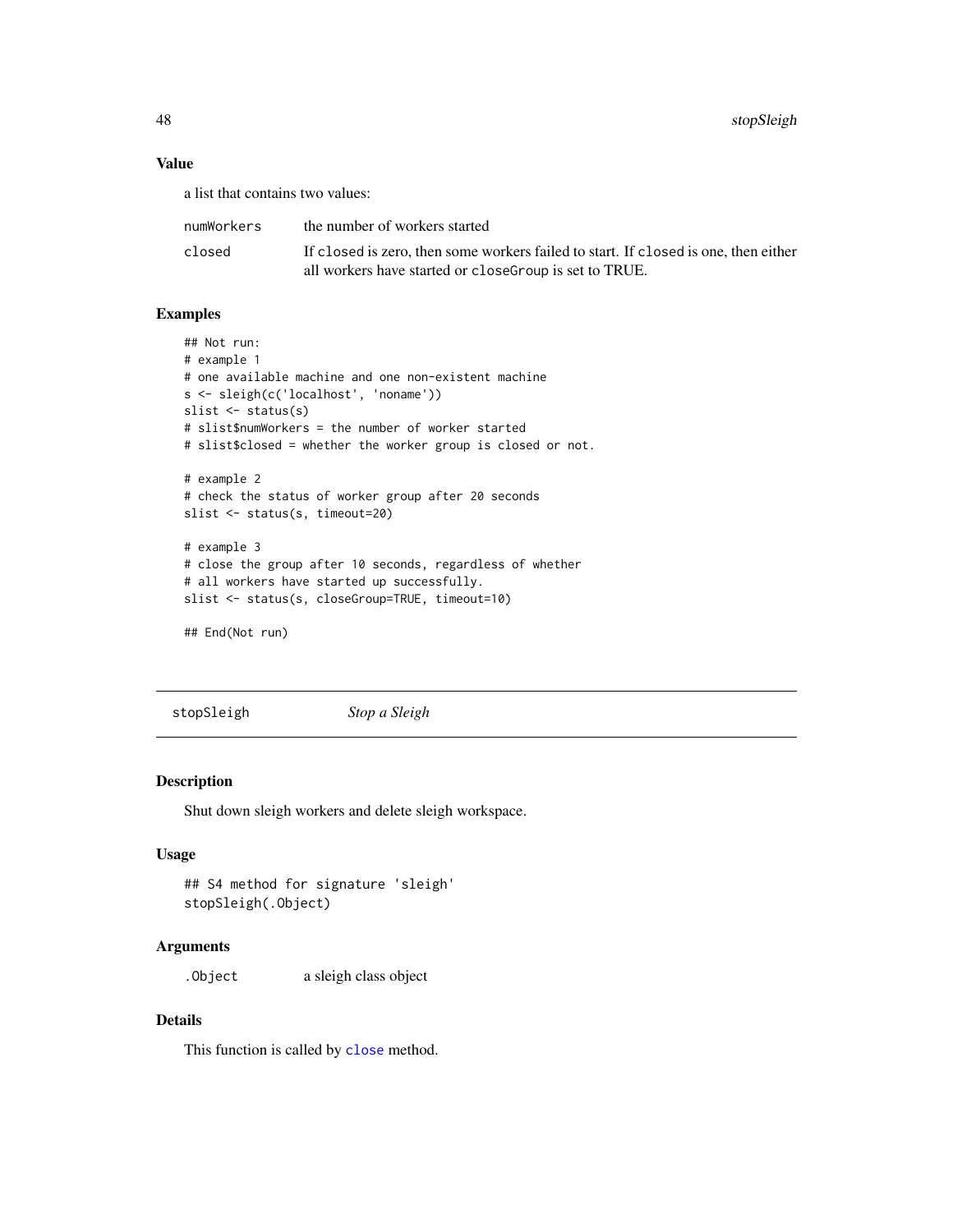#### <span id="page-48-0"></span>unexport 49

# See Also

[close](#page-4-1)

# Examples

```
## Not run:
s = sleigh()
stopSleigh(s)
```
## End(Not run)

<span id="page-48-1"></span>unexport *sleigh Class Method*

# Description

Remove a variable from the scope of the workers or specified worker.

# Usage

## S4 method for signature 'sleigh' unexport(.Object, xName, worker=NULL)

# Arguments

| .Object | a sleigh class object.                                                                                                                                                               |
|---------|--------------------------------------------------------------------------------------------------------------------------------------------------------------------------------------|
| xName   | a variable name (given as a quoted string in the function call).                                                                                                                     |
| worker  | integer rank of the worker where the variable is defined. The rank values range<br>from 0 to workerCount - 1. By default, the variable is removed from all workers<br>in the sleigh. |

# See Also

[export](#page-11-1)

```
## Not run:
s <- sleigh()
x < -6export(s, 'x', x)
unexport(s, 'x')
## End(Not run)
```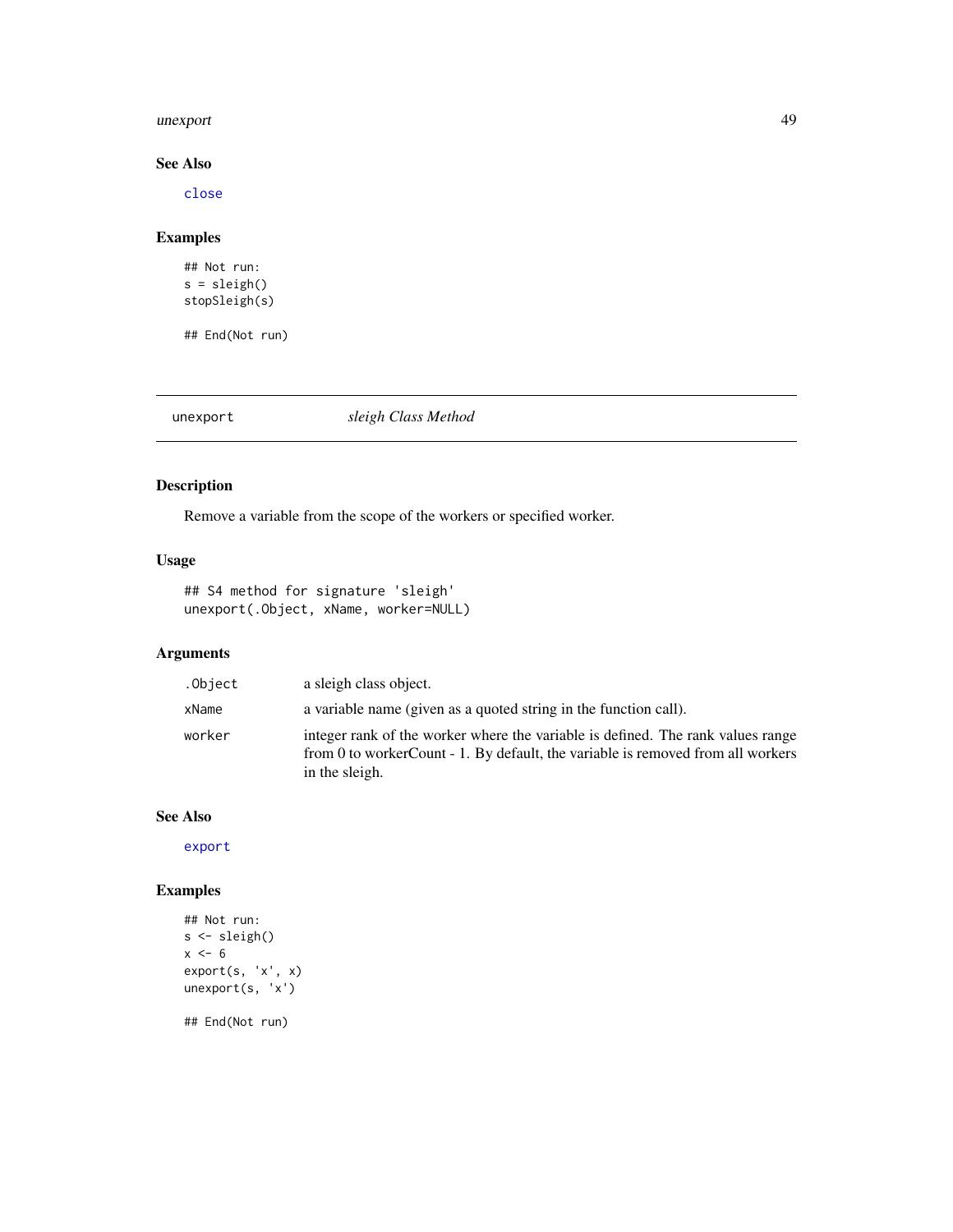<span id="page-49-0"></span>

Wait and block for the results to be generated for the pending sleigh job. If the job has completed, then waitSleigh returns immediately with the generated results.

#### Usage

```
## S4 method for signature 'sleighPending'
waitSleigh(.Object)
```
#### Arguments

.Object a sleighPending class object

# Details

The sleighPending class object, .Object, is usually obtained from the return value of nonblocking eachElem or non-blocking eachWorker.

# See Also

[eachWorker](#page-9-1), [eachElem](#page-5-1)

#### Examples

```
## Not run:
s = sleigh()eo = list(blocking=0)
sp = eachWorker(s, function() {Sys.sleep(100)}, eo=eo)
waitSleigh(sp) # wait on workers. Each worker sleeps for 100 seconds
```
## End(Not run)

workerCount *Find the Number of Workers in a Sleigh*

# Description

Return number of Sleigh workers that have successfully started.

#### Usage

```
## S4 method for signature 'sleigh'
workerCount(.Object)
```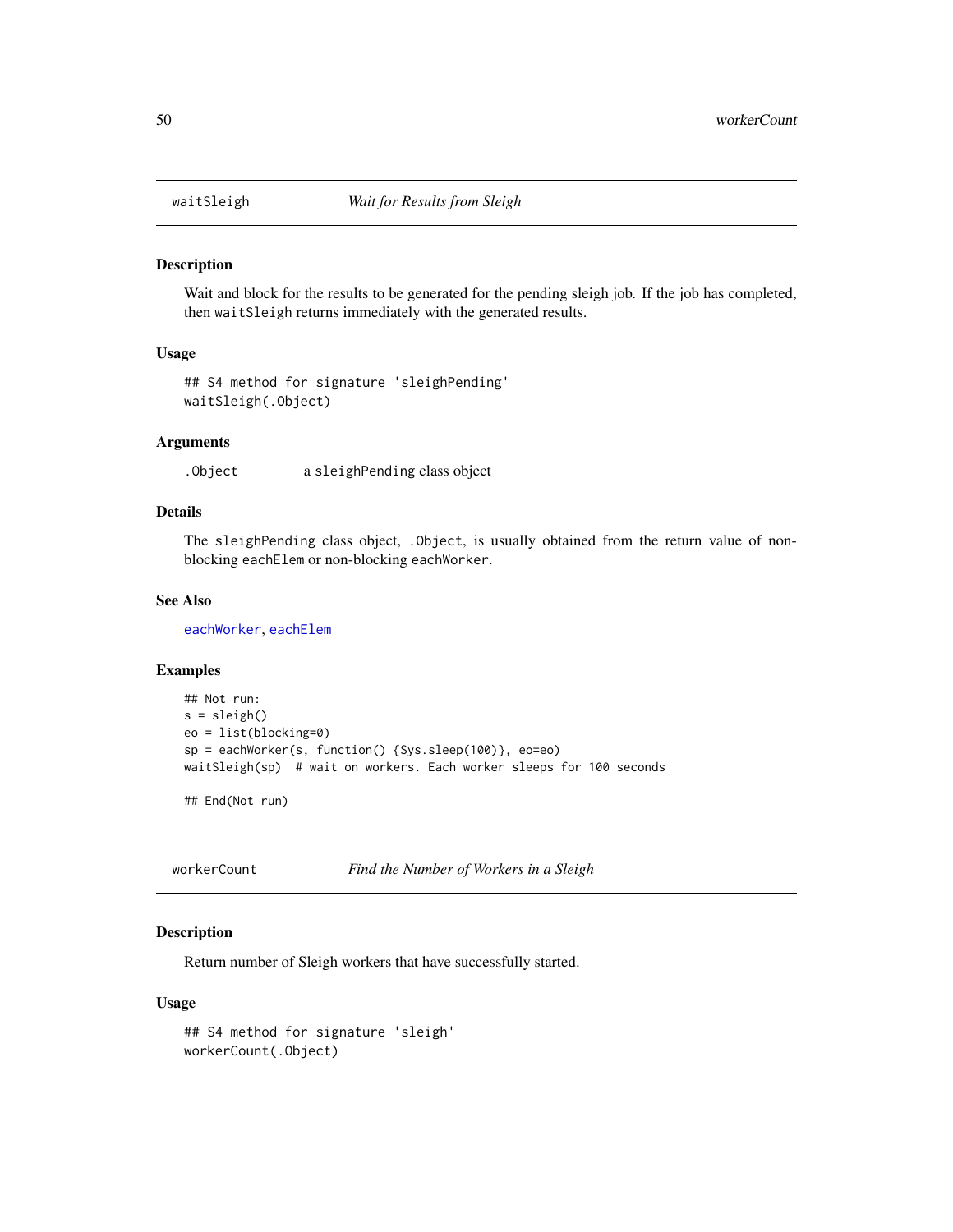#### <span id="page-50-0"></span>workerInfo 51

# Arguments

.Object a sleigh class object

# Examples

```
## Not run:
# simple hello world
s = sleigh()
workerCount(s)
```
## End(Not run)

workerInfo *sleigh Class Method*

# Description

Return information about sleigh workers.

# Usage

## S4 method for signature 'sleigh' workerInfo(.Object)

# Arguments

.Object a sleigh class object.

# Value

A data frame with a row for each worker, with column names 'host', 'os', 'pid', 'R', 'nws', 'rank', and 'logfile'.

# Examples

```
## Not run:
s <- sleigh()
status(s, TRUE, 20)
workerInfo(s)
```
## End(Not run)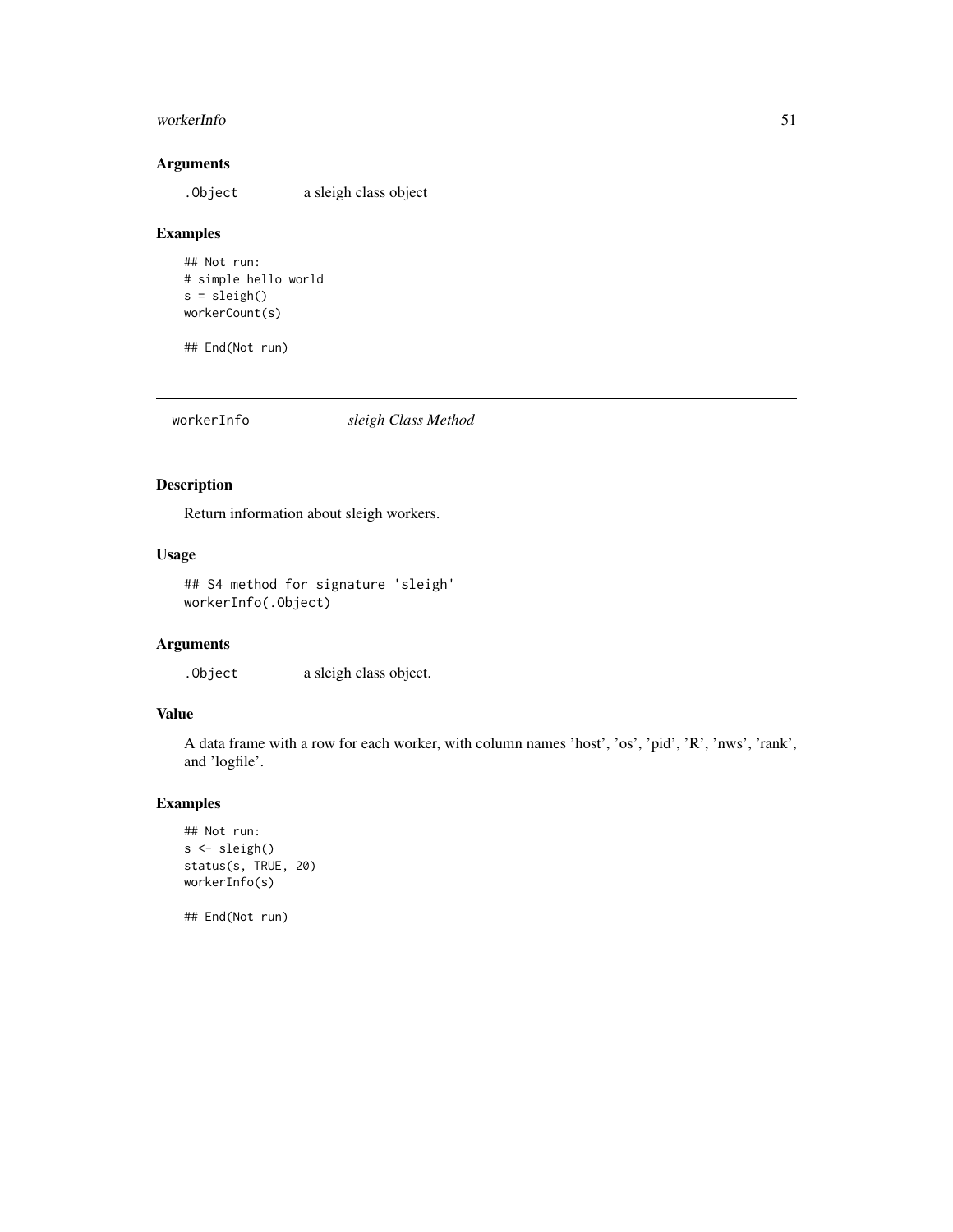# <span id="page-51-0"></span>**Index**

∗Topic classes netWorkSpace , [15](#page-14-0) nwsServer , [35](#page-34-0) sleigh , [43](#page-42-0) sleighPending , [45](#page-44-0) ∗Topic datasets germandata , [13](#page-12-0) ∗Topic debugging isClosure , [13](#page-12-0) ∗Topic environment defaultSleighOptions , [6](#page-5-0) ∗Topic methods checkSleigh , [4](#page-3-0) close , [5](#page-4-0) eachElem, [6](#page-5-0) eachWorker , [10](#page-9-0) export , [12](#page-11-0) netWorkSpace , [15](#page-14-0) netWorkSpaceObject , [17](#page-16-0) nwsClose , [17](#page-16-0) nwsDeclare , [18](#page-17-0) nwsDeleteVar , [18](#page-17-0) nwsDeleteWs , [19](#page-18-0) nwsFetch , [20](#page-19-0) nwsFetchFile , [21](#page-20-0) nwsFetchTry, [22](#page-21-0) nwsFetchTryFile , [23](#page-22-0) nwsFind , [24](#page-23-0) nwsFindFile , [24](#page-23-0) nwsFindTry , [25](#page-24-0) nwsFindTryFile , [26](#page-25-0) nwsIFetch , [27](#page-26-0) nwsIFetchTry, [28](#page-27-0) nwsIFind , [29](#page-28-0) nwsIFindTry , [30](#page-29-0) nwsListVars , [31](#page-30-0) nwsListWss , [32](#page-31-0) nwsMktempWs , [33](#page-32-0) nwsOpenWs , [33](#page-32-0)

nwsServerObject , [36](#page-35-0) nwsStore , [37](#page-36-0) nwsStoreFile, [38](#page-37-0) nwsUseWs , [39](#page-38-0) nwsVariable , [39](#page-38-0) nwsWsName , [41](#page-40-0) rankCount , [41](#page-40-0) sleighPending, [45](#page-44-0) status , [47](#page-46-0) stopSleigh , [48](#page-47-0) unexport , [49](#page-48-0) waitSleigh, <mark>[50](#page-49-0)</mark> workerCount , [50](#page-49-0) workerInfo , [51](#page-50-0) ∗Topic package nws-package, <mark>[3](#page-2-0)</mark> ∗Topic utilities batchNodeList , [3](#page-2-0) isClosure , [13](#page-12-0) lsfcmd , [14](#page-13-0) nwsPkgInfo , [34](#page-33-0) rshcmd , [42](#page-41-0) sshcmd, [46](#page-45-0) batchNodeList , [3](#page-2-0) checkSleigh , [4](#page-3-0) checkSleigh,sleighPending-method *(*checkSleigh*)*, [4](#page-3-0) checkSleigh-methods *(*checkSleigh *)* , [4](#page-3-0) close , [5](#page-4-0) , *[48](#page-47-0) , [49](#page-48-0)* close,ANY-method *(*close *)* , [5](#page-4-0) close,nwsServer-method *(*close *)* , [5](#page-4-0) close,sleigh-method *(*close *)* , [5](#page-4-0) close-methods *(*close *)* , [5](#page-4-0) defaultSleighOptions , [6](#page-5-0) , *[47](#page-46-0)*

eachElem , *[4](#page-3-0)* , [6](#page-5-0) , *[11](#page-10-0)* , *[46](#page-45-0)* , *[50](#page-49-0)* eachElem,sleigh-method *(*eachElem *)* , [6](#page-5-0)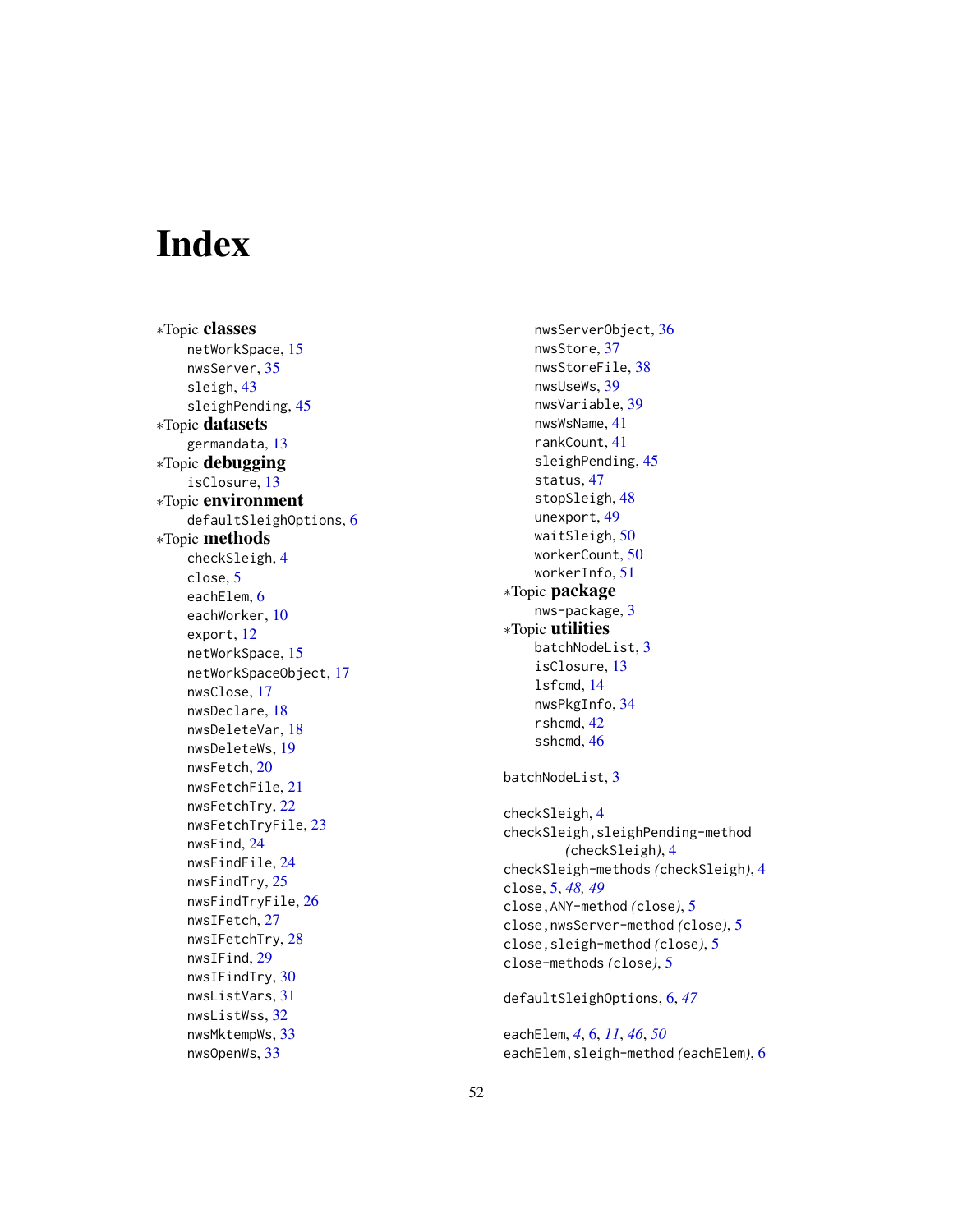#### $I<sub>N</sub>DEX$  53

eachElem-methods *(*eachElem*)*, [6](#page-5-0) eachWorker, *[4](#page-3-0)*, *[9](#page-8-0)*, [10,](#page-9-0) *[46](#page-45-0)*, *[50](#page-49-0)* eachWorker,sleigh-method *(*eachWorker*)*, [10](#page-9-0) eachWorker-methods *(*eachWorker*)*, [10](#page-9-0) export, [12,](#page-11-0) *[49](#page-48-0)* export,sleigh-method *(*export*)*, [12](#page-11-0) export-methods *(*export*)*, [12](#page-11-0)

```
germandata, 13
```
initialize *(*sleigh*)*, [43](#page-42-0) initialize,netWorkSpace-method *(*netWorkSpace*)*, [15](#page-14-0) initialize,nwsServer-method *(*nwsServer*)*, [35](#page-34-0) initialize,sleigh-method *(*sleigh*)*, [43](#page-42-0) initialize,sleighPending-method *(*sleighPending*)*, [45](#page-44-0) isClosure, [13](#page-12-0)

lsfcmd, [14](#page-13-0) lsfNodeList *(*batchNodeList*)*, [3](#page-2-0)

netWorkSpace, [15](#page-14-0) netWorkSpace-class *(*netWorkSpace*)*, [15](#page-14-0) netWorkSpaceObject, [17](#page-16-0) netWorkSpaceObject,sleigh-method *(*netWorkSpaceObject*)*, [17](#page-16-0) netWorkSpaceObject-methods *(*netWorkSpaceObject*)*, [17](#page-16-0) nws *(*nws-package*)*, [3](#page-2-0) nws-package, [3](#page-2-0) nwsClose, [17](#page-16-0) nwsClose,netWorkSpace-method *(*nwsClose*)*, [17](#page-16-0) nwsClose-methods *(*nwsClose*)*, [17](#page-16-0) nwsDeclare, [18,](#page-17-0) *[20](#page-19-0)*, *[22](#page-21-0)*, *[24–](#page-23-0)[27](#page-26-0)*, *[37](#page-36-0)* nwsDeclare,netWorkSpace-method *(*nwsDeclare*)*, [18](#page-17-0) nwsDeclare-methods *(*nwsDeclare*)*, [18](#page-17-0) nwsDeleteVar, [18](#page-17-0) nwsDeleteVar,netWorkSpace-method *(*nwsDeleteVar*)*, [18](#page-17-0) nwsDeleteVar-methods *(*nwsDeleteVar*)*, [18](#page-17-0) nwsDeleteWs, [19](#page-18-0) nwsDeleteWs,nwsServer-method *(*nwsDeleteWs*)*, [19](#page-18-0) nwsDeleteWs-methods *(*nwsDeleteWs*)*, [19](#page-18-0)

nwsFetch, [20,](#page-19-0) *[21,](#page-20-0) [22](#page-21-0)*, *[24](#page-23-0)*, *[28](#page-27-0)* nwsFetch,netWorkSpace-method *(*nwsFetch*)*, [20](#page-19-0) nwsFetch-methods *(*nwsFetch*)*, [20](#page-19-0) nwsFetchFile, [21,](#page-20-0) *[25](#page-24-0)* nwsFetchFile,netWorkSpace-method *(*nwsFetchFile*)*, [21](#page-20-0) nwsFetchFile-methods *(*nwsFetchFile*)*, [21](#page-20-0) nwsFetchTry, *[20](#page-19-0)*, [22,](#page-21-0) *[23](#page-22-0)*, *[28](#page-27-0)* nwsFetchTry,netWorkSpace-method *(*nwsFetchTry*)*, [22](#page-21-0) nwsFetchTry-methods *(*nwsFetchTry*)*, [22](#page-21-0) nwsFetchTryFile, [23,](#page-22-0) *[27](#page-26-0)* nwsFetchTryFile,netWorkSpace-method *(*nwsFetchTryFile*)*, [23](#page-22-0) nwsFetchTryFile-methods *(*nwsFetchTryFile*)*, [23](#page-22-0) nwsFind, [24,](#page-23-0) *[25,](#page-24-0) [26](#page-25-0)*, *[29](#page-28-0)* nwsFind,netWorkSpace-method *(*nwsFind*)*, [24](#page-23-0) nwsFind-methods *(*nwsFind*)*, [24](#page-23-0) nwsFindFile, *[21](#page-20-0)*, [24](#page-23-0) nwsFindFile,netWorkSpace-method *(*nwsFindFile*)*, [24](#page-23-0) nwsFindFile-methods *(*nwsFindFile*)*, [24](#page-23-0) nwsFindTry, [25,](#page-24-0) *[27](#page-26-0)*, *[30](#page-29-0)* nwsFindTry,netWorkSpace-method *(*nwsFindTry*)*, [25](#page-24-0) nwsFindTry-methods *(*nwsFindTry*)*, [25](#page-24-0) nwsFindTryFile, *[23](#page-22-0)*, [26](#page-25-0) nwsFindTryFile,netWorkSpace-method *(*nwsFindTryFile*)*, [26](#page-25-0) nwsFindTryFile-methods *(*nwsFindTryFile*)*, [26](#page-25-0) nwsIFetch, [27,](#page-26-0) *[28](#page-27-0)* nwsIFetch,netWorkSpace-method *(*nwsIFetch*)*, [27](#page-26-0) nwsIFetch-methods *(*nwsIFetch*)*, [27](#page-26-0) nwsIFetchTry, *[28](#page-27-0)*, [28](#page-27-0) nwsIFetchTry,netWorkSpace-method *(*nwsIFetchTry*)*, [28](#page-27-0) nwsIFetchTry-methods *(*nwsIFetchTry*)*, [28](#page-27-0) nwsIFind, [29,](#page-28-0) *[30](#page-29-0)* nwsIFind,netWorkSpace-method *(*nwsIFind*)*, [29](#page-28-0) nwsIFind-methods *(*nwsIFind*)*, [29](#page-28-0) nwsIFindTry, *[29](#page-28-0)*, [30](#page-29-0) nwsIFindTry,netWorkSpace-method